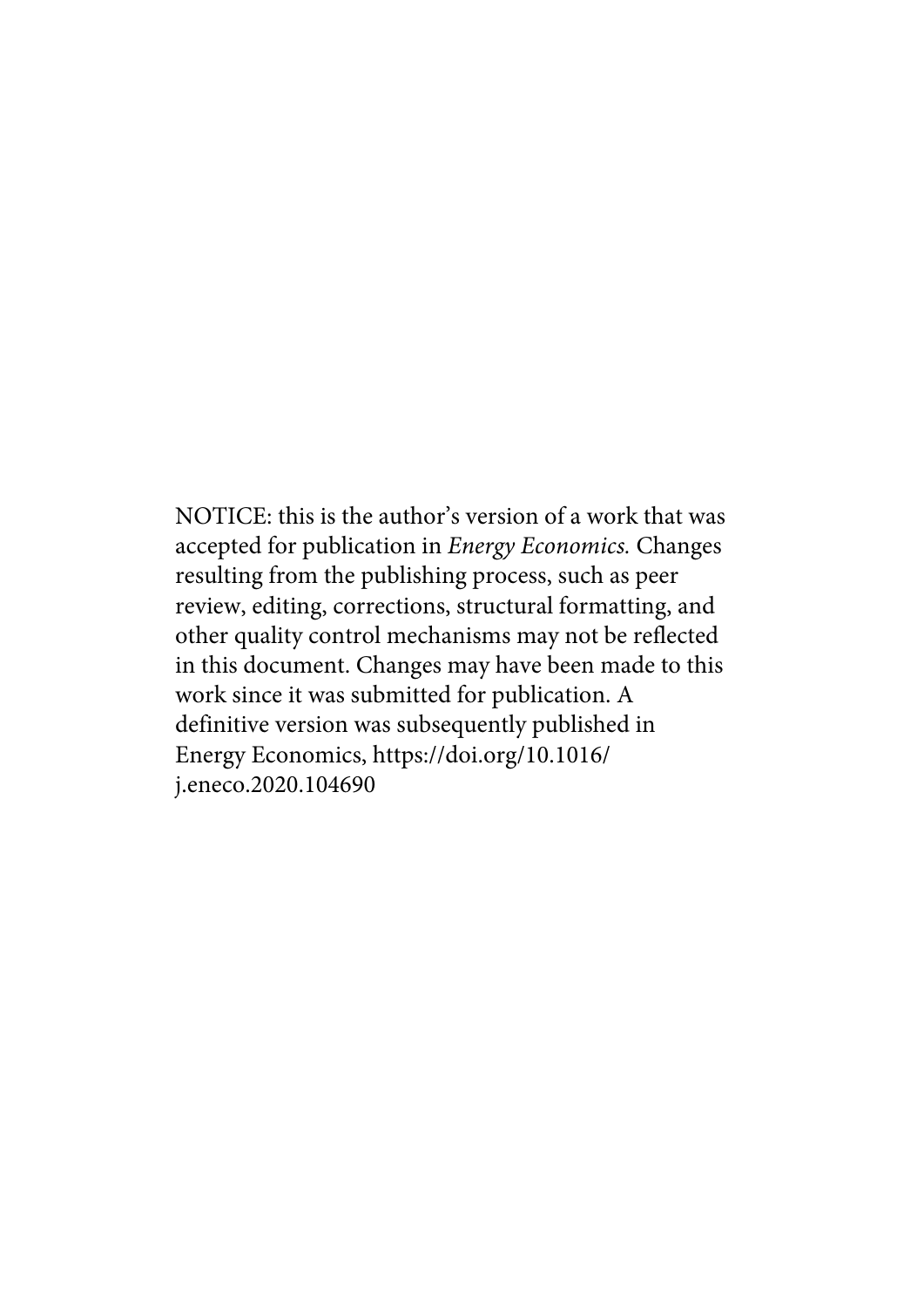# Shell shocked: The impact of foreign entry on the gasoline retail market in China

Robert Elliott $^1$ , Puyang Sun $^2$ , and Tong Zhu $^{\ast\,3}$ 

<sup>1</sup>*University of Birmingham, UK*

<sup>2</sup>*Birmingham-Nankai Joint Research Centre, UK; Centre for Transnationals Studies of Nankai University, China; School of Economics, Nankai University, China* <sup>3</sup>*The Economic and Social Research Institute, Ireland; Trinity College Dublin, Ireland*

#### Abstract

Since joining the WTO in 2001 restrictions on foreign entry into China's energy sector have been steadily reduced. We investigate the impact of Royal Dutch Shell's entry on the pricing behavior of three varieties of gasoline in the retail market of China. Using a difference in difference pairwise estimator we show that a year after entry, the average absolute price differential of gasoline between two cities increased by around 1.4%, before falling the following year. In other words, Shell's entry caused prices to diverge but only for a short period of time. The largest price effect was found for highly refined fuels in Western cities. Similar results are found when we examine the effect of entry of the top four foreign retailers. Policy implications are discussed.

JEL: L130, L810, E310

Keywords: Royal Dutch Shell; price dispersion; gasoline; energy

<sup>\*</sup>Corresponding author. The Economic and Social Research Institute, Whitaker Square, Sir John Rogerson's Quay, Grand Canal Dock, Dublin 2, Ireland; tong.zhu@esri.ie.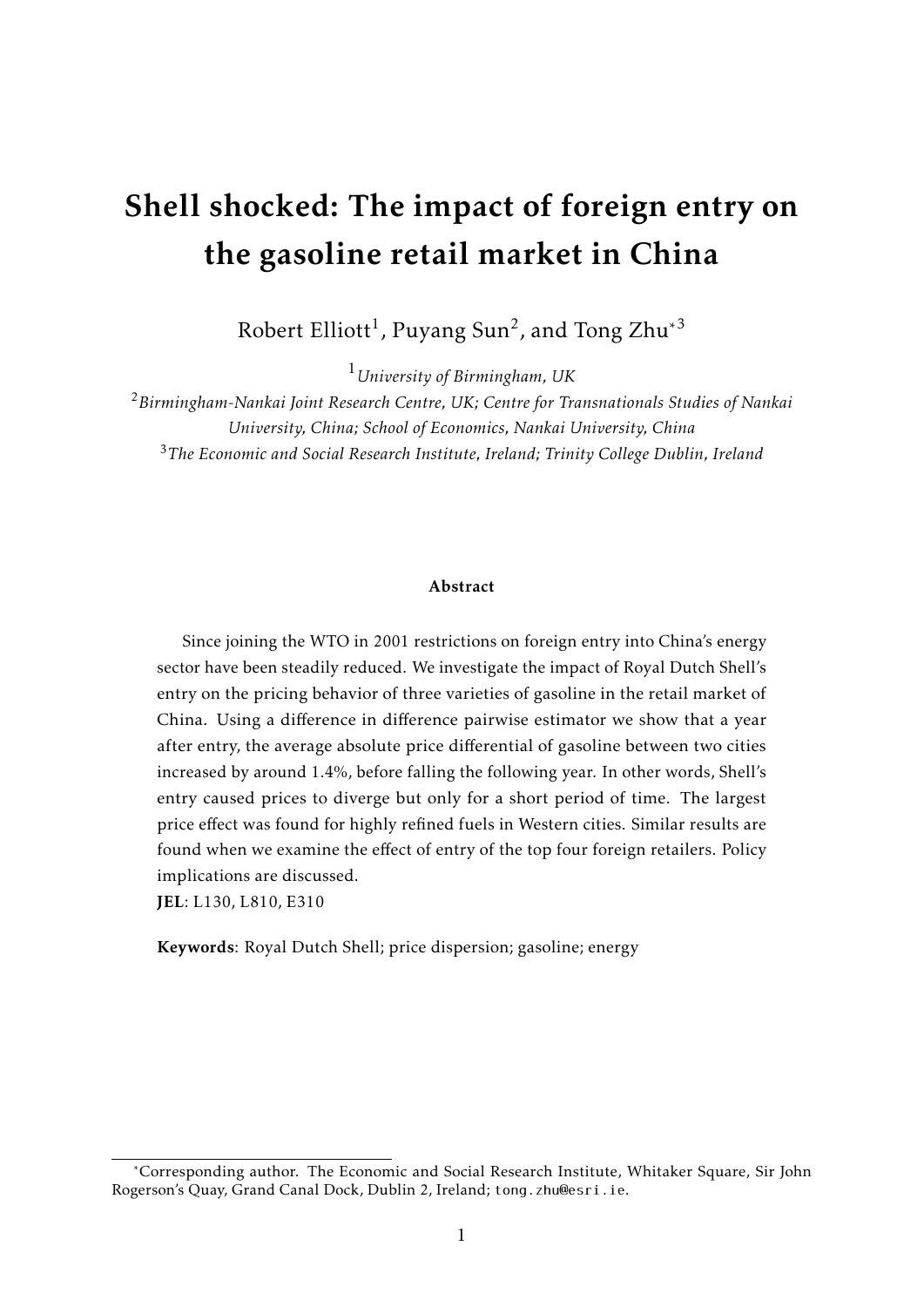### 1 Introduction

As one of the most rapidly growing consumer markets in the world, China has received considerable attention from multinational retailers. China's retail sales in 2018 reached 38.[1](#page-2-0)0 trillion RMB (US\$ 5.46 trillion in 2018 prices), 9.0% higher than in 2017. As a result, China's growing consumer market presents an enormous opportunity for both domestic and foreign firms. One particular difficulty faced by foreign firms has been a lack of market access to certain sectors which have been subject to strict government regulation on the degree to which foreign investment is permitted. These restrictions were particularly prevalent in the retail gasoline sector which is considered to be one of the most profitable in China. As the world's second largest oil consumer, and since 2010 the world's largest energy consumer, China's demand for conventional gasoline has grown rapidly and is predicted to continue to grow further as automobile ownership expands.

Prior to China's entry into the World Trade Organization (WTO) very little foreign investment was permitted in the energy sector. However, following a series of concessions agreed by China as part of the WTO negotiations, entry barriers in the gasoline retail sector were gradually eliminated. China's strategy for the energy sector is based on the premise that the economy and consumers would benefit from greater marketoriented competition, enhanced brand awareness and improvements in non-fuel service quality. The most significant policy change came in December 2004 when the *Measures for the Administration on Foreign Investment in Commercial Sector* was issued by the Ministry of Commerce. This new ruling permitted, for the first time, foreign-funded retail enterprises to establish gasoline retail service stations and allowed foreign firms to buy and sell refined oil without geographical restrictions (Ministry of Commerce, PR China). The 2004 deregulation was followed in December 2006 by a similar measure that opened up the wholesale market for refined oil to foreign firms after which China's energy market was considered to be fully open.

The contribution of this paper is to be one of the first to examine the impact of China's open energy policy on the retail gasoline market. Our research follows in the tradition of [Basker](#page-32-0) [\(2005\)](#page-32-0) who examines Wal-Mart's entry into local markets on local prices in the US and [Holmes et al.](#page-33-0) [\(2013\)](#page-33-0) who investigate the determinants of gasoline price integration in the US. More specifically, we provide an insight into how the entry of a large multinational company, in this case Royal Dutch Shell (hereafter Shell), affected retail energy prices and the pattern of energy price convergence within

<span id="page-2-0"></span><sup>&</sup>lt;sup>1</sup>Retail sales of oil and refined products increased by 13.3%, registered the second highest percentage increase after daily necessities (National Bureau of Statistics of China, 2019).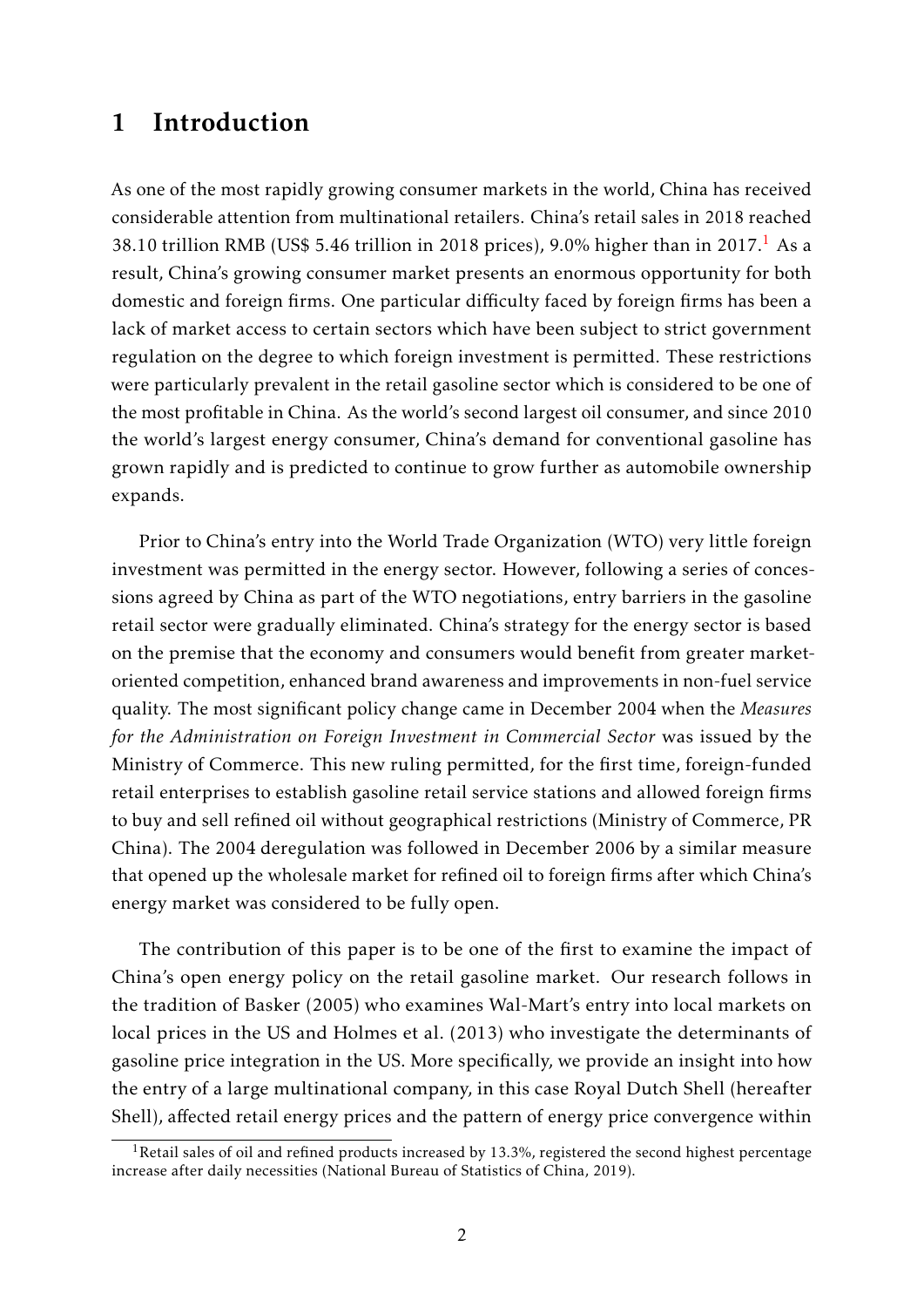China. Our data are derived from the combination of two unique datasets. The first is the location and opening year of China's Shell branded service stations opened either by Shell alone or as part of a joint venture. The scale of Shell's activity coupled with their early entry into China makes their experience an interesting quasi-experiment by which to investigate various aspects of energy price dynamics in China. Given the potential impact of the entry of other foreign retailers, we also collected the location and opening information for British Petroleum (BP), Total S.A. and Exxon who also made positive but less significant inroads into China's retail market during the same period. The second is a dataset of service station-level fuel prices for 2001 to 2012 obtained from the China Price Monitoring Centre (CPMC) which is a branch of the National Development and Reform Commission (NDRC). To take into account heterogeneity in the quality across varieties of fuel we consider three different grades of gasoline: super premium  $(Gas#97)$ ; premium  $(Gas#93)$ ; and standard  $(Gas#90).<sup>2</sup>$  $(Gas#90).<sup>2</sup>$  $(Gas#90).<sup>2</sup>$ 

Our methodological approach is to combine a pairwise approach with a differencein-differences (DID) estimator to identify the causal relationship between Shell's entry into a local market and the subsequent effect on absolute price differentials between cities. Following [Pesaran et al.](#page-34-0) [\(2009\)](#page-34-0) and [Holmes et al.](#page-33-0) [\(2013\)](#page-33-0) we first calculate the absolute price differential between gasoline prices for any two cities which have similar propensities to be populated by Shell in a given year. We then take a DID approach and compare the absolute price differential between two cities where one city has experienced Shell's entry (the treated) and the absolute price differential between two cities where neither has a Shell station (the control), and compare the price differentials before and after the entry year. Besides Shell's entry, we also account for the impact of distance between cities and a range of economic and demographic factors. Considering differentials in the macroeconomic data helps to alleviate concerns of endogeneity as the entry decision of international retailers is unlikely to be based on the economic development gap between any two cities. The pairwise approach is relatively new but is commonly used in studies that investigate price behavior (see e.g. [Pesaran et al.,](#page-34-0) [2009;](#page-34-0) [Yazgan and Yilmazkuday,](#page-35-0) [2011;](#page-35-0) [Holmes et al.,](#page-33-1) [2011,](#page-33-1) [2013\)](#page-33-0). Through taking the differential in gasoline prices between any two pairs of cities, the pairwise approach is reasonably robust to cross-section dependence [\(Pesaran et al.,](#page-34-0) [2009\)](#page-34-0). For example, since within our time period there was considerable energy market deregulation leading to a decentralization of prices, taking differences enables us to eliminate the impact of common shocks that effected all cities in the same year. In addition, taking the difference between any two cities, instead of the difference relative to the group mean or a baseline city, enables us to avoid any undesirable shocks from a specific year or the baseline city. Finally, the pairwise approach allows us to investigate the impact of

<span id="page-3-0"></span><sup>&</sup>lt;sup>2</sup>Descriptions of each gasoline type are provided in the data section of the paper.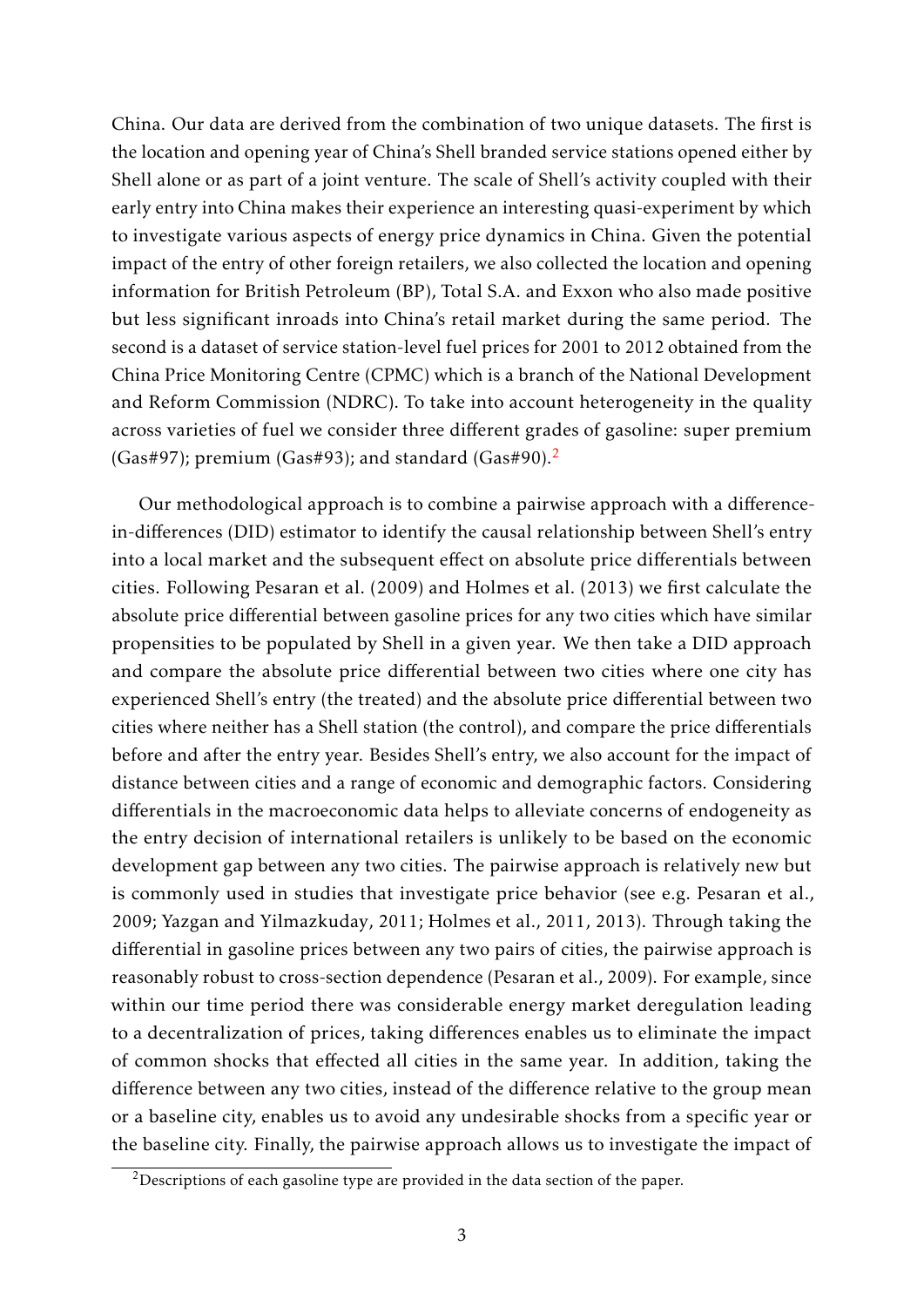distance on price dispersion.

To briefly summarize our results, we find that Shell's entry into China's retail gasoline market had a statistically significant effect on gasoline prices across China. Specifically, our results suggest that the entry of Shell into a city increased the average dispersion of prices in China between 1.3 and 1.5% in the year of entry although, crucially this positive impact disappears over time. Of the three different fuel types, we find a larger effect for super premium gasoline (Gas#97), that historically had higher profit margins both locally and nationally. To explain the dynamics in price dispersion we then look at how Shell's entry impacts prices taking spatial variation into account. The greatest price impact was found in China's less developed western cities which, due to limited competition in the past, would have been exposed to greater competitive pressures following Shell's entry, certainly compared to the already relatively more mature markets in eastern cities.

The remainder of the paper is organized as follows. Section [2](#page-4-0) provides a review of the literature. Section [3](#page-7-0) describes the data. Our empirical approach is presented in Section [4](#page-12-0) and our empirical results are provided in Section [5.](#page-16-0) Section [6](#page-19-0) investigates potential mechanisms that are driving the entry effect. The final section concludes.

### <span id="page-4-0"></span>2 Literature Review

Price dispersion is an important indicator of market efficiency. The last thirty years has seen considerable growth in research examining price dispersion among related products or customers with different preferences. In a monopolistic competition setting, assuming firms can distinguish between customers, firms will price discriminate based on demand elasticities with the result that monopolistically set prices tend to be higher than those under perfect competition. As a result, firms with pricing power set prices above marginal costs. In an imperfectly competitive setting, prices should gradually converge as the entry of new firms leads to greater competition. With new entry (and no exit), price differences should disappear and the average market price should return to the marginal cost level. This brief literature review discusses the various mechanisms by which Shell's entry into China could affect absolute price levels for gasoline and levels of price dispersion within and across cities.

There are numerous explanations why price dispersion can persist across firms within an industry. One sector that has been analyzed in detail is the airline industry. For example, [Borenstein and Rose](#page-32-1) [\(1994\)](#page-32-1) examined the US airline industry in 1986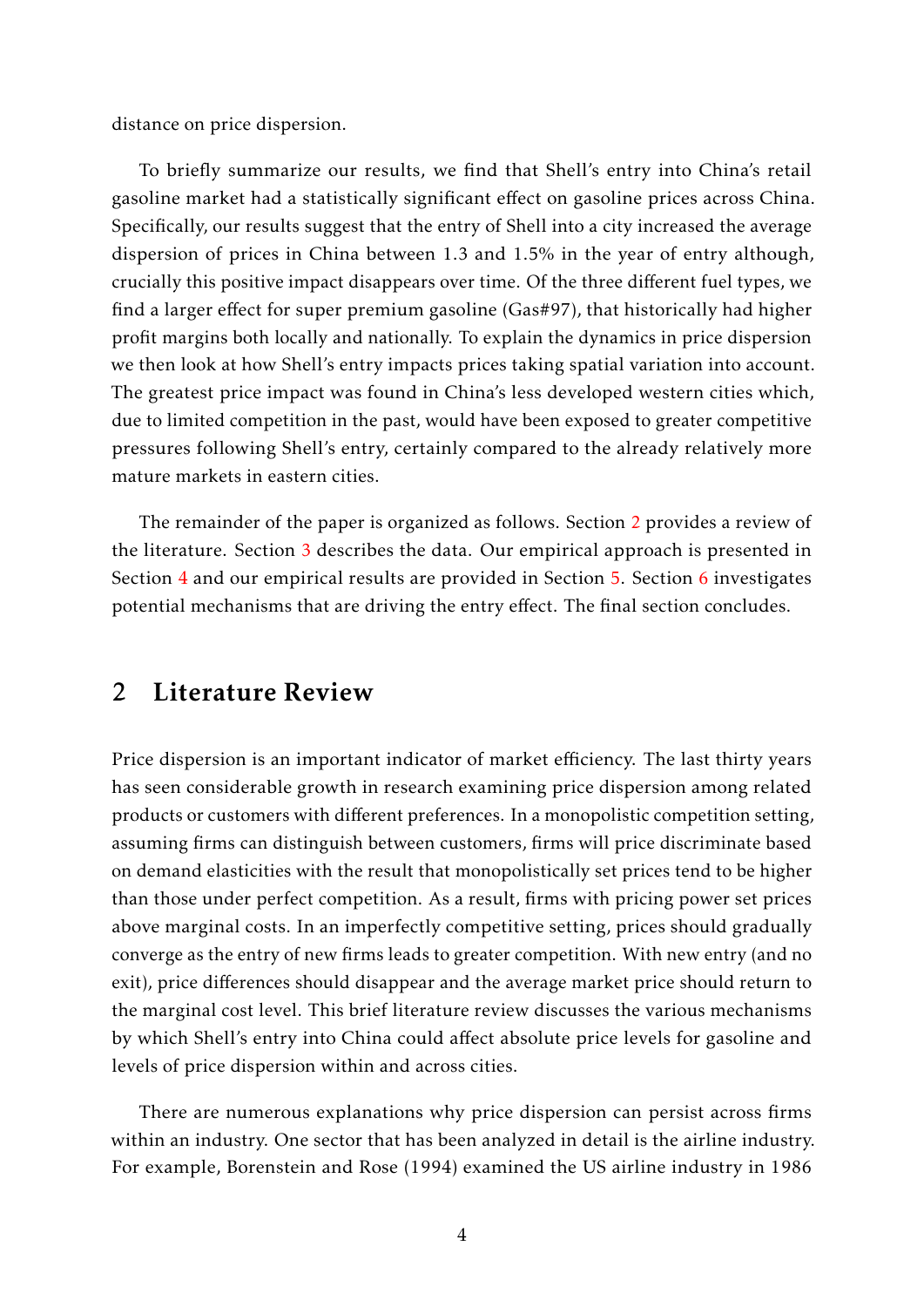and surprisingly found evidence of a positive relationship between price dispersion and competition. They highlighted two main sources of price differences. The first is that variation in prices is driven by the cost-base of firms (airlines serving different passengers in different locations could have a different cost base depending on where the airline is geographically located). Second, prices could differ due to price discrimination usually as a result of differences in market structure, consumer preferences and product characteristics. More recently and in line with traditional microeconomic theory, a second study of the US airline industry by [Gerardi and Shapiro](#page-33-2) [\(2009\)](#page-33-2) that coincided with the entry of the low-cost carriers finds a significant negative relationship between competition and price differences.<sup>[3](#page-5-0)</sup>

A smaller body of research examines the competition effect of the entry of multinational retailers into local markets including [Chen](#page-32-2) [\(2003\)](#page-32-2), [Basker](#page-32-0) [\(2005\)](#page-32-0), [Dukes et al.](#page-32-3) [\(2006\)](#page-32-3), [Hausman and Leibtag](#page-33-3) [\(2007\)](#page-33-3) and [Gielens et al.](#page-33-4) [\(2008\)](#page-33-4). As one of the largest players in international retailing, Wal-Mart often serves as a case study. For example, [Basker](#page-32-0) [\(2005\)](#page-32-0) studies the entry effect of Wal-Mart by combining quarterly price data for a series of commonly bought products after the opening of Wal-Mart stores across the US and finds that after a store is opened there are significant price reductions for several daily consumables such as toothpaste and shampoo. The magnitude of the reduction tended to be in the range of 1.5 to 3% in the short term and up to four times higher in the long run. Drawing upon studies on the Wal-Mart effect, two mechanisms are highlighted. First, Wal-Mart's highly efficient supply chain reduces operating costs with Walmart's superior logistics, infrastructure and distribution networks regarded as important components of their retail strategy. In addition, Wal-Mart's high sales volume means that it is generally regarded as a principal buyer so that it is able to obtain concessions from manufacturers including preferential wholesale prices [\(Dukes et al.,](#page-32-3) [2006\)](#page-32-3). An indirect effect of Walmart's purchasing power is that suppliers also appear to lower the prices they charge to other retailers in the same locale who stock similar goods [\(Chen,](#page-32-2) [2003\)](#page-32-2). A second mechanism is through an increased competition effect in local markets. [Hausman and Leibtag](#page-33-3) [\(2007\)](#page-33-3) find a price effect from new competition when they examine customer benefits after the entry and expansion of Wal-Mart with the downward pricing pressure on incumbents being greater, the geographically closer they are to a new store. Wal-Mart's entry also had the effect of reducing wholesale prices. [Gielens et al.](#page-33-4) [\(2008\)](#page-33-4) argue that incumbents need to consider specialized and exclusive selling strategies or increase service augmentation to remain competitive given Wal-Mart's emphasis on low prices.

<span id="page-5-0"></span><sup>&</sup>lt;sup>3</sup>One reason given by [Borenstein and Rose](#page-32-1) [\(1994\)](#page-32-1) to explain their positive findings was the widespread use of frequent flier points (FFPs) such that new entrants affect the less-frequent customers market but have little effect on frequent fliers due to high levels of brand loyalty.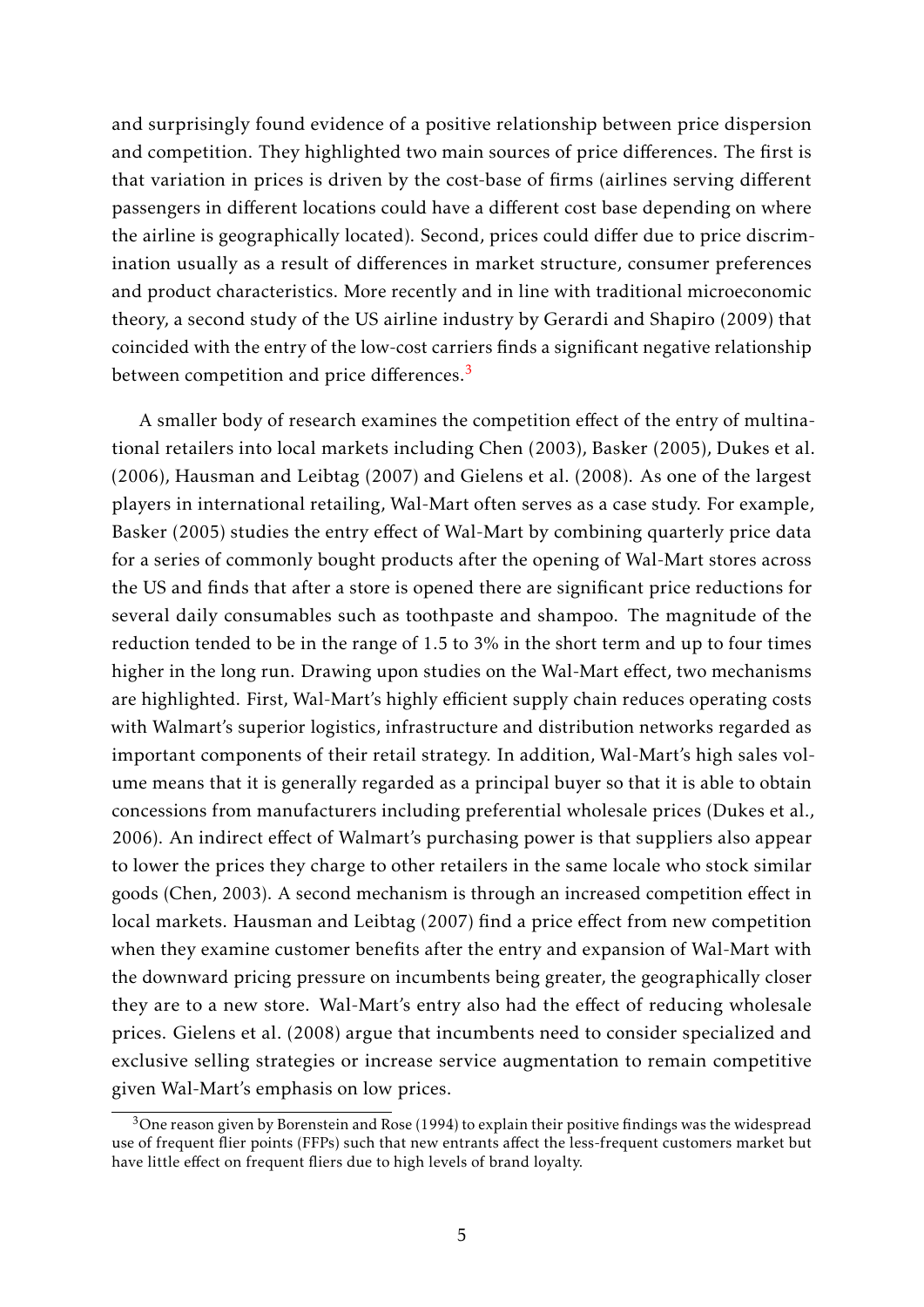Studies of the gasoline retail market are more limited and have tended to focus on developed countries, such as the US and Canada. For example, [Eckert and West](#page-32-4) [\(2004\)](#page-32-4) investigate the difference in pricing behavior between Ottawa and Vancouver and argue that the substantial differences in pricing are likely to be caused by differences in market structure and market conduct. The authors point out that tacit collusion and coordination behavior contributed to short-run price stickiness and long-run price uniformity in Vancouver whereas in Ottawa the entry of maverick independent gasoline retailers eroded existing collusive behavior as new competitors sacrificed short run profits and undercut rivals to gain market share. A study of independent retailers in Southern California by [Hastings](#page-33-5) [\(2004\)](#page-33-5) following the acquisition of the Thrifty Oil Company in 1997, finds that retail prices rose once independent gasoline stations were converted into fully vertically integrated service stations. Their quasi-natural experiment predicts a 5 cent increase in the average retail price following the loss of one independent gasoline station. The ability of branded gasoline stations to exploit brand loyalty was also given as an explanation for an increase in prices as market share increases. Using station-level gasoline price data across the San Diego, San Francisco, Phoenix, and Tucson areas, [Barron et al.](#page-32-5) [\(2004\)](#page-32-5) find that an increase in the number of competitors in a market consistently decreases both price levels and price dispersion.

Based on [Hastings and Gilbert](#page-33-6) [\(2005\)](#page-33-6) study of the US West Coast gasoline market, vertical integration is argued to be the primary reason for regional wholesale price differentials. In the market where integrated refiners have a large market share, they have a positive incentive to raise the unbranded wholesale price for its retailing rivals. In a study of retail and wholesale gasoline prices in the US, [Zimmerman](#page-35-1) [\(2012\)](#page-35-1) finds that hypermarkets with a gasoline retail service exerted considerable downward pressure on nearby retail gasoline prices. Employing a pairwise approach, [Holmes et al.](#page-33-0) [\(2013\)](#page-33-0) find cointegration in regional gasoline prices in the US. Their results suggest that the distance between states plays an important role in determining the speed that prices converge. [Yilmazkuday and Yilmazkuday](#page-35-2) [\(2016\)](#page-35-2) list four sets of determinants of price dispersion in the retail gasoline sector: competitor density and station concentration levels; station characteristics (whether they have convenience stores or repair services); local demographic and economic conditions; and brand or contractual agreements.

A second strand of the literature examines the asymmetric movement of gasoline retailing prices. [Maskin and Tirole](#page-34-1) [\(1988\)](#page-34-1) first described the saw-toothed pricing pattern and developed the Edgeworth price cycle theory. Under a duopoly with alternating moves, competitors selling homogenous goods tend to undercut each other gradually until they approach the wholesale price. Following a war of attrition, one competitor relents and retail prices rebound rapidly before starting the next round of price cuts.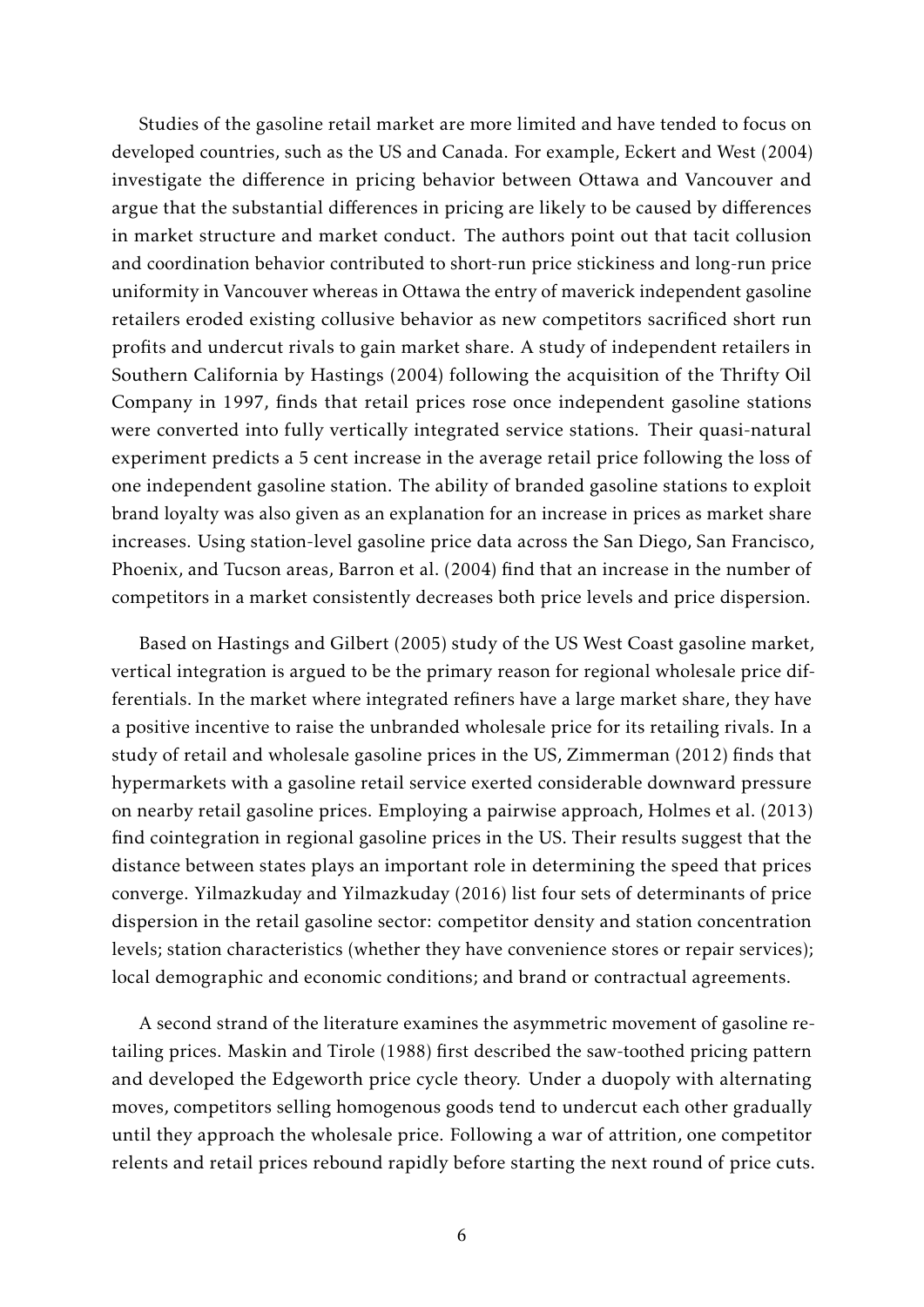Empirical evidence for a price cycle effect, based on high frequency retail prices, has been found in mature gasoline markets worldwide such as in Canada [\(Noel,](#page-34-2) [2007a,](#page-34-2)[b,](#page-34-3) [2009;](#page-34-4) [Eckert,](#page-32-6) [2002,](#page-32-6) [2003;](#page-32-7) [Eckert and West,](#page-32-4) [2004;](#page-32-4) [Byrne and de Roos,](#page-32-8) [2017\)](#page-32-8), the US [\(Lewis,](#page-33-7) [2009;](#page-33-7) [Lewis and Noel,](#page-33-8) [2011\)](#page-33-8) and Australia [\(Bloch and Wills-Johnson,](#page-32-9) [2010;](#page-32-9) [Byrne,](#page-32-10) [2012\)](#page-32-10). Independent (non-branded) small firms have the greatest incentive to begin undercutting their larger rivals while large firms normally take the leadership in restoring prices [\(Eckert,](#page-32-7) [2003;](#page-32-7) [Byrne et al.,](#page-32-11) [2013\)](#page-32-11). The Edgeworth cycle revolves faster, with a greater magnitude with less asymmetry in markets with more independent competitors [\(Noel,](#page-34-2) [2007a\)](#page-34-2).[4](#page-7-1)

Finally, a small number of studies have examined the behavior of energy prices in China. [Ma et al.](#page-34-5) [\(2009\)](#page-34-5) use 10-day energy spot price data for 35 major cities to investigate the extent of price convergence across China graphically and parametrically. The data reveal considerable price variation across the 31 mainland provinces for four major fuels (coal, electricity, gasoline and diesel) with price differences driven, to a large extent, by different energy reserve levels and transportation costs. As a consequence, cities close to gasoline production areas are predicted to enjoy lower retail prices. While gasoline and diesel prices behave fairly consistently, spatial price dispersion is still observed, implying that the energy market for China remains segmented. [Ma and](#page-33-9) [Oxley](#page-33-9) [\(2012\)](#page-33-9) confirm the result that energy prices in certain regional energy markets in China have converged but that this tends to be within groups of regions rather than across the whole country. Testing for club convergence and clustering, the evidence shows that several regional clusters for gasoline exist simultaneously but that they are becoming generally geographically connected as energy markets have become more open.

### <span id="page-7-0"></span>3 Data

#### 3.1 Royal Dutch Shell in China

We begin with a brief review of the retail gasoline sector in China. Despite the complicated licensing process, multinational oil giants such as Shell, BP and Exxon have managed to access China's energy markets and have expanded their networks to include not just downstream retail gasoline service stations but also upstream refinery and fuel supply businesses. The reasons we focus on Shell are two-fold. First, Shell has

<span id="page-7-1"></span><sup>&</sup>lt;sup>4</sup>See [Eckert](#page-32-12) [\(2013\)](#page-32-12) for a detailed summary of empirical studies that examine different aspects of gasoline retailing.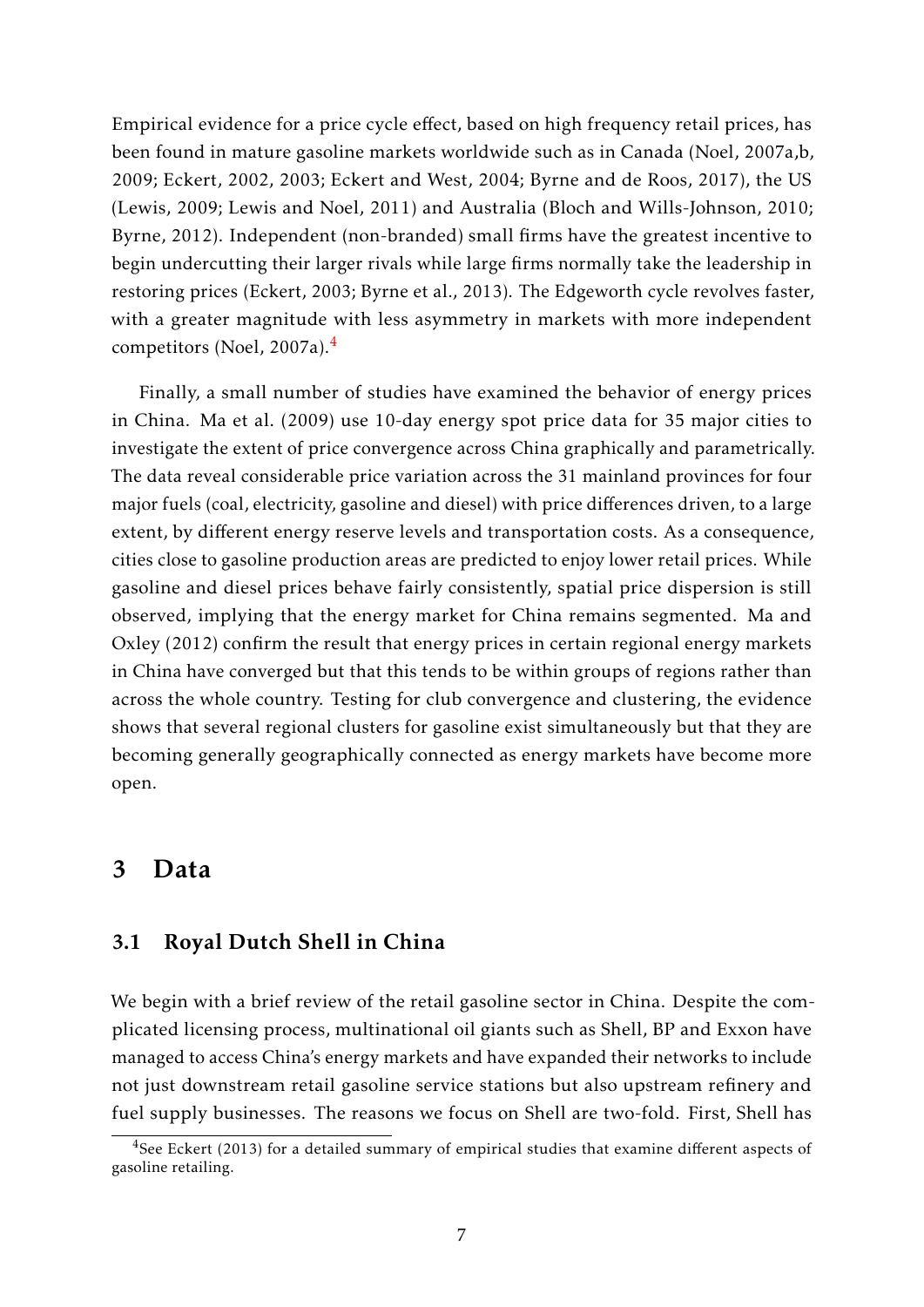the largest retail service network of the big four foreign companies (Shell has 862 stations in 48 cities compared to BP's 291 stations in 26 cities, Total's 202 stations in 41 cities, and Exxon's 14 stations across 10 cities). Second, Shell's official website provides detailed information on the location of each retail gasoline station, while information for the other three companies is not so readily available. Although we focus primarily on Shell, we also consider the entry of Shell and the other top three foreign companies to capture the entry effect of international firms more generally.<sup>[5](#page-8-0)</sup>

From the late 1990s onwards Shell began to build jointly branded gasoline stations with local partners across a number of Chinese cities. The first Shell station was established in Tianjin in 1997, with 25% of the equity held by Tianjin Nongken Stateowned Company. Shell proceeded to develop a retail network that now covers the majority of the metropolitan areas in the northern, southern, central and southeastern provinces. Shell's primary strategy was to find a local partner and then initiate a joint company within a given geographical area (which tended to be at the province level). By the end of 2018 Shell operated approximately 1400 retail gasoline retail stations in China. The second stage of development was to build new service stations and to take over existing unbranded service stations while continuing to seek new partnerships. At the current time, all of China's major national oil companies have collaborative agreements with Shell, including China National Petroleum Corporation (CNPC), China Petroleum & Chemical Corporation (Sinopec), China National Offshore Oil Corporation (CNOOC) and Shaanxi Yanchang Group Company (YCG). These four companies are also the only ones that own petroleum exploration licenses for China.

The service station data for this paper are available from the Shell website.<sup>[6](#page-8-1)</sup> Figure [1](#page-23-0) provides a geographical overview of Shell's gasoline service station footprint for 2013. The larger the symbol the higher the number of service stations in the city. The largest service station networks are in Shaanxi, Sichuan and Hebei provinces. For example, Yanchang and Shell Petroleum Company own more than 290 service stations in Shaanxi and Yanchang and Shell (Sichuan) Petroleum Company own 153 stations. In total Shell has a presence in 9 of China's 31 provinces.<sup>[7](#page-8-2)</sup> Table [1](#page-26-0) complements Figure [1](#page-23-0) by providing a summary of Shell's service station network also for 2013 including

<span id="page-8-0"></span><sup>&</sup>lt;sup>5</sup>We managed to collect the location and opening information for BP, Total and Exxon from online sources although we are less confident in the accuracy of our data. Although we always included stations from the other three companies in the paper, thanks to the comment from two anonymous referees we now include the results in the main body of the paper.

<span id="page-8-2"></span><span id="page-8-1"></span><sup>6</sup>See http://www.shell.com.cn/en/aboutshell/our-business-tpkg/china.html for details.

<sup>&</sup>lt;sup>7</sup>Shell has different partners in different regions for both upstream and downstream operations. According to the official website, there are five joint companies for the retailing business in China. They are Beijing Shell Oil Co. covering Beijing and Chengde city, Shell North China Petroleum Group Co. covering Tianjin, Hebei and Shandong, Yanchang and Shell (Guangdong) Petroleum Co. covering Guangdong, Yanchang and Shell (Sichuan) Petroleum Co. covering Sichuan, Yanchang and Shell Petroleum Co. covering Shaanxi and Shanxi.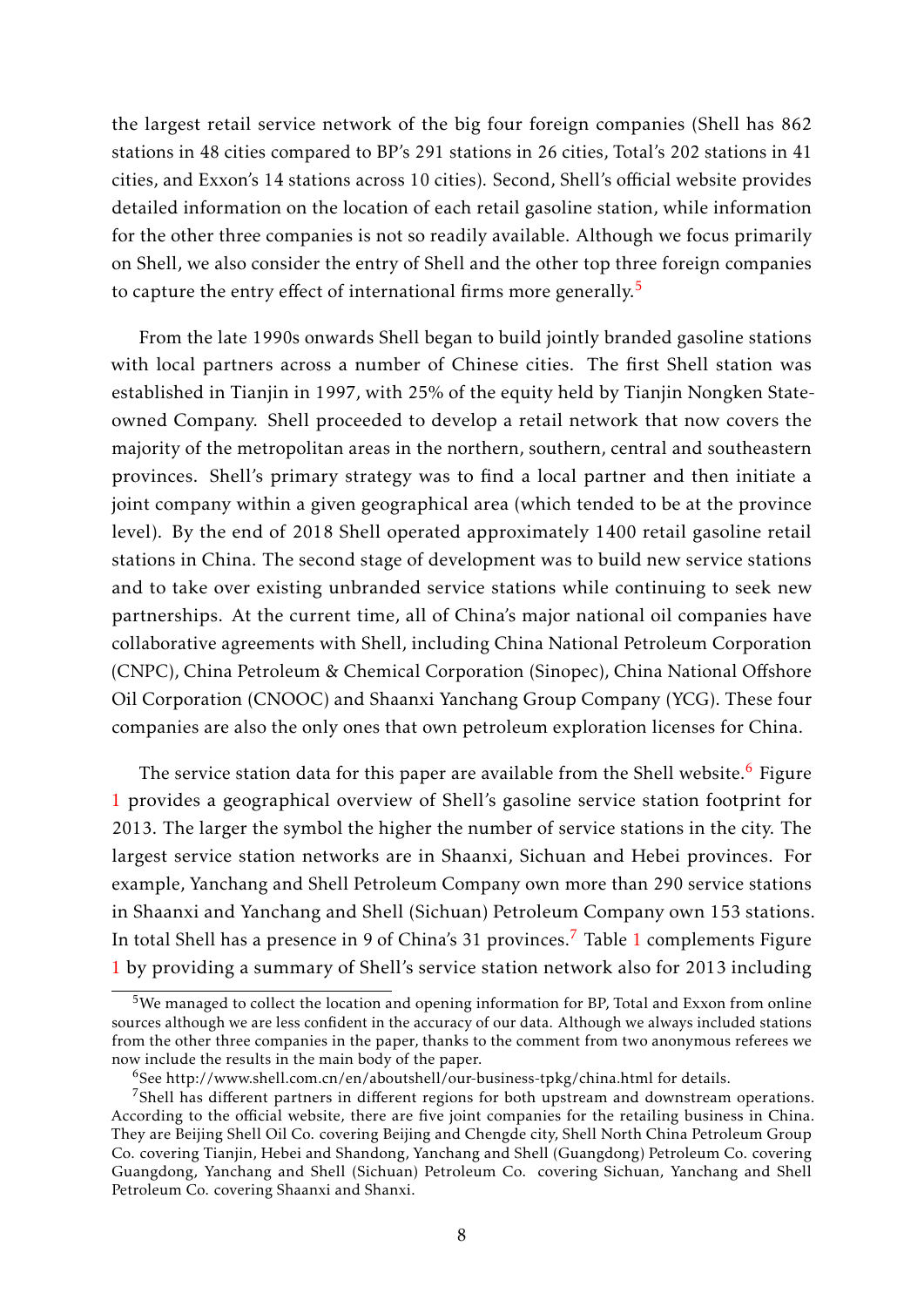a number of other variables of interest. There is no obvious relationship between the location of Shell's gasoline stations and the production of gasoline per million people or per million vehicles. Figures [2](#page-24-0) and [3](#page-24-1) show the number of retail gasoline service stations per million people and per million vehicles for each of the 9 provinces with a Shell retail presence. Figure [4](#page-25-0) shows the relationship between the gasoline production/surplus level and Shell's entry decision. A surplus in this context means that the province is a net exporter of gasoline products and a negative value implies that the province is a net importer of gasoline. The raw data suggests that Shell does not have an obvious tendency to locate its retail network in relatively high fuel production areas such as Shaanxi, Hebei and Shandong as the majority of provinces that Shell has chosen to locate are net fuel importing provinces such as Sichuan, Tianjin, Shanxi, Chongqing, Guangdong and Beijing. Table [A1](#page-37-0) in the appendix lists each province ranked by gasoline production as well as consumption and surplus/deficit values.

[Figure [1,](#page-23-0) [2,](#page-24-0) [3](#page-24-1) and [4](#page-25-0) about here]

[Table [1](#page-26-0) about here]

Within the 9 provinces listed in Table [1,](#page-26-0) Shell has a presence in 48 prefecture-level or above cities.<sup>[8](#page-9-0)</sup> However, we only have gasoline price data for 11 out of these 48 cities.<sup>[9](#page-9-1)</sup> In order to have both pre-Shell and post-Shell price informatio, we only include cities where the first entry year is between 2001 and 2012. This means excluding Tianjin (first entry year 1997) and Jinan (first entry year 2013). Our Shell-presence group is therefore 9 cities across 6 provinces with a first year of entry between 2001 and 2012. The nine cities are Beijing, Taiyuan, Guangzhou, Shenzhen, Chongqing, Chengdu, Zigong, Xian and Baoji. The dates for Shell's first year of entry and the number of stations are listed in Table [2.](#page-27-0) Our non-Shell group includes cities which have never previously had a Shell gasoline station. Tianjin (first entry year 1997) and Jinan (first entry year 2013) are excluded from both groups.

[Table [2](#page-27-0) about here]

#### 3.2 Gasoline Prices in China

We now provide a brief overview of the gasoline pricing mechanism in China. To prepare for entry into the World Trade Organization (WTO), China adopted the world

<span id="page-9-0"></span><sup>8</sup>According to China.org.cn "*Prefectural-level cities are large and medium-size cities not including subprovincial level cities. Normally, they are cities with a non-farming population of more than a quarter of a million.*" Source: http://www.china.org.cn/english/Political/28842.htm.

<span id="page-9-1"></span> $9$ Our gasoline price dataset includes prices for 62 cities in total.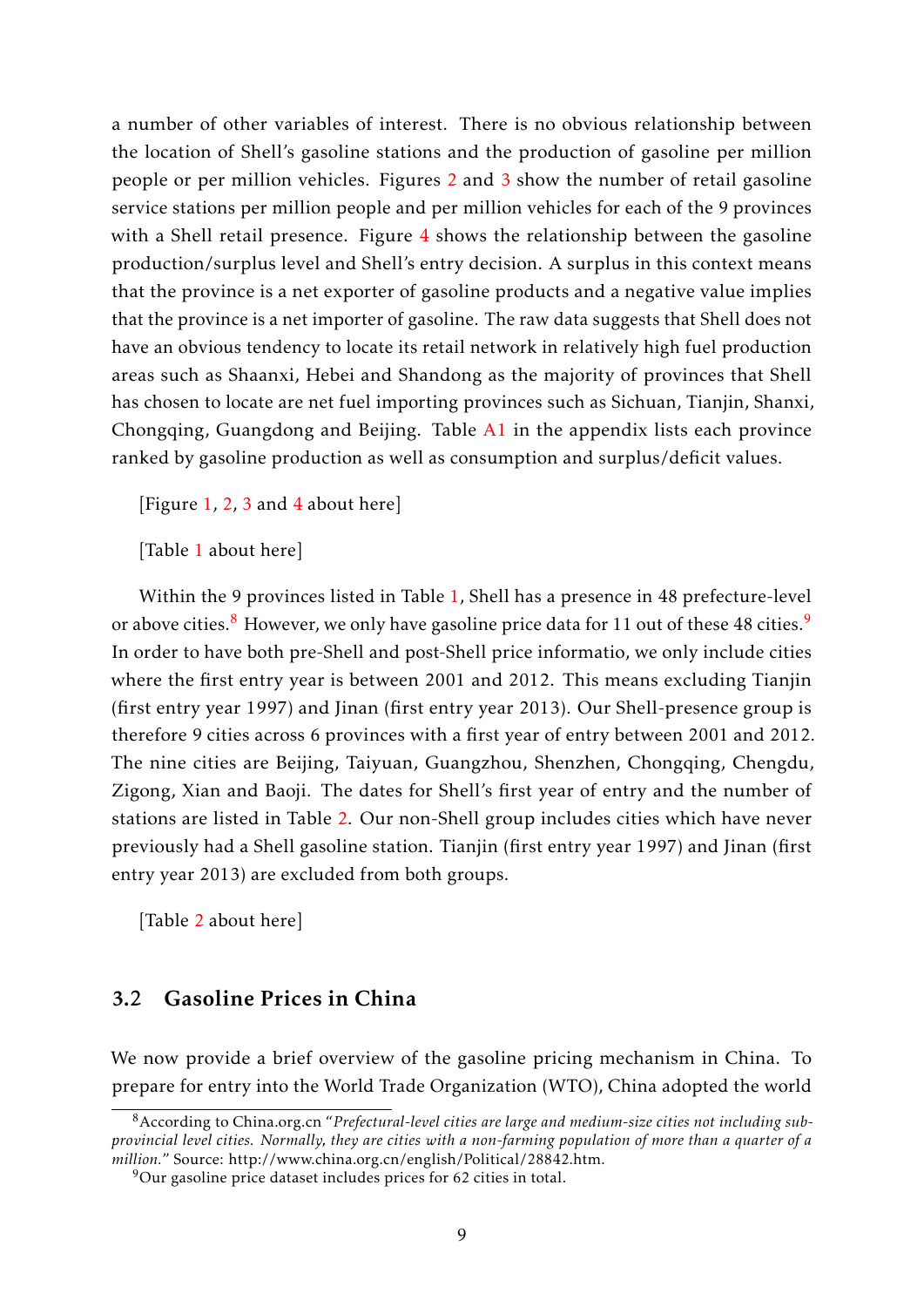price of oil in June 1998. The pricing reform scheme issued by the State Development Planning Commission (SDPC) (renamed as National Development and Reform Commission in March 2003) proposed an adjustment to the monthly prices of crude oil and refined products based on Singapore market prices although the adjustment frequency did not become monthly until June 2000. China's previous pricing mechanism was a two-tier system which had remained unchanged since the early 1980s. In 2001 the Chinese government went further and linked domestic prices to international prices based on prices from the Singapore, Rotterdam, and New York markets with weights given by 6:3:1 respectively. At the same time crude oil prices were set by the two largest vertically-integrated oil companies instead of the SDPC. However, the government continued to provide guidelines and would make adjustments when the gap between domestic and international prices became too large. A new formula for setting baseline prices based on prices from the Brent, Dubai and Minas markets was introduced in January 2007. More recently there has been a narrowing of the interval and an increased frequency for price adjustments to be made. The latest refined products pricing scheme issued on March of 2013 allows the mutually supplied crude oil prices to be set jointly by Sinopec and PetroChina based on local refining conditions. Crude oil produced by CNOOC and other producers are set by the companies themselves. In the retail market, gasoline service station retailers can set their own prices as long as they are below a maximum price set by the NDRC for individual provinces and some major cities.

Generally speaking, each province has its own price cap. For example, the NDRC announced a decrease of 540 yuan/ton for gasoline retail price on November 30th 2018. Shaanxi province then announced a decrease of 0.41 yuan/liter for gasoline, with a maximum price of 7.16 yuan/liter for the middle and north of the province and 7.24 for the south of the province. At the same time, Guangdong province set a maximum price of 6.86 yuan/liter for the province as a whole for the same product. A common perception of the energy market in China is that it is highly regulated and as such domestic fuel prices are underpriced relative to the world price which in turn encourages greater domestic consumption with implications for congestion and air pollution [\(Hang and Tu,](#page-33-10) [2007;](#page-33-10) [Tan and Wolak,](#page-34-6) [2009\)](#page-34-6). Drawing lessons from a widespread power shortage in 2008, [Wang et al.](#page-34-7) [\(2009\)](#page-34-7) argue that the centrally planned policy-oriented pricing mechanism encouraged excessive growth in heavy industry, and hence was inconsistent with a strategy to promote energy-conservation and sustainable development.

This paper analyzes the pricing behavior of three different grades of fuel. The current industrial classification for automotive gasoline products in China is GB 17930 "Automotive Gasoline". Within this classification there are three type of gasoline that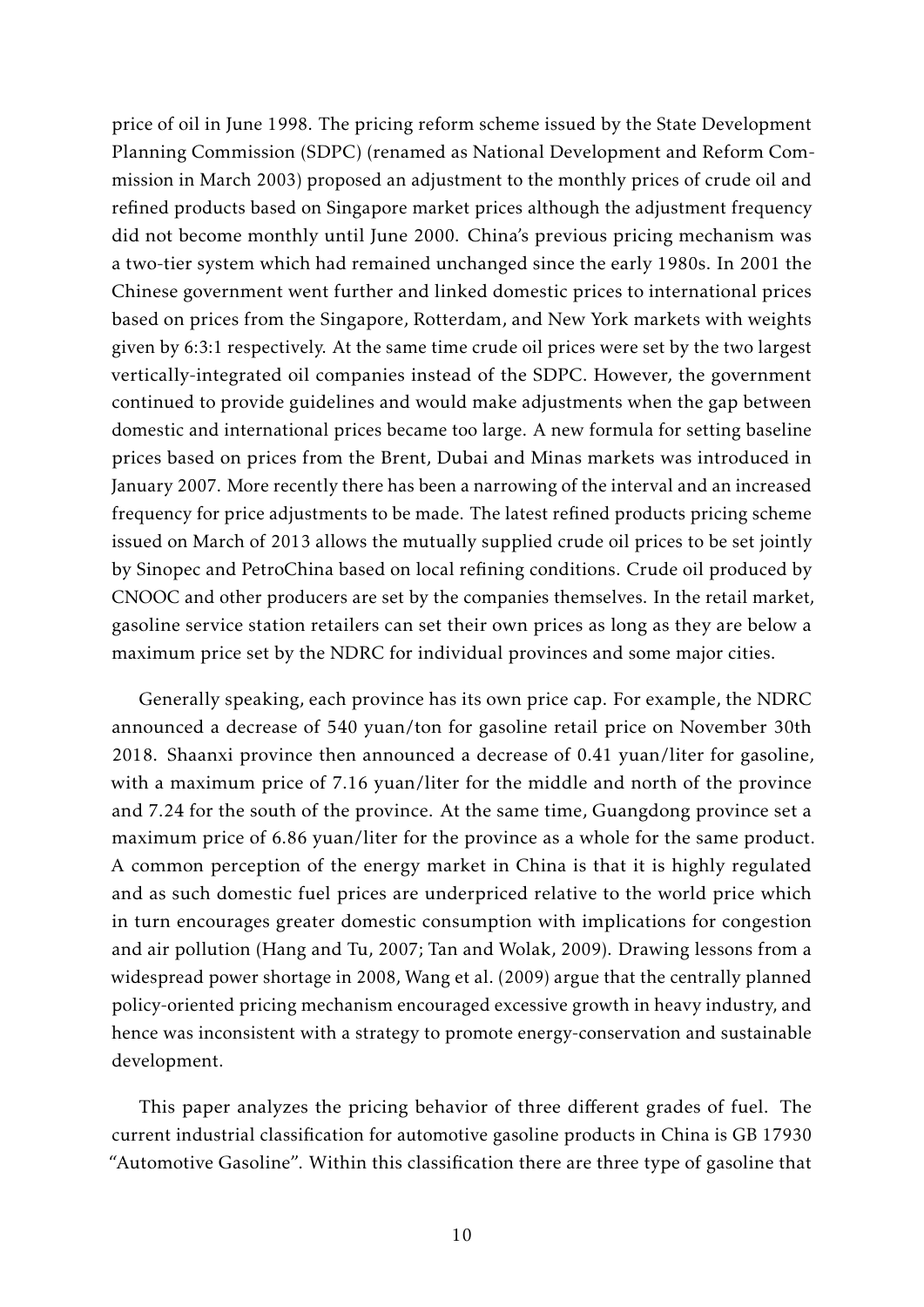we label Gas#90, Gas#93 and Gas#97. The number associated with each product represents the octane rate. For example, Gas#97 gasoline contains 97% iso-octane and 3% n-heptane. The gasoline octane number is designed to be compatible with the compression ratio of the engine. If an engine with a high compression ratio is used with a low octane gasoline the engine tends to knock, which can cause problems such as piston splintering and piston ring breakage. If an engine with a low compression ratio is used with a high octane gasoline, the ignition timing may be altered, which can cause incremental sedimentation inside the engine cylinder thus shortening engine life (Sinopec Corp. 2014). The compression ratio is an important structural parameter for the engine. Generally speaking, a high compression ratio indicates high thermal efficiency giving the automobile more power, greater acceleration and a higher maximum speed. Hence, high performance cars need higher quality gasoline (a higher octane percentage).

The initial gasoline price data is a panel dataset collected by the China Price Monitoring Centre (CPMC) on every 5th, 15th and 25th day of each month. From 2001 to 2012, spot prices were obtained from several (normally 2-5) permanent anonymous services stations for a number of different gasoline varieties. Since there is no brand information for the stations from which the price information is taken, we simply take the arithmetic mean between monitoring stations as the market average price for that city. For our analysis, we aggregate spot price data to an annual average level for the following reasons. First, the gasoline pricing regime and the price cap mechanism during the study period have reduced the speed of price adjustment significantly. Figure [A1](#page-36-0) in the Appendix presents the spot price trend from the first anonymous station in each of our sampled cities. For most cities the price changes 2 to 5 times a year even though the price information is collected every [10](#page-11-0) days.<sup>10</sup> Using higher frequency data would also result in a large number of repeated records and may lead to biased estimations of Shell's entry effect. Second, due to a lack of the precise date of Shell's entry into a city, using annual price data enables us to match the entry as well as other economic and demographic variables on a yearly basis. Finally, many retail sectors show a strong seasonality and using annual data avoids undesired seasonal fluctuations.

<span id="page-11-0"></span> $10A$  similar example can be found in Figures 6 and 7 of [Ma et al.](#page-34-5) [\(2009\)](#page-34-5)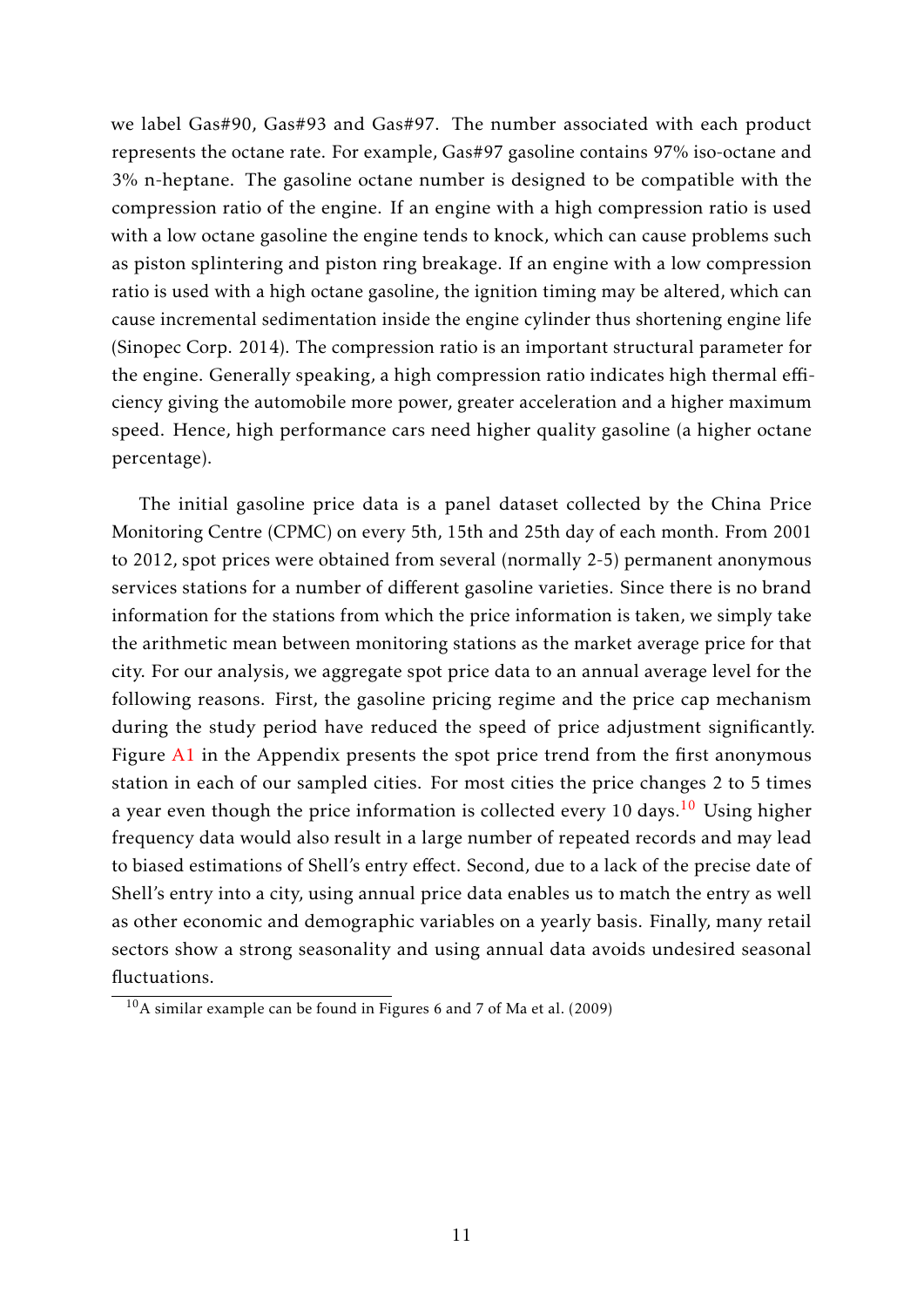### <span id="page-12-0"></span>4 Identification Strategy

Our methodological approach is to use a difference-in-differences (DID) pairwise estimator to help us identity the causal relationship between price dispersion across cities and the entry of Shell into a local market. We first match each of the Shell-presence cities with several non-Shell station cities using propensity score matching (PSM) techniques. The matching procedure includes a number of macroeconomic control variables to address self-selection concerns related to the difference in development levels between cities.<sup>[11](#page-12-1)</sup> Second, following [Pesaran et al.](#page-34-0) [\(2009\)](#page-34-0) and [Holmes et al.](#page-33-0) [\(2013\)](#page-33-0), we take the absolute gasoline price differentials between any two cities in a group including one Shell-presence city and its corresponding matched non-Sell cities. Since there was considerable deregulation in China's energy market during our period of study, taking differences removes the effect of common shocks that impacted all cities in a given year. By taking differences relative to another city or cities instead of simply taking the group mean also allows us to examine the impact of distance on price dispersion. Finally, we adopt the DID method on the bivariate price differentials. The coefficient on the DID interaction term measures the entry effect of Shell on the price dispersion in a given year in China. In this sense, a DID model on differential data is a triple difference model.

Our PSM approach matches on a range of city-level characteristics which are GDP per capita, population density, average wages, passenger traffic by highway and the price for  $\text{Gas#90.}^{12}$  $\text{Gas#90.}^{12}$  $\text{Gas#90.}^{12}$  The results of our initial matching are presented in Table [3.](#page-27-1) In Table [4](#page-28-0) we present the results from post-match balancing tests which assess the accuracy of our PSM matching method for individual variables as well as the overall covariate balance. The results show that the balancing assumption is satisfied both individually

<span id="page-12-1"></span> $11$ The usual DID approach selects the treatment and control groups based on a different application of a policy across, for example, geographical regions where a region is allocated to either a treatment group (policy applied) or a control group (no policy applied). However, if the regions selected to receive intervention were picked because of certain regional characteristics, the treated and control groups may have different pre-policy trends. Since conducting a natural experiment in economic research is rare, finding an efficient counterfactual for the treated units of analysis becomes a precondition for the construction of the DID framework. PSM allows the researcher to generate matched controls for each treated unit of analysis with post-matching balancing tests used to ensure that for a given PSM, the DID approach is appropriate.

<span id="page-12-2"></span> $12$ See Table [A2](#page-37-1) in the appendix for definitions of our matching variables. All monetary values are deflated in 2005 prices using a province level Customer Price Index (CPI). Estimation of propensity scores using a logit estimation are presented in Table [A3.](#page-38-0) Overall coefficients were significant and the pseudo-R square reveals that the equation explains 21.9% of the variation and indicate the potential benefit of matching the sample according to propensity scores [\(Baser,](#page-32-13) [2006\)](#page-32-13). The Gas#90 price is included in the matching as a benchmark of local gasoline price level and is insignificant in both the logit regression and post matching tests. Although the local gasoline price is not an important consideration for Shell to make the entry decision, results from the logit regression suggest that Shell's presence tends to be associated with low gasoline prices.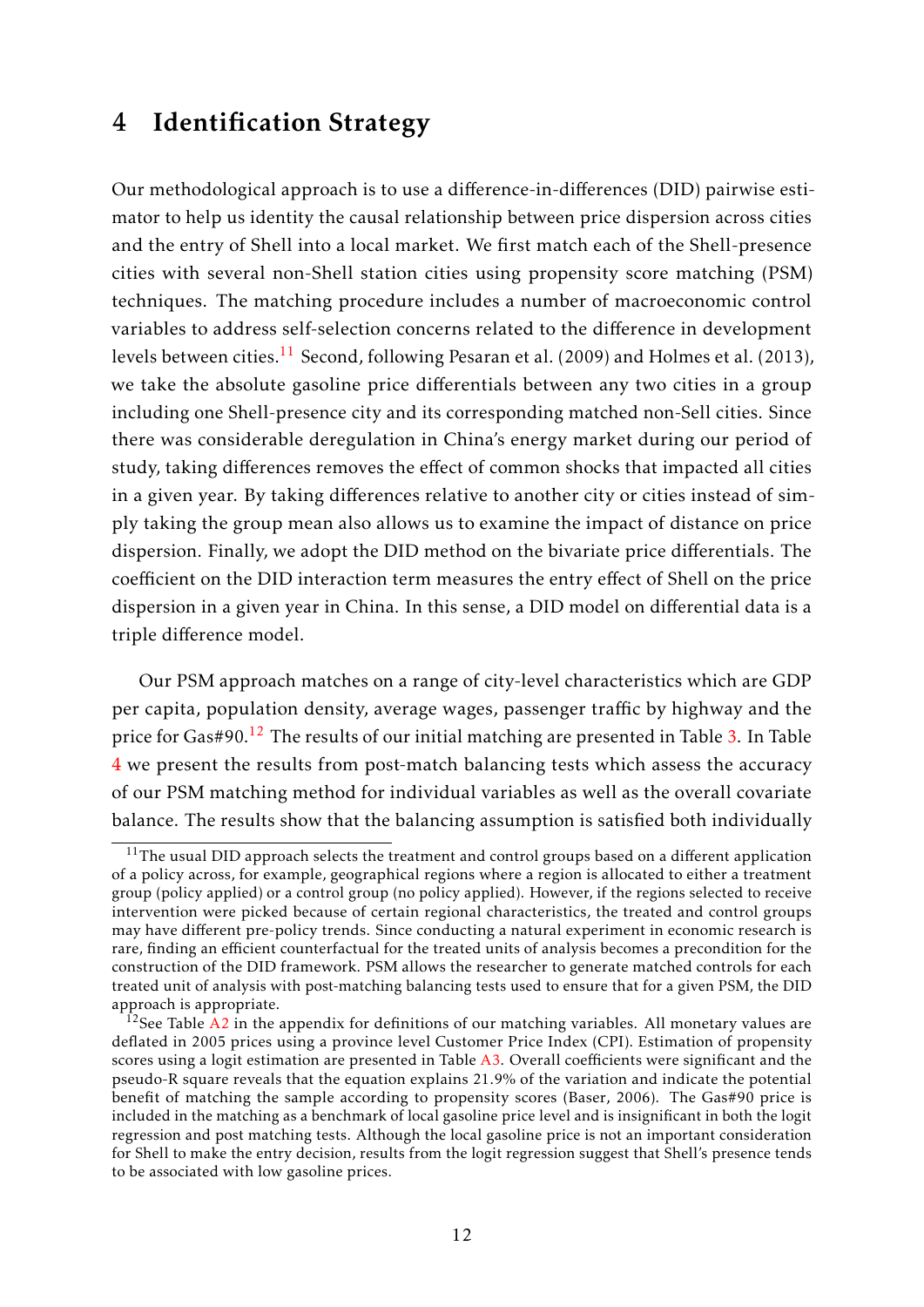and overall.

[Table [3](#page-27-1) about here]

[Table [4](#page-28-0) about here]

After matching we adopt a pairwise approach and calculate the extent of any absolute price differences between a city with a Shell presence and its corresponding matched controls. The pairwise approach was developed in [Pesaran](#page-34-8) [\(2007\)](#page-34-8) to test for output and growth convergence and [Pesaran et al.](#page-34-0) [\(2009\)](#page-34-0) to test the Law of One Price across 50 countries for the period 1957 to 2001. [Holmes et al.](#page-33-0) [\(2013\)](#page-33-0) also employ a pairwise approach to examine gasoline market integration in the US and find strong evidence of gasoline price convergence.<sup>[13](#page-13-0)</sup> For cities *i* and *j* in group *g*, the price differential of each of our gasoline fuel types *z* in time *t* is defined as:

$$
Disperson_{z,ij,t} = |log(Price_{z,i,t}) - log(Price_{z,j,t})|
$$
\n(1)

For convenience we use pair *p* to denote a combination of city *i* and *j*.

$$
Dispersion_{z,p,t} = |log(Price_{z,i,t}) - log(Price_{z,j,t})|
$$
  
  $p = 1, 2... \sum_{g=1}^{9} C_{G_g}^2$  (2)

Group  $g$  contains one treated city and ( $G_g-1$ ) control cities which implies  $\sum_{g=1}^9 C_{(G_g-1)}^1 =$  $\sum_{g=1}^{9}$  (*G*<sub>*g*</sub>−1) treated pairs and  $\sum_{g=1}^{9}$  *C*<sup>2</sup><sub>(*G*<sub>*g*</sub>−1)</sub> control pairs.<sup>[14](#page-13-1)</sup>

Before estimating the causal relationship between price dispersion and foreign entry, we characterize some general patterns of price dispersion that we find in the data. Following [Fan and Wei](#page-32-14) [\(2006\)](#page-32-14) and [Holmes et al.](#page-33-0) [\(2013\)](#page-33-0) we examine fluctuations in retail gasoline prices taking into account the distance between cities and a time trend estimate by:

$$
Disperson_{z,p,t} = \gamma_0 + \gamma_1 Trend_t + \gamma_2 Distance_p + \gamma_3 Distance_p^2 + \varepsilon_t
$$
 (3)

Since one of our key testable hypotheses is whether price dispersion changed after Shell's entry, for each of our pair of cities, the treatment effect after *s* years of entry is

<span id="page-13-0"></span><sup>&</sup>lt;sup>13</sup>To be precise, the pairwise approach used in our paper is similar to the the pairwise method mentioned in [Pesaran](#page-34-8) [\(2007\)](#page-34-8), [Pesaran et al.](#page-34-0) [\(2009\)](#page-34-0) and [Holmes et al.](#page-33-0) [\(2013\)](#page-33-0). In these three papers a variety of unit root tests are conducted on all possible *N*(*N* − 1)*/*2 bivariate differentials between any pairs of N countries or states.

<span id="page-13-1"></span><sup>&</sup>lt;sup>14</sup>For example, there are seven cities in the first group  $G_1 = 7$ . Taking a combination of any two cities among those seven cities leads to  $C_{G_1}^2 = C_7^2 = 21$  distinct pairs of cities, among which  $C_{G_1-1}^1 = C_6^1 = 6$ pairs are the treated and  $C_{G_1-1}^2 = C_6^2 = 15$  pairs are the controls.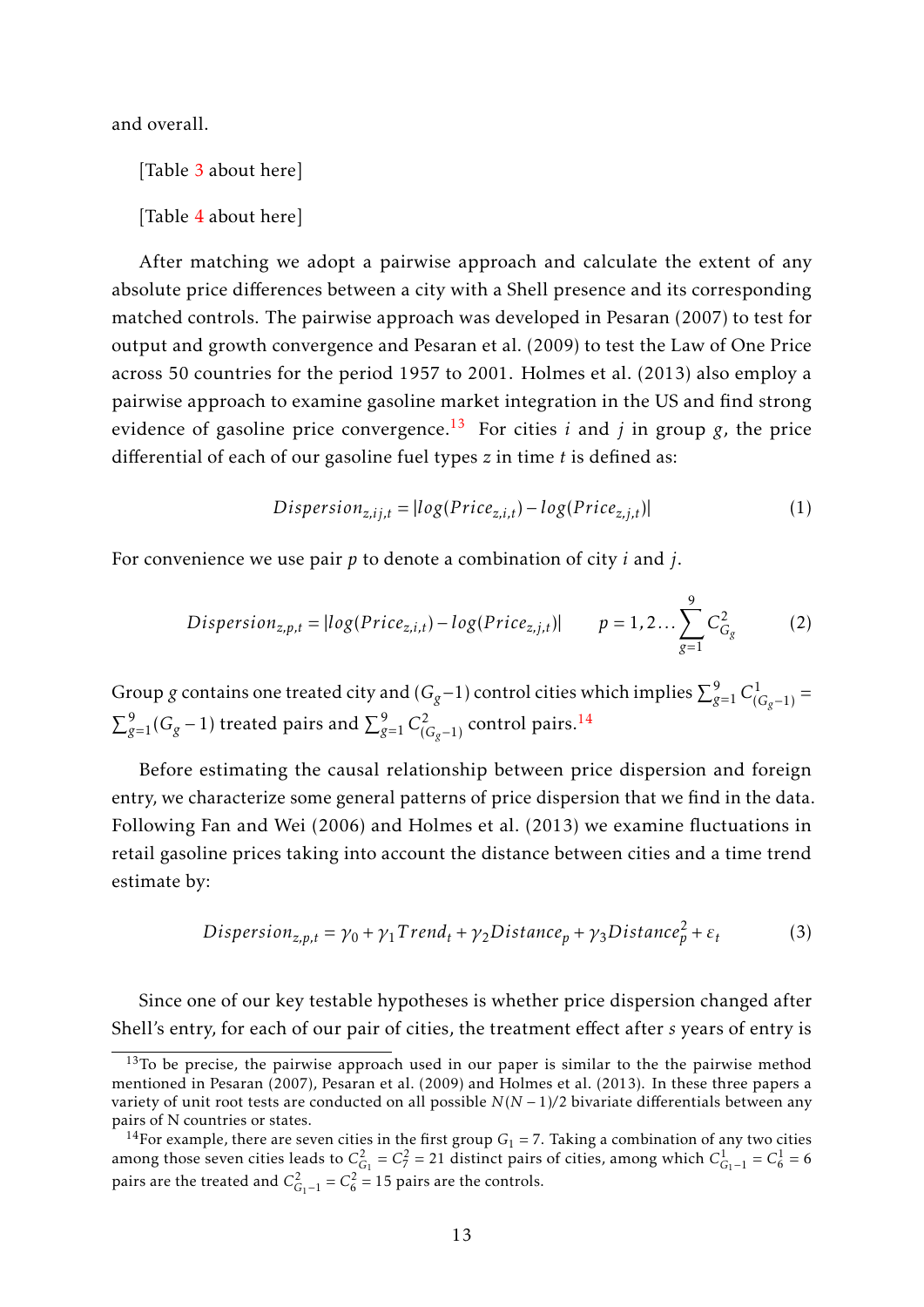measured as:

$$
Dispersion_{z,p,t+s}^{1} - Dispersion_{z,p,t+s}^{0}
$$

where the superscript indicates whether a pair of cities is being treated (*T reatment* = 0, 1) and the subscript  $t + s$  implies  $s(s = 0, 1, 2)$  years after the entry date  $t$ . However, the second term in the equation is unobservable. Based on the results of our matching procedure, each treated city has several matched controls which have similar economic and demographic characteristics. Therefore, the price dispersion between two valid control cities within one group are regarded as the appropriate substitution for the unobservable term. As a result, the average treatment effect on the treated (ATT) given by:

$$
ATT = E[Dis \text{person}^{1}_{z,p,t+s} - Dis \text{person}^{0}_{z,p,t+s} | T \text{reatment}_{p,t} = 1]
$$
\n
$$
= E[Dis \text{person}^{1}_{z,p,t+s} | T \text{reatment}_{p,t} = 1] - E[Dis \text{person}^{0}_{z,p,t+s} | T \text{reatment}_{p,t} = 1]
$$
\n
$$
= E[Dis \text{person}^{1}_{z,p,t+s} | T \text{reatment}_{p,t} = 1] - E[Dis \text{person}^{0}_{z,p,t+s} | T \text{reatment}_{p,t} = 0]
$$
\n
$$
s = 0, 1, 2 \qquad p = 1, 2 \dots \sum_{g=1}^{9} C_{G_g}^2
$$

Hence, our pairwise DID estimator, based on the matched sample, is given by:

$$
ATT = \frac{1}{\sum_{g=1}^{9} (G_g - 1)} \sum [\Delta_s Dispression_{z,p}^1 - \Delta_s Dispression_{z,q}^0]
$$

where  $\Delta_{s}Disperson_{z,p}^{1}$  is the difference in absolute price differential after *s* years of the entry for the treated pair  $p$ , and  $\Delta_{s}Dispersion_{z,q}^{0}$  is the difference in absolute price differential after *s* years of entry for a control pair *q*.

Disentangling the different sources of price dispersion is important if we are to identify the causal relationship between Shell's entry and the subsequent behavior in gasoline prices. Based on [Vita](#page-34-9) [\(2000\)](#page-34-9) and [Zimmerman](#page-35-1) [\(2012\)](#page-35-1), a vector of covariates are taken into account in the measurement of price dispersion including income per capital, population density, average wage per worker, population at the end of the year and highway passenger traffic. According to [Borenstein and Rose](#page-32-1) [\(1994\)](#page-32-1), price dispersion may arise from two sources, namely cost variations and discriminatory pricing. However, it is difficult to separate cost-based dispersion from discrimination-based dispersion because of market heterogeneity. For example, on one hand, management costs and transaction costs per sale could be lower in high population density cities than in smaller cities due to economies of scale and implies that retailers can set lower prices in these locations to acquire greater market share, even by compensating for losses in smaller cities. On the other hand, the demand elasticity for fuel may be lower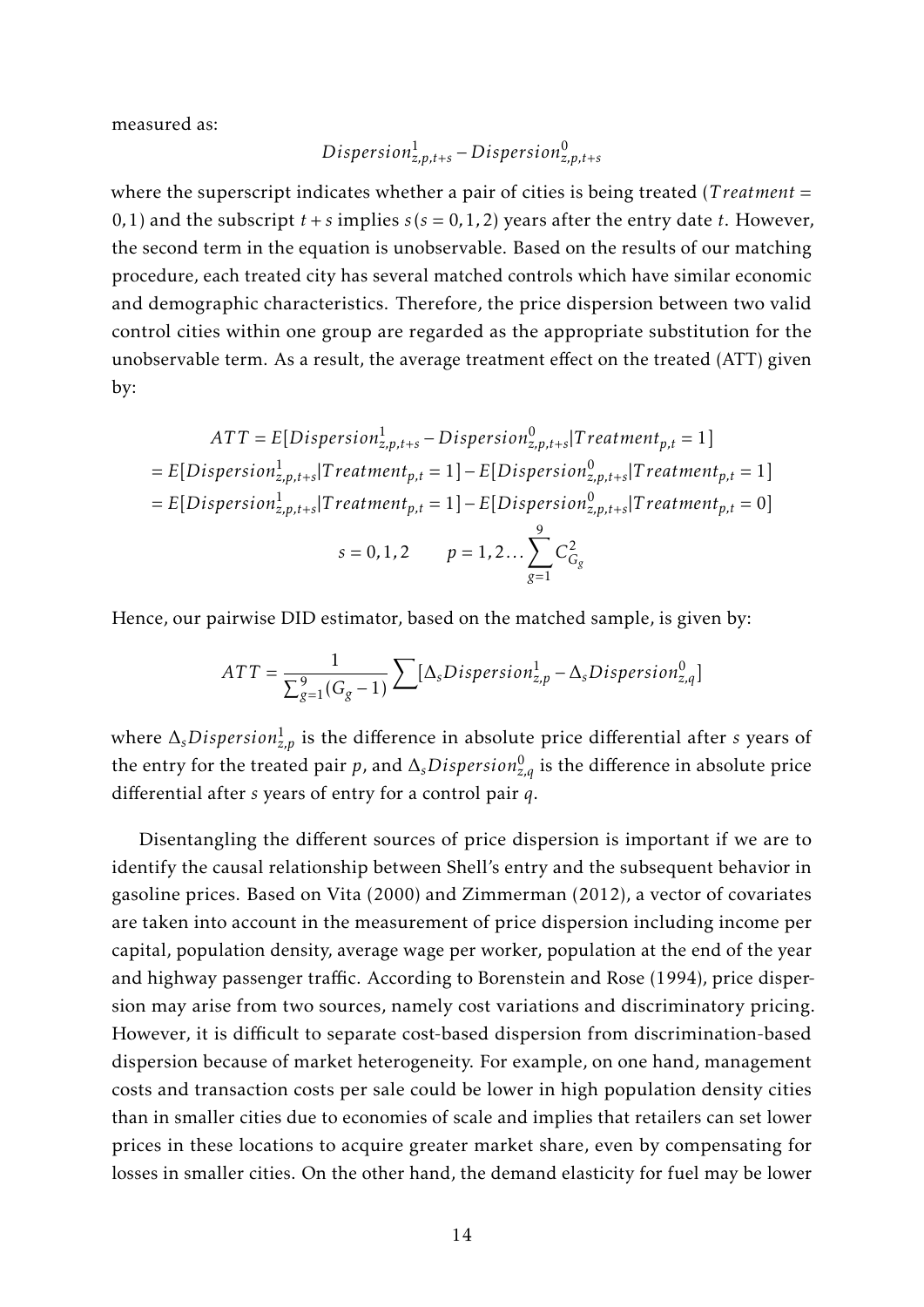in larger cities which provides a greater incentive to price discriminate. Hence, we control for the relationship between price dispersion and factors that might indicate a basis either for cost variation or discrimination within a DID framework. Considering the possibility of a delayed impact of Shell's entry and the fact that the first Shell station might only have a minor effect on the local market, we include lags and the corresponding interaction terms for Shell's entry decision. We therefore estimate a standard and an extended model given by the following:

#### *Standard framework*

<span id="page-15-0"></span>
$$
Dispersion_{z,p,t} = \alpha + \beta_1 Treatment_p + \beta_2 Post_{p0} + \beta_3 Treatment_p \times Post_{p0}
$$

$$
+ \Delta_p Control \cdot \gamma + \sum_p \gamma_p Pair_p + \sum_t \delta_t Year_t + \varepsilon_{z,p,t}
$$
(4)

*Extended framework*

<span id="page-15-1"></span>
$$
Dispersion_{z,p,t} = \alpha + \beta_1 Treatment_p + \beta_2 Post_{p0} + \beta_3 Treatment_p \times Post_{p0}
$$
  
+ $\beta_4 Post_{p1} + \beta_5 Treatment_p \times Post_{p1} + \beta_6 Post_{p2} + \beta_7 Treatment_p \times Post_{p2}$   
+ $\Delta_p Control \cdot \gamma + \sum_p \gamma_p Pair_p + \sum_t \delta_t Year_t + \varepsilon_{z,p,t}$  (5)

Subscript *z* represents our three gasoline products Gas#90, Gas#93 and Gas#97 described in previous section. Subscript *p* indicates each combination of two cities. *Treatment<sub>p</sub>* is a binary variable indicating whether one city in the pair has been or will be entered by Shell. *P ostp*<sup>0</sup> , *P ostp*<sup>1</sup> and *P ostp*<sup>2</sup> are dummy variables representing the entry year, one year and two years after entry respectively. ∆*pControl* represents the covariate matrix including the differences in income per capital, population density, average wage of workers, population at the end of year and passenger numbers travelling by highway. Our measure of the absolute differences in the independent variables is calculated using the same order between cities as we used to generate our price dispersion variable, which were randomly assigned. *P air<sup>p</sup>* and *Y ear<sup>t</sup>* represent pair-specific fixed effects and time fixed effects respectively and *εz,p,t* is the error term.  $\beta_3$  in the standard framework indicates the static, or aggregated, impact of Shell's entry on price dispersion, while  $\beta_3$ ,  $\beta_5$  and  $\beta_7$  in the extended framework captures the dynamic impact across multiple time periods. Table [5](#page-28-1) presents a summary of our differenced variables and shows, for example, that the average price dispersion for the Gas#90 retail price between any two matched cities in our sample is approximately 4% and is slightly lower than those for Gas#93 and Gas#97.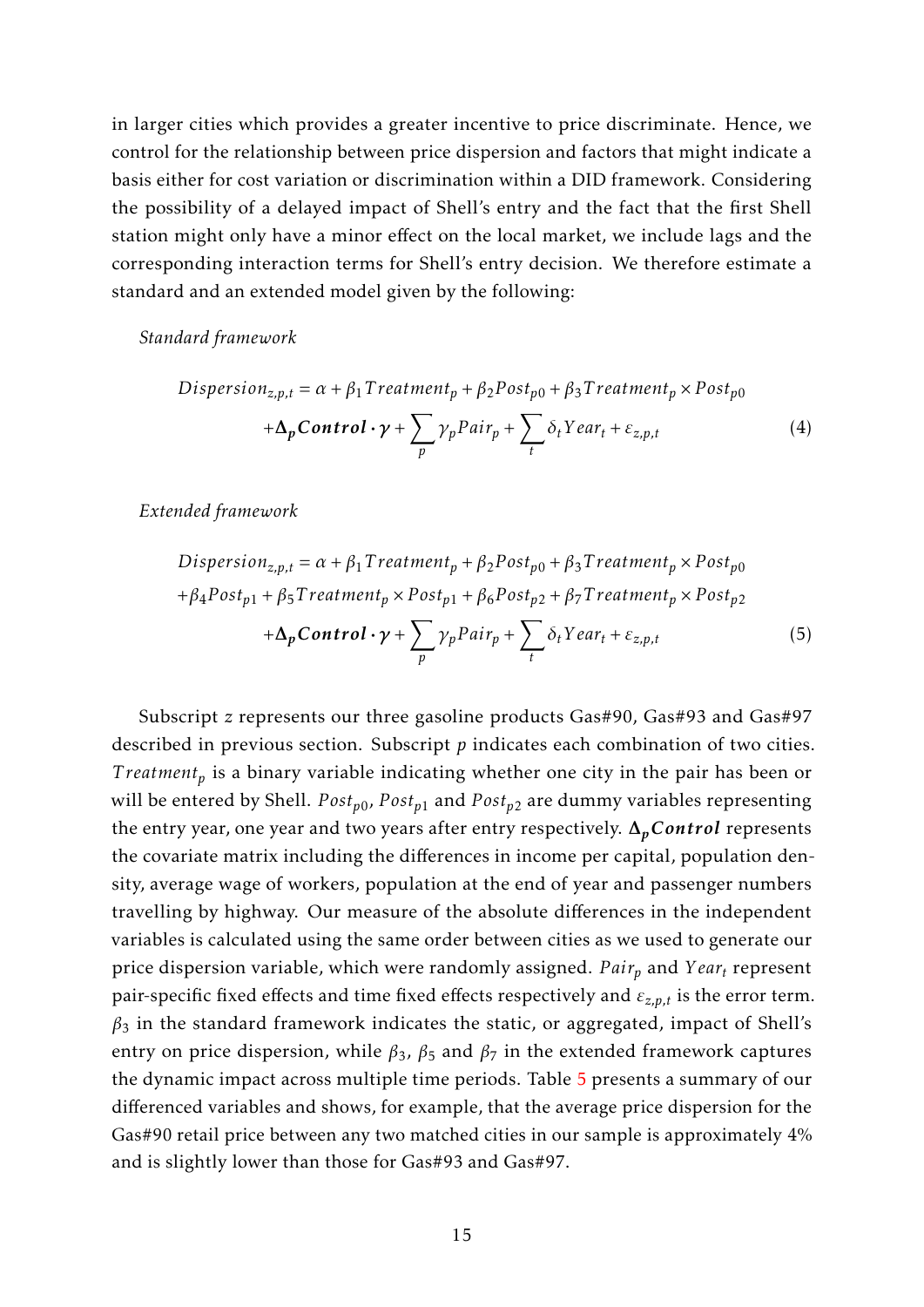[Table [5](#page-28-1) about here]

Finally, we include data from the top four international retailers' entry in China combined with our gasoline price dataset to examine the broader impact of foreign entry on gasoline price convergence. A city is labelled as a treatment city if any one of the four retailers opened a gasoline retail station in that city. The treatment date was set as the year of the first retailer's entry. The location and entry date information are collected manually on Baidu Map and local newspaper/news website. Table [A4](#page-38-1) in the appendix provides a summary of the network distributions of the four retailers in China.

### <span id="page-16-0"></span>5 Results

Table [6](#page-29-0) presents the results for a simple OLS regression examining the impacts of a linear trend and distance on price dispersion. The spatial distance between pairwise cities is calculated using the great circle formula according to information on the latitude and longitude of the centroid of the cities. The immediate observation is the importance of distance. The further two cities are away from each other, the greater the absolute price difference. In columns (4) (5) and (6) where we also include squared distance terms, we find a positive impact of distance on price dispersion for all of our three products but at a decreasing rate.<sup>[15](#page-16-1)</sup> Our finding is in line with [Holmes et al.](#page-33-0) [\(2013\)](#page-33-0) who find an asymmetric relationship between the distance and the speed at which gasoline prices converge to the long-run equilibrium. The negative and significant time trend for our period of analysis also suggests a general reduction in price dispersion for Gas#93 and Gas#97 but a significant and positive effect on price dispersion for Gas#90. In the following analysis distance is considered as a pair-specific effect and year-specific effect accounts for the linear trend. Other controls are also included.

[Table [6](#page-29-0) about here]

Table [7](#page-29-1) presents our difference-in-difference estimation results for the determinants of retail price dispersion for the standard framework in equation  $(4)$ . Columns  $(1)$ ,  $(2)$ and (3) present the results from a fixed-effect regression for each of our three gasoline products using the matched sample concerning Shell's entry into a city. Columns (4),

<span id="page-16-1"></span><sup>15</sup>The negative estimated coefficients on *Log*(*Distance*) 2 suggest that after the turning point distance is negatively associated with price dispersion. In our sample a large majority of the observations are to the left of the turning point. For example, the turning point based on estimates in Column (4) of Table [6](#page-29-0) is at around  $4,447 \text{ km } (= \exp(0.0690/(2*0.0041)))$ . The distance between two cities ranges from 137 km to 7,011 km, with 89 percent of the observations having a distance below 4,447 km.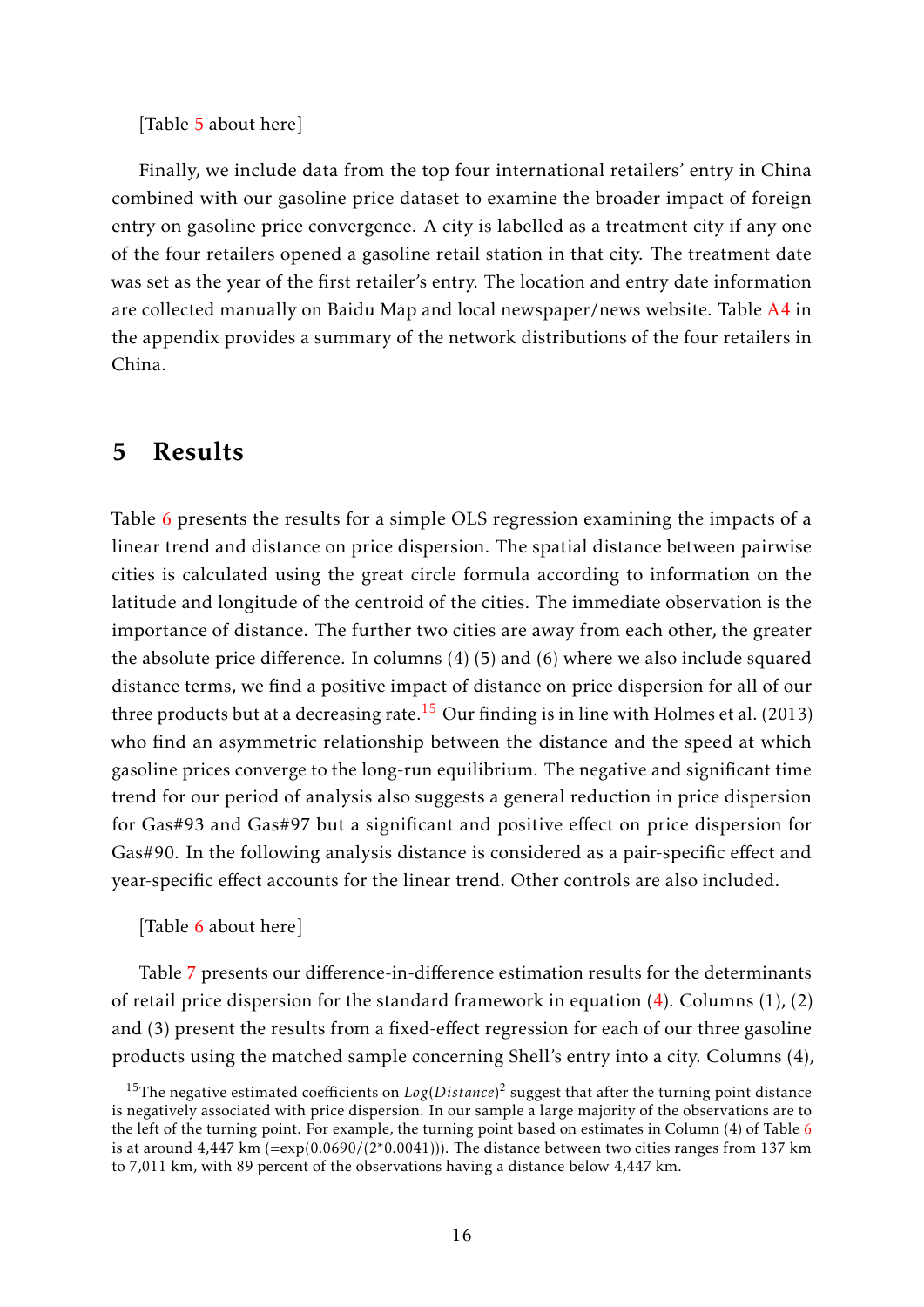(5) and (6) present the fixed-effect regression results using an alternative sample that captures the entry of all four foreign retailers (Shell, BP, Total and Exxon).<sup>[16](#page-17-0)</sup> Year specific and individual pair effects are included in all regressions. Coefficients are estimated with robust standard errors clustered at individual pair level. The coefficient on the interaction term  $Treatment \times Post_0$  is our main variable of interest, and captures the static impact of foreign entry on the retail price dispersion controlling for a number of additional social economic factors.

The results in Table [7](#page-29-1) reveal no significant impact of Shell's entry on gasoline price dispersion during the study period. The estimated coefficients of the difference-indifference interaction term tend to have very large *p* values, suggesting the impact of foreign entry on price dispersion is not statistically different to zero. This finding is confirmed across three types of gasoline products, and across two samples concerning Shell's entry and all retailers' entry, respectively. Turning to the other covariates, population density and average wage per employee tend to play important roles in determining gasoline price dispersion, with consistently signed coefficients across all specifications that are significant for Gas#93 and Gas#97. Of the remaining explanatory variables, population and highway passenger traffic numbers are demand shifters, exerting negative impacts on price dispersion of Gas#90. GDP per capita tends to play a mixed role and could be regarded as both a cost and a demand shifter. In our case, GDP per capita is significant and positive determinant of price dispersion for Gas#90 but negative determinant for Gas#93 in the sample regarding Shell's entry.

[Table [7](#page-29-1) about here]

Due to the possibility of a delayed effect of Shell's entry our extended framework explores the lagged impact of foreign entry on price dispersion. Table [8](#page-30-0) presents our difference-in-difference estimation results based on equation [\(5\)](#page-15-1). The results in Columns (1), (2) and (3) reveal a positive and then negative impact of Shell's entry on the degree of price dispersion for highly refined products as indicated by the *T reatment* × *Post*<sub>0</sub> and *T* reatment  $\times$  *Post*<sub>1</sub> variables. The degree of price dispersion between Shell populated cities and non-Shell populated cities increases by approximately 1.3 to 1.5 percentage points before falling by 1.5 to 1.8 percentage points in the following period. The finding is confirmed by the results using the sample concerning the entry of top four foreign retailers in Columns (4), (5) and (6). The degree of price dispersion between a city populated by a foreign retailer and a city without a foreign retailer increases by approximately 1.15 percentage points on average, before falling by 0.53 to

<span id="page-17-0"></span><sup>&</sup>lt;sup>16</sup>On one hand, using the alternative sample that considers the entry of all foreign retailers strengthens our confidence in the findings regarding the impact of Shell's entry. On the other hand, it is important to be aware of possible measurement errors in the collection of data for Total, Exxon and BP.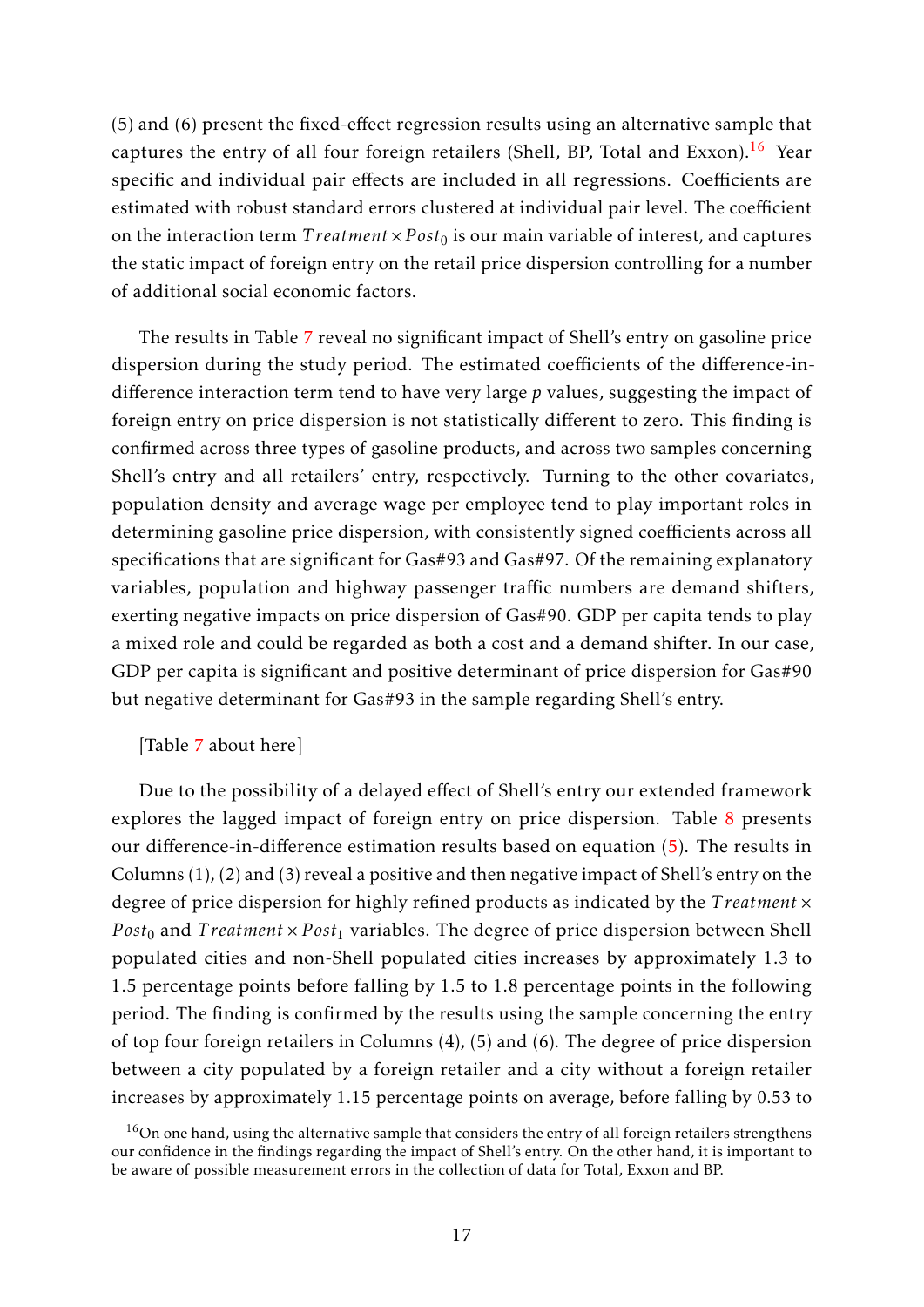1.32 percentage points in the following period.

[Table [8](#page-30-0) about here]

When we compare across gasoline types it appears that a foreign retailer entry into a city tends to have a larger impact on the price dispersion of highly refined gasoline rather than the more regular gasoline products. The coefficients on the interaction term for Gas#93 and Gas#97 are similar in both the range and the statistical significance, while the elasticity for Gas#90 tends to be lower and insignificant except for some lagged periods after entry. There are two possible explanations. First, from the producer perspective, highly refined gasoline tends to be more profitable (had previously higher margins). The market for high performance fuels is also likely to be more attractive to foreign firms where they may also have a technological advantage coupled with higher advertising and marketing budgets. For the 862 Shell service stations over the whole of China, more than 95% of the stations sell highly refined gasoline. In contrast, only a small number of Shell service stations in Beijing, Shandong and Guangdong sell the regular gasoline product. Furthermore, unbalanced entry implies that the two large government-owned vertically-integrated oil companies, Sinopec and PetroChina, have greater monopoly power in the production and retail of regular gasoline. With a large market share occupied by incumbents, the average price level is less likely to respond to or be influenced by the entry of international retailers such as Shell and such an effect is confirmed by our results.

Second, from the consumer perspective, the cross-elasticities of demand from consumers tend be different between Gas#90, Gas#93 and Gas#97. According to a survey by Sohu, Gas#90 is used mainly by commercial vehicles such as taxis and buses. These operators prefer low grade gasoline in order to reduce operating costs, while private car owners tend to pay more attention to the condition of their vehicle and are more likely to use higher grade gasoline. Given private car owners are also more likely to have a preference for quality and non-fuel services, the entry of Shell is more likely to increase competition in the Gas#93 and Gas#97 markets and should therefore have a larger impact on local market prices. In addition, commercial vehicles are often tied into long-term contracts with incumbents and are thus less likely to change brand in response to price competition. As a result, the market price distribution for Gas#90 is less likely to be influenced by the entry of a foreign competitor.

To check the robustness of results, we implement a placebo-control test based on the potential control cities. Within the group of non-Shell cities, a random sample of cities with random entry years were selected as the treatment group (we chose 6 to 10 cities as the treated cities with entry years between 2002 and 2011) and implemented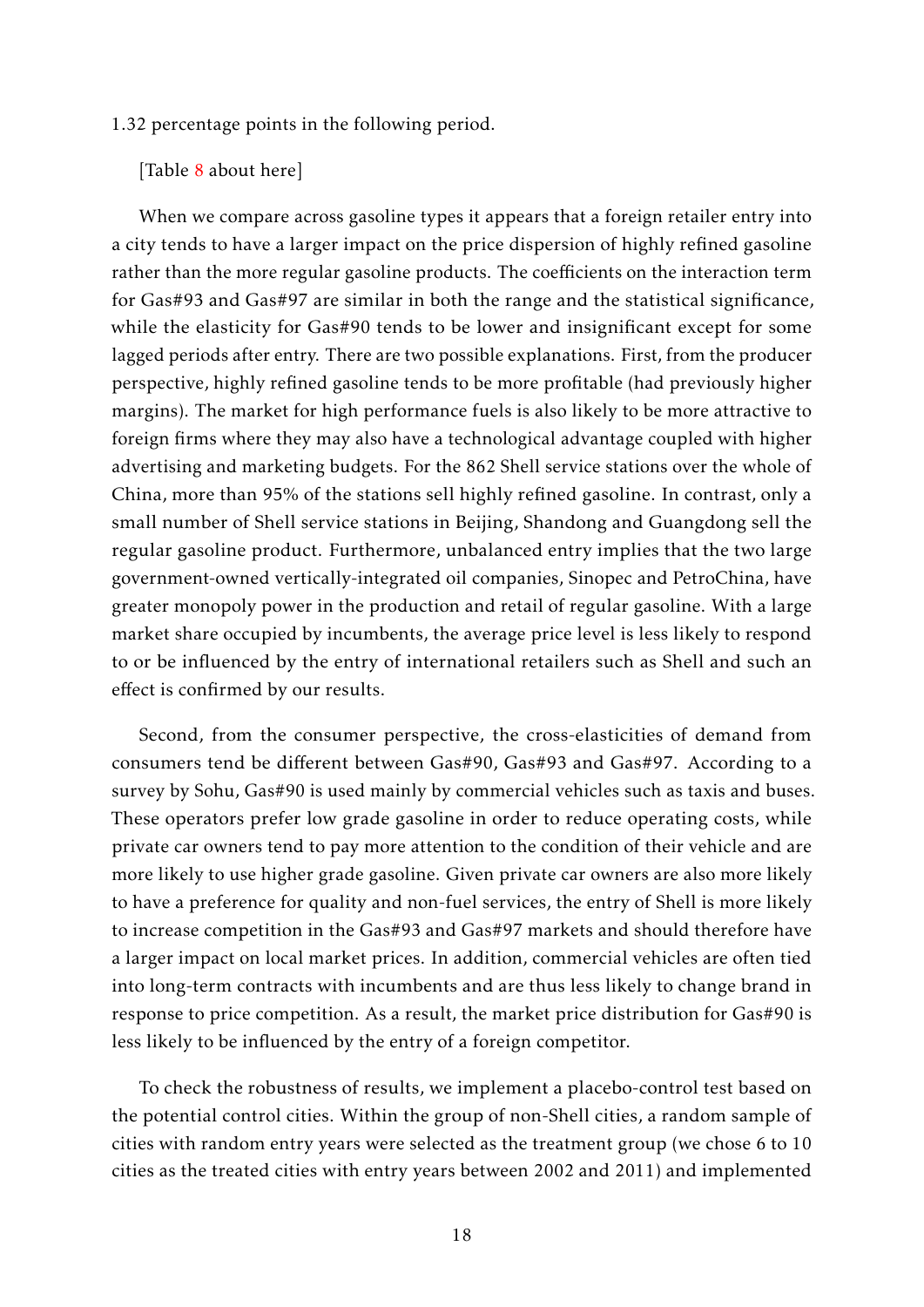our pairwise DID estimator to investigate the first, second and third period entry effect. The process was simulated 300 times and no significant entry effects were found for any period after the assumed year of entry. This gives us confidence that we are capturing the impact of Shell's entry on prices. In the next section we investigate the potential mechanism through which foreign entry has an impact on gasoline market in China.

### <span id="page-19-0"></span>6 Pricing mechanism

New foreign gasoline retailers are assumed to exert competitive pressure in localized gasoline markets [\(Hastings,](#page-33-5) [2004;](#page-33-5) [Zimmerman,](#page-35-1) [2012;](#page-35-1) [Lin and Xie,](#page-33-11) [2015\)](#page-33-11). From the Edgeworth price cycle theory, the average price level tends to decrease due to undercutting initiated by new entrants in an attempt to steal market share. When margins get too low and the market shares have settled down, the average price is thought to rebound. In this section we investigate whether our price dispersion results are driven by the competition from foreign entry conditional on the spatial variation in market maturity. To do this we run regressions using the level of retail prices identifying whether the treated city is located in the western region for each gasoline type using the standard and the extended framework with lags on the entry decision.<sup>[17](#page-19-1)</sup> The results are presented in Table [9.](#page-31-0)

[Table [9](#page-31-0) about here]

Panels A and B in Table [9](#page-31-0) present the results investigating the impact of foreign entry on the level of gasoline prices for the whole sample. Panel A shows the static or aggregated impact of foreign entry, while panel B shows the dynamic impact by including the lagged difference-in-difference interaction terms. Furthermore, Panels C and D account for the regional impacts of foreign entry by including triple interaction terms constructed from the difference-in-difference term and the regional dummy (*T reatment* × *P ost*0*xW est* in panel C and *T reatment* × *P ost*0*xW est* and its two lags in panel D). By doing so we avoid undesired influences of changing sample sizes on the estimates when inferring results across panels. Similar to before, the first three columns in each panel display results using the sample for Shell's entry into a city, while the final three columns is a sample that includes the entry of all foreign retailers. A covariate matrix including city-level controls, year fixed effect, and individual fixed effect are included in all specifications. Note that the unit of analysis is an individual city rather

<span id="page-19-1"></span><sup>&</sup>lt;sup>17</sup>The treated cities located in the western region are Chongqing, Chengdu, Zigong, Xian and Baoji. Beijing, Guangzhou and Shenzhen are regarded as eastern cities and Taiyuan is considered as a central city.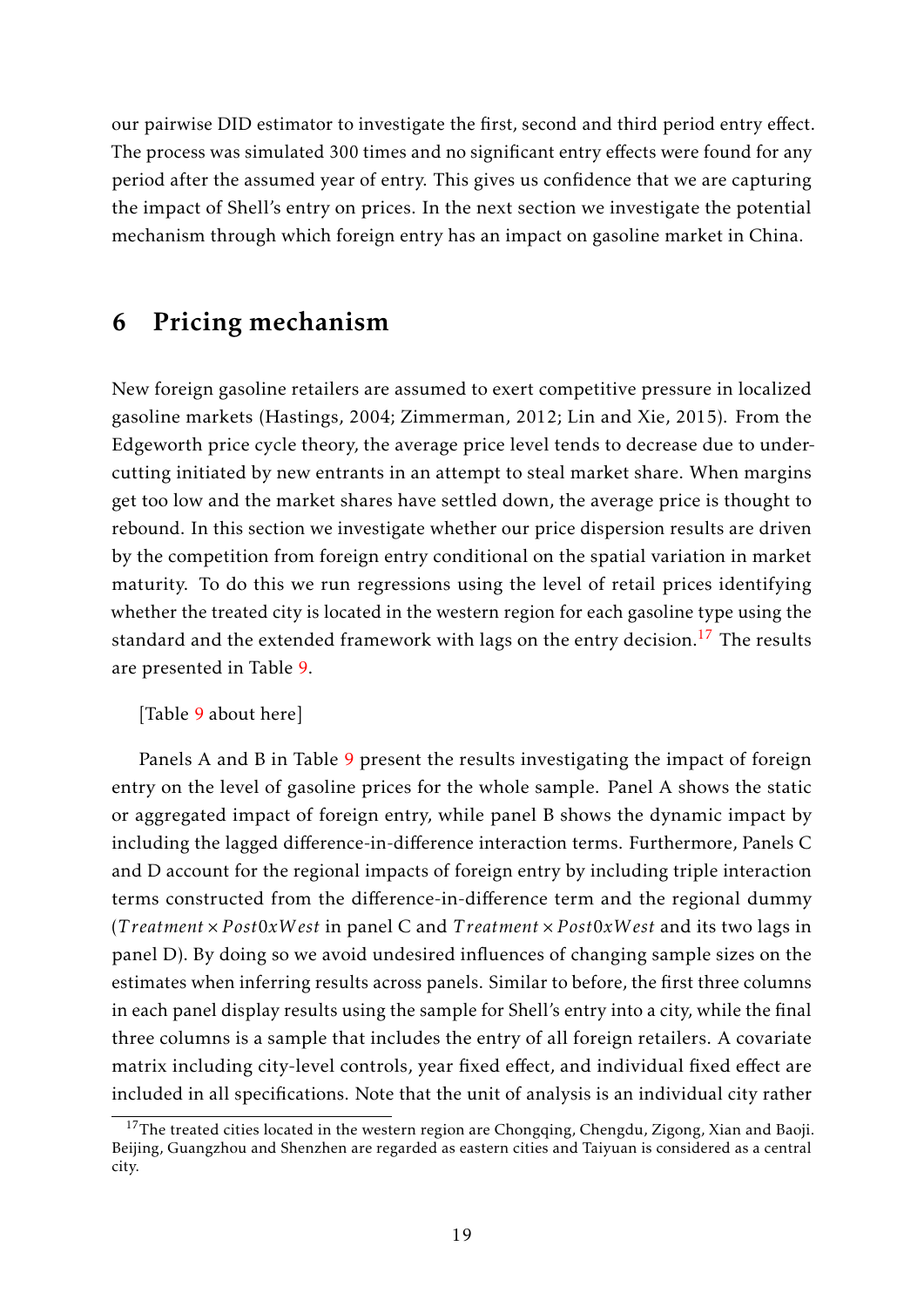than a comparison across cities which implies that the left hand side variable is simply the price level rather than a measure of price dispersion.

Results in panel A suggest that Shell's entry had no significant impact on retail prices in aggregate. This finding is consistent across the alternative sample of all foreign retailers and matches the results in Table [7.](#page-29-1) When we take a closer look at the dynamic impacts of foreign entry in panel B, the instantaneous effect of increased competition appears to be negative, although only one of six estimates of *T reatment* × *P ost*0 is statistically significant at the 95% level or above. A positive effect following the reduction in prices occurs from the first period after Shell's entry (*T reatment* × *P ost*1 in Columns (2) and (3) of panel B) while it starts from the second period after the entry of any foreign retailer (*T reatment* × *P ost*2 in Column (5) of panel B).

In panel C a triple interaction term is included to account for the heterogeneous impact of foreign entry on retail prices across regions. An immediate observation is the negative and statistically significant coefficient on the triple interaction term for Gas#93 and Gas#97. This reveals that Shell's presence in a western market increases competition and leads to a reduction in the retail price for two of our three gasoline products. The finding is confirmed by using the alternative sample in Columns (4), (5) and (6). Comparing the results in panel C with those in panel A, it is evident that the impact of the competition is mainly driven by a strong entry effect in western regions in China and is again more significant for highly refined gasoline. Finally, we investigate the dynamic impact of foreign entry on price levels conditional on the spatial variation of market maturity and the results are shown in panel D. It appears again that foreign entry had a greater and more immediate impact on retail prices in western regions. Moreover, prices tend to bounce back in the next two years especially in eastern area as indicated by the positive and statistically significant coefficients on *T reatment* × *P ost*2 in Columns (1), (5) and (6).

Collectively, the results in Table [9](#page-31-0) indicate that foreign entry plays a role in driving local gasoline prices but is not the sole determining factor. The limited impact of foreign entry could be due to the dominant market share of government-owned oil companies as well as periodic pricing adjustment scheme. Nevertheless, results in panels B and D signal that the initial positive effect of entry on price dispersion in Table [8](#page-30-0) is likely to be driven by price falls in treated cities and that this effect is particularly strong in western regions and most strongly for highly refined products. Moreover, the price rebound in the periods after entry tend to capture the decrease in price dispersion in Table [8.](#page-30-0) One explanation for these overall price dynamics comes from the Edgeworth price cycle hypothesis that was discussed in the literature review where an asymmetric pattern of price changes is comprised of numerous small prices decreases that are then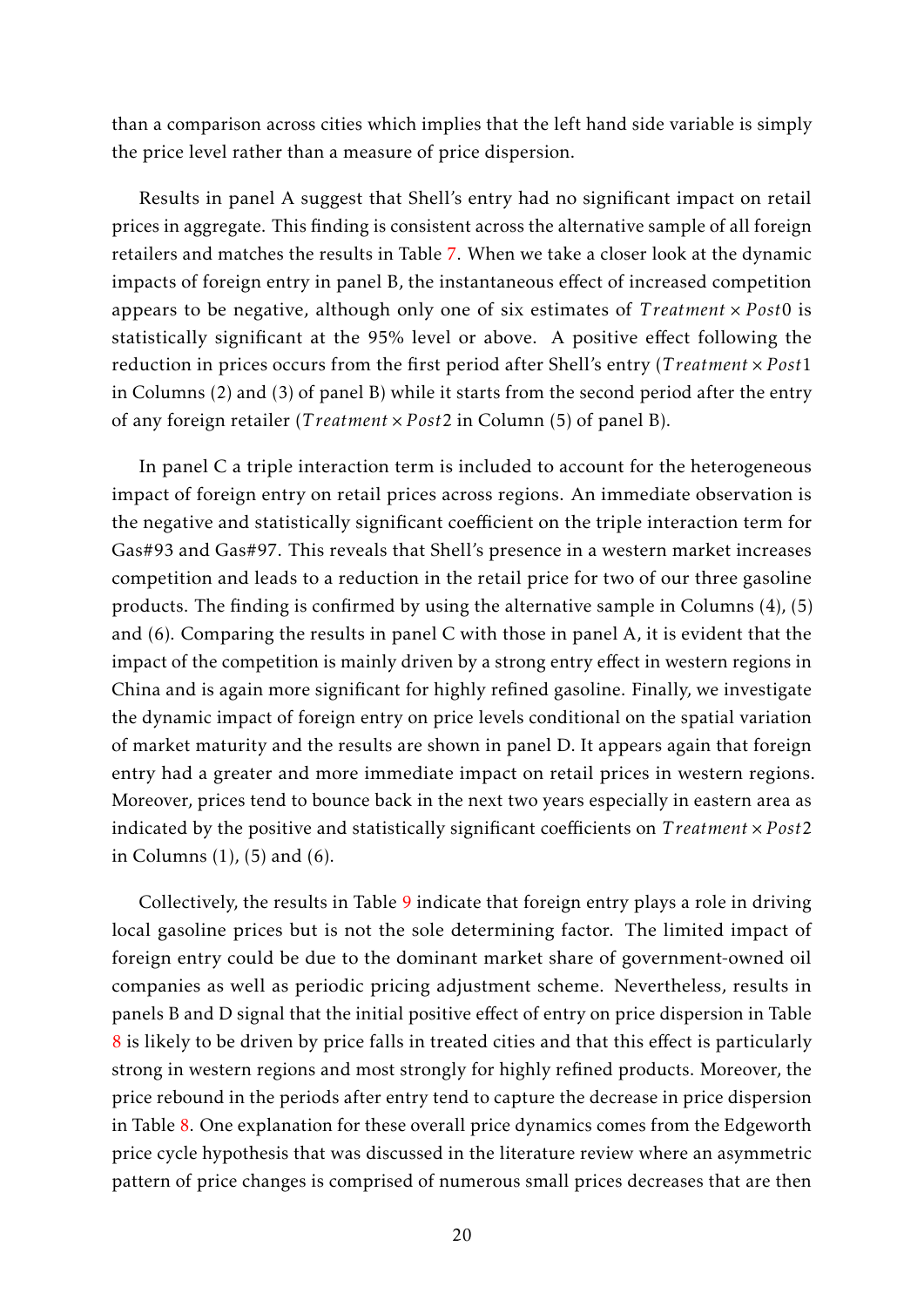interrupted by occasionally large price increases [\(Maskin and Tirole,](#page-34-1) [1988;](#page-34-1) [Noel,](#page-34-10) [2011\)](#page-34-10). As western energy market is less mature, the reallocation of market share is likely to be stronger in the western region [\(Ma and Oxley,](#page-33-9) [2012\)](#page-33-9).

### 7 Conclusions

The recent fall in crude oil prices provides China with an opportunity to implement further energy market reforms. Promoting a more market-orientated pricing regime through a diversified ownership structure is an integral part of such a process. After the opening up of the retail and wholesale market many of the world's largest multinational oil companies sort access to China's energy industry and in many cases they expanded rapidly. In this paper we examine Shell's entry into China and investigate the entry effect on gasoline price convergence across China for three different types of gasoline.

Combining a pairwise approach and the difference-in-difference model we show that the absolute price differential between cities where Shell has a presence and a similar city without any Shell stations increased by between approximately 1.3 and 1.5% compared to the price differential between any two non-Shell targeted cities. The increased price gap was found to close again in the following two years. Highly refined gasoline products tend to be the most affected. The price effect is largest for Western China where the competitive effect of a large new entrant is felt most keenly. Then we investigate the pricing mechanism for the retail price of premium products (Gas#93 and Gas#97) we found prices fell in the entry year in western regions before increasing in the following two years. The main results are robust controlling for the entry of other foreign retailers and to a placebo-control test. The difference in the magnitude of the impact across our three gasoline products holds.

The deregulation and market liberalization of China's energy market has been in progress for more than ten years. The outcome appears to be positive for consumers who have experienced lower prices for gasoline. With China's development entering a period of lower growth, energy consumption has slowed dramatically. During the first ten years of 21st century, the annual average growth rate for energy consumption was 9.4%. Between 2011 and 2018 this rate of growth has fallen to 3.2%. As a result, China is likely to have sufficient energy supplies to meet this lower than expected demand. Politically, the current period represents an ideal time to pursue further reform of the energy market. One example of the progress being made is the, so-called, "mixed-ownership" reforms when in 2014 Sinopec sold off around 30% of its retailing business to private investors raising more than 100 billion yuan. Efforts to encourage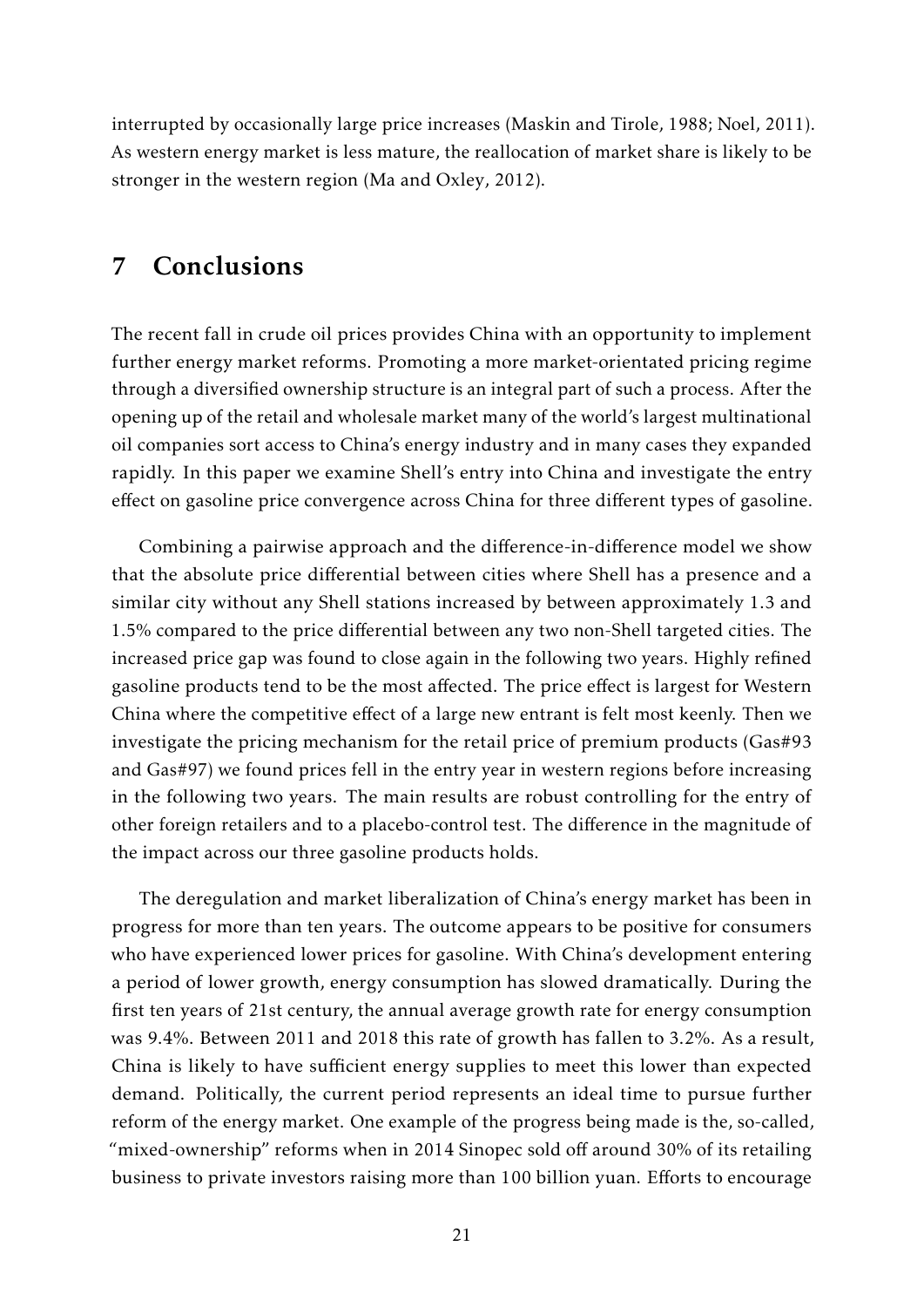further reform of the refined oil pricing mechanism could also be considered [\(Lin and](#page-33-12) [Liu,](#page-33-12) [2013\)](#page-33-12).

One challenge in the present study is the lack of detailed station network information for China. At present we only know the network distribution of Shell but do not have information of incumbent competitors in a city. If the yearly station counts of Shell as well as other branded retailers (such as CNPC and Sinopec) are available, we could have investigated the relationship between station density (the number of stations in a city), gasoline prices and price dispersion and then explored the exit and entry of domestic retailers. Overall, we consider the price effect of foreign entry to be small economically given the dominant role of state-owned oil companies and the characteristics of the retail gasoline market in China (e.g. the periodic nationwide price adjustment). We hope that our research will provide impetus for future research into the impact of the open market policy on prices in China. In the light of ongoing trade war with the US, the impact of foreign entry on the domestic market may be less than envisaged.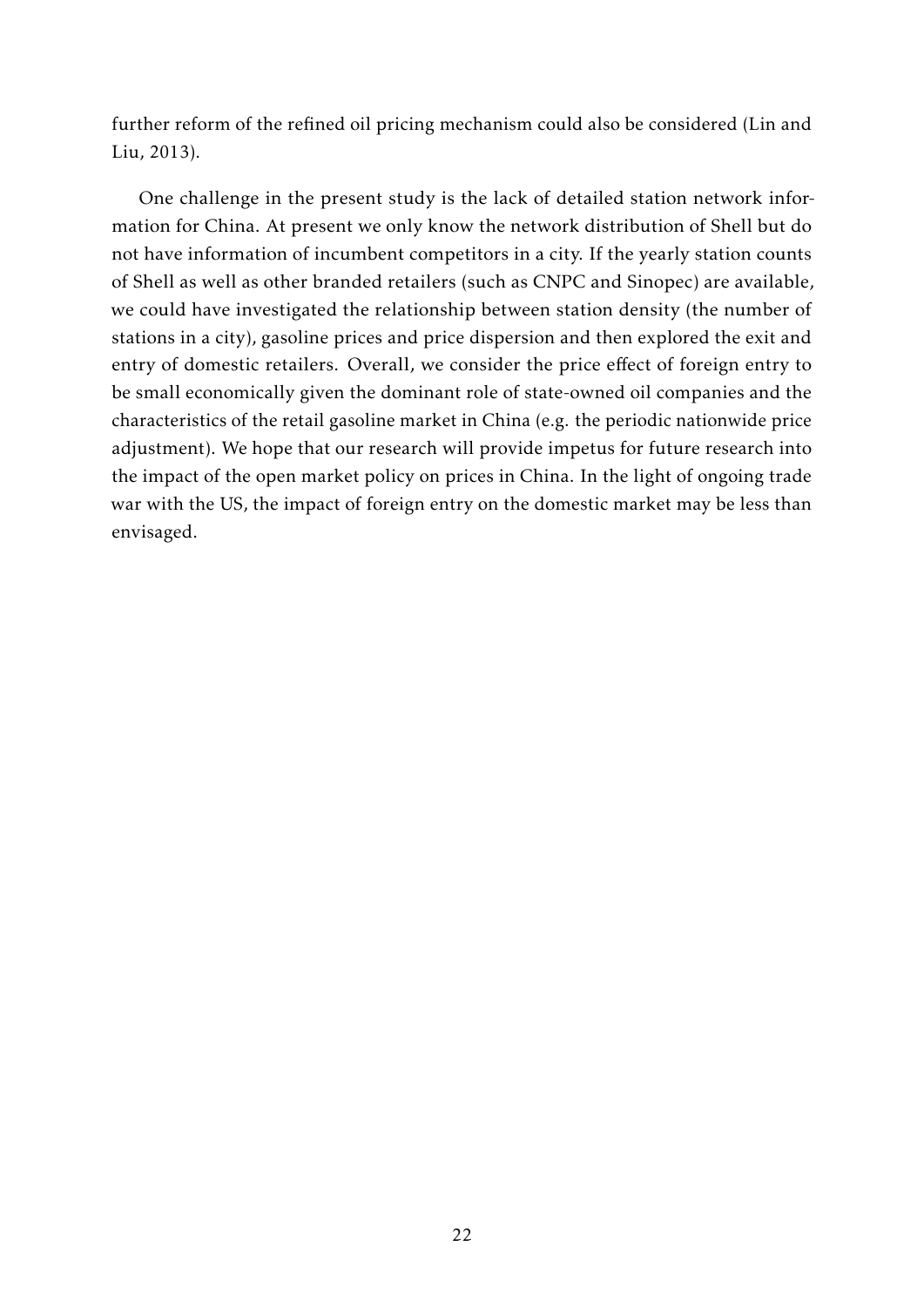# <span id="page-23-0"></span>Figures and tables





Source: Shell website http://www.shell.com.cn/en/aboutshell/our-business-tpkg/china.html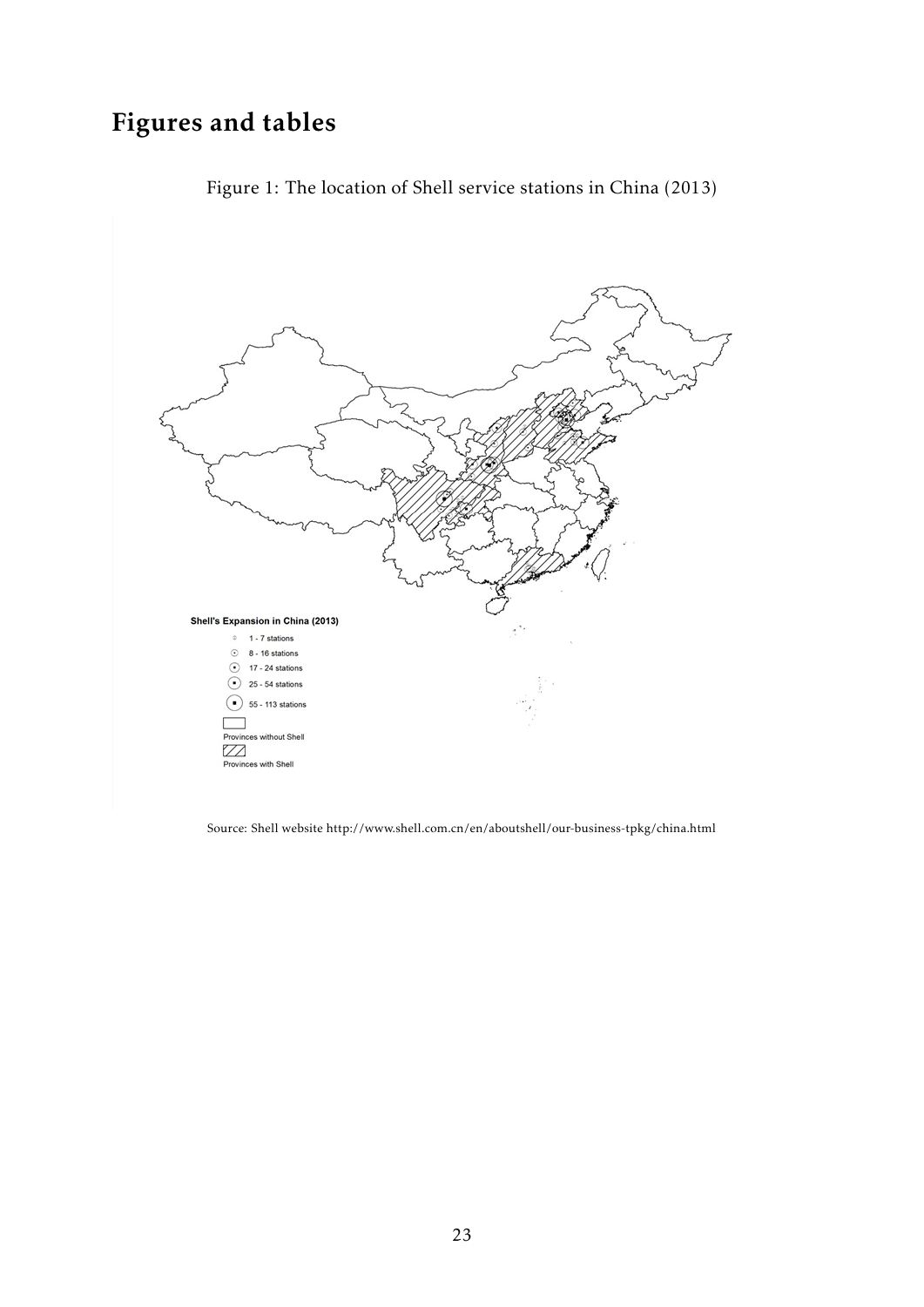<span id="page-24-0"></span>

Figure 2: Number of Shell service stations per million people (2013)

Figure 3: Number of Shell service stations per million vehicles (2013)

<span id="page-24-1"></span>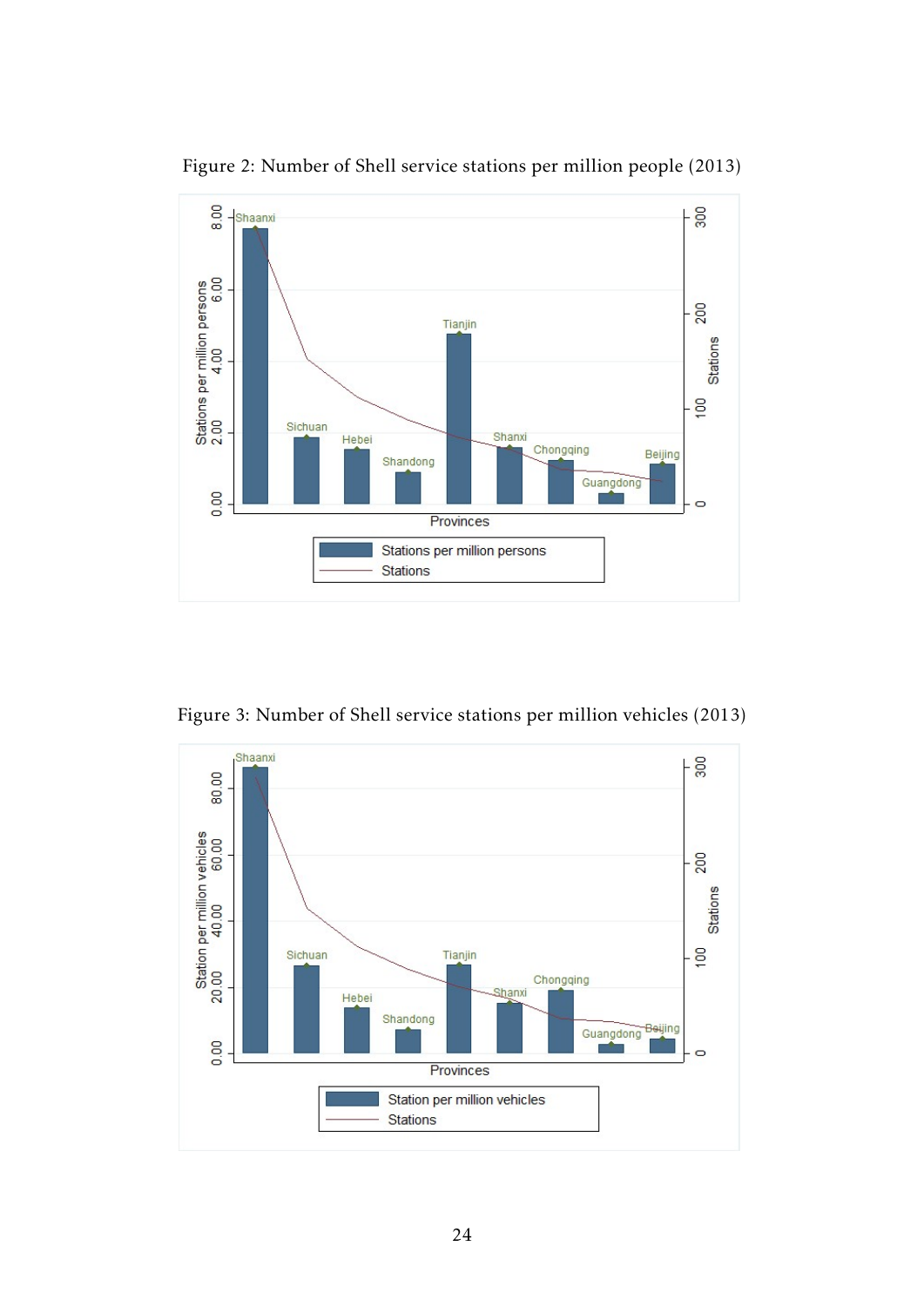

<span id="page-25-0"></span>Figure 4: Average gasoline production and surplus at the provincial level (2001-2012)

Source: China Energy Statistical Yearbooks. Unit in 10,000 tons.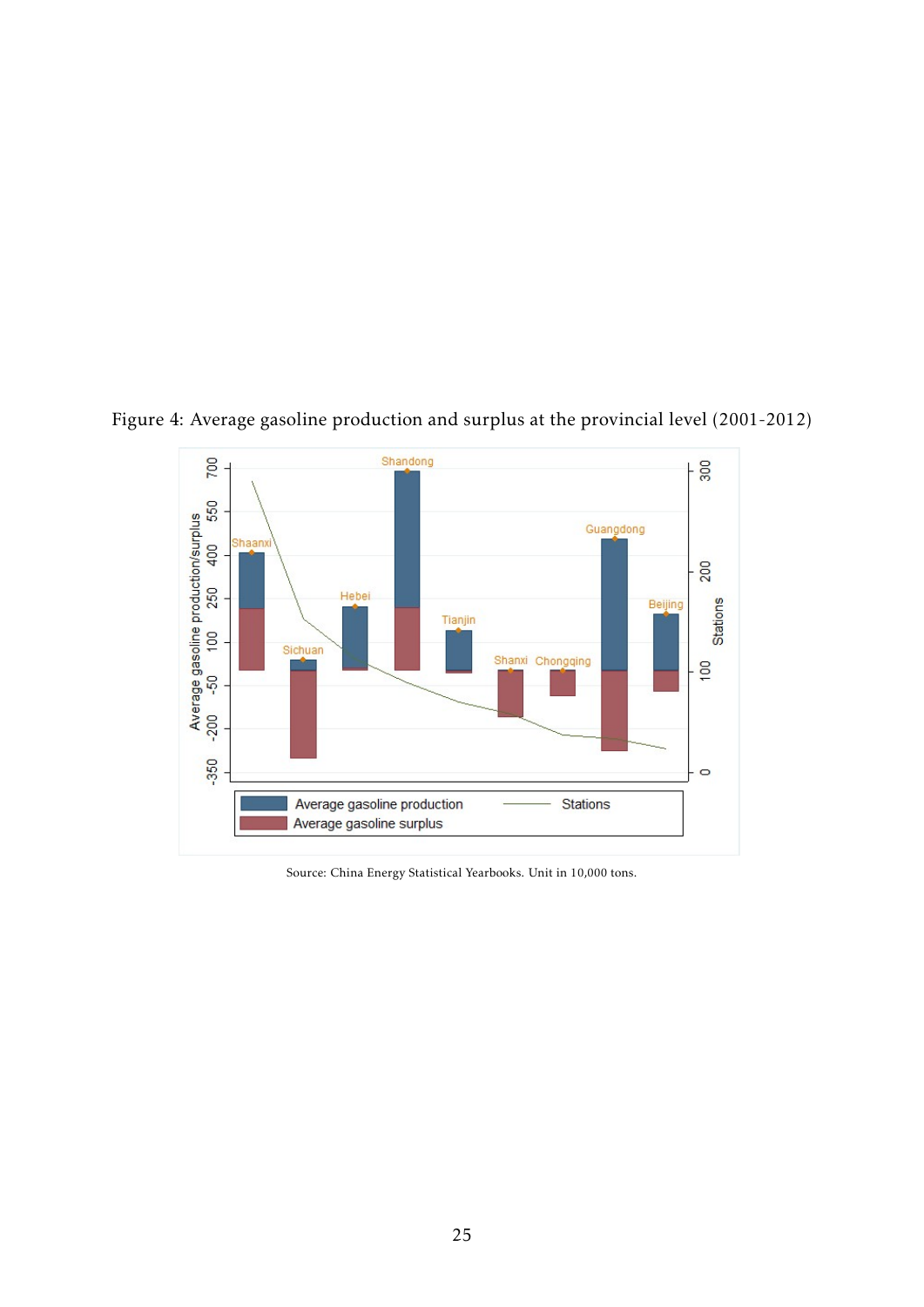<span id="page-26-0"></span>

| Province                           |     | Stations Population | Vehicles | million persons<br>Stations per | million vehicles<br>Stations per | gasoline production<br>Average annual<br>$10,000$ tons)                                   | gasoline consumption<br>Average annual<br>$10,000$ tons)                                                                                         | Average gasoline<br>surplus/deficit<br>$10,000$ tons) |
|------------------------------------|-----|---------------------|----------|---------------------------------|----------------------------------|-------------------------------------------------------------------------------------------|--------------------------------------------------------------------------------------------------------------------------------------------------|-------------------------------------------------------|
| haanxi                             | 290 | 3764.00             | 336.08   | 7.70                            | 86.29                            | 126.10                                                                                    | 197.89                                                                                                                                           | 228.21                                                |
| sichuan                            |     | 3107.00             | 573.03   | .89                             | 26.70                            | 39.59                                                                                     | 355.17                                                                                                                                           | 315.58                                                |
| Hebei                              |     | 7332.61             | 816.29   | 1.54                            | 13.84                            | 227.12                                                                                    | 219.74                                                                                                                                           | 7.38                                                  |
| Shandong                           |     | 9733.39             | 199.71   | 0.91                            | 7.42                             | 722.32                                                                                    | 492.47                                                                                                                                           |                                                       |
| Tianjin                            |     | 472.21              | 261.58   | 4.75                            | 26.76                            | 141.88                                                                                    | 153.17                                                                                                                                           | 229.85                                                |
| <b>Shanxi</b>                      |     | 3629.80             | 378.27   | $\frac{60}{1}$                  | 15.33                            | 2.01                                                                                      | .68.87                                                                                                                                           | 166.86                                                |
| <b>Chongqing</b>                   |     | 2970.00             | 192.77   | <b>1.25</b>                     | 19.19                            | 0.42                                                                                      | 91.78                                                                                                                                            | $-91.36$                                              |
| Guangdong                          |     | 106.00              | 177.37   | 0.32                            | 2.89                             | 465.21                                                                                    | 767.04                                                                                                                                           | $-301.83$                                             |
| Beijing                            |     | 1114.80             | 517.11   | $\frac{3}{2}$                   | 4.64                             | 200.49                                                                                    | 281.18                                                                                                                                           | $-80.69$                                              |
|                                    |     |                     |          |                                 |                                  | gasoline production, consumption and deficits are calculated for the period 2001 to 2012. | Note: Data sources from China Data Online and China Energy Statistical Yearbook. Units for population and vehicles are 10,000 persons and 10,000 |                                                       |
| units respectively. Average annual |     |                     |          |                                 |                                  |                                                                                           |                                                                                                                                                  |                                                       |

| ĺ                                                                                                                                                                                                                                                                                                                         |
|---------------------------------------------------------------------------------------------------------------------------------------------------------------------------------------------------------------------------------------------------------------------------------------------------------------------------|
| ĺ                                                                                                                                                                                                                                                                                                                         |
|                                                                                                                                                                                                                                                                                                                           |
| $\frac{1}{2}$                                                                                                                                                                                                                                                                                                             |
|                                                                                                                                                                                                                                                                                                                           |
|                                                                                                                                                                                                                                                                                                                           |
|                                                                                                                                                                                                                                                                                                                           |
| <br> <br> }<br> }<br>i                                                                                                                                                                                                                                                                                                    |
| contractive Duranter case of Library Contractive Department of Library Contractive Contractive Contractive Contractive Contractive Contractive Contractive Contractive Contractive Contractive Contractive Contractive Contrac<br>ו<br>ו<br>י<br>ו<br>י<br>֖֧ׅׅׅׅ֧֚֚֚֚֚֚֚֚֚֚֚֚֚֚֚֚֚֚֚֚֚֚֚֚֚֡֕֝֡֓֡֡֓֡֓֡֞֡֡֓<br>)<br>)<br>) |
| ĺ                                                                                                                                                                                                                                                                                                                         |
|                                                                                                                                                                                                                                                                                                                           |

26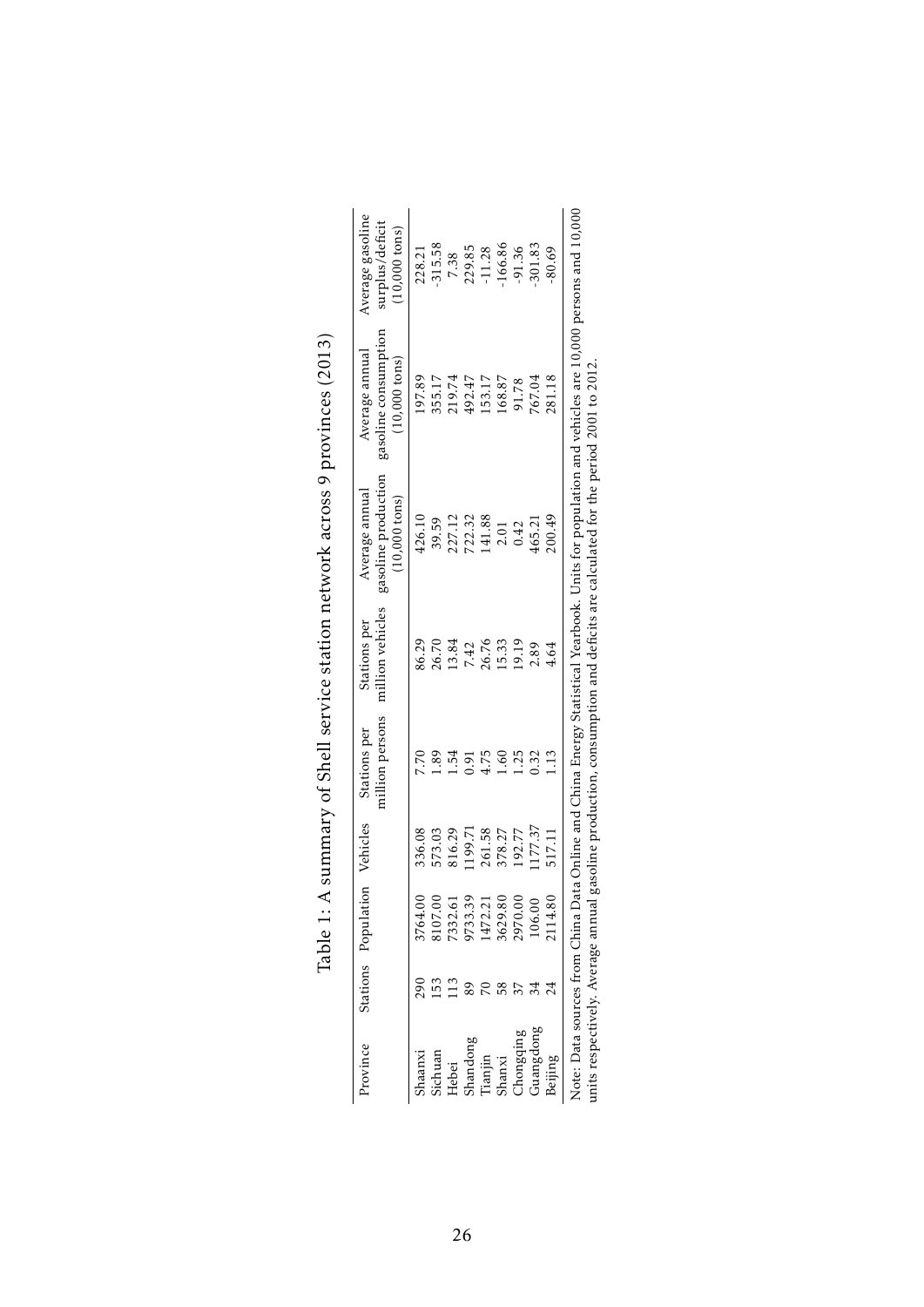Table 2: Number of Shell service stations in our nine treated cities (2001-2012)

<span id="page-27-0"></span>

| City      | Province  | <b>Stations</b> | First entry date |
|-----------|-----------|-----------------|------------------|
| Beijing   | Beijing   | 24              | 2003             |
| Taiyuan   | Shanxi    | 13              | 2010             |
| Guangzhou | Guangdong | 9               | 2007             |
| Shenzhen  | Guangdong | 1               | 2007             |
| Chongqing | Chongqing | 37              | 2007             |
| Chengdu   | Sichuan   | 68              | 2005             |
| Zigong    | Sichuan   | 4               | 2005             |
| Xian      | Shaanxi   | 113             | 2009             |
| Baoji     | Shaanxi   | 20              | 2010             |

Note: Data sources from Shell China

http://www.shell.com.cn/en/aboutshell/our-businesstpkg/china.html.

<span id="page-27-1"></span>

| Treated cities | Control cities | Group | Treated cities | Control cities |
|----------------|----------------|-------|----------------|----------------|
| Beijing        | Datong         | 6     | Chengdu        | Fuzhou         |
| Beijing        | Hefei          | 6     | Chengdu        | Haikou         |
| Beijing        | Nanchang       | 6     | Chengdu        | Hefei          |
| Beijing        | Pingliang      | 6     | Chengdu        | Nanchang       |
| Beijing        | Wuhan          | 6     | Chengdu        | Wuhan          |
| Beijing        | Xiamen         | 6     | Chengdu        | Zhengzhou      |
| Taiyuan        | Datong         | 7     | Zigong         | Dalian         |
| Taiyuan        | Jiaxing        | 7     | Zigong         | Haikou         |
| Taiyuan        | Pingliang      | 7     | Zigong         | Nanning        |
| Taiyuan        | Wuhan          | 7     | Zigong         | Qingdao        |
| Taiyuan        | Xingtai        | 7     | Zigong         | Quanzhou       |
| Taiyuan        | Xvzhou         | 7     | Zigong         | Shenyang       |
| Guangzhou      | Nanjing        | 7     | Zigong         | Zhengzhou      |
| Guangzhou      | Xiamen         | 8     | Xian           | Nanjing        |
| Guangzhou      | Xingtai        | 8     | Xian           | Wuhan          |
| Shenzhen       | Jiaxing        | 8     | Xian           | Xiamen         |
| Shenzhen       | Xingtai        | 8     | Xian           | Xingtai        |
| Shenzhen       | Xvzhou         | 8     | Xian           | Xvzhou         |
| Shenzhen       | Zhoukou        | 9     | Baoji          | Dalian         |
| Chongqing      | Nanjing        | 9     | Baoji          | Fushun         |
| Chongqing      | Shanghai       | 9     | Baoji          | Guiyang        |
|                |                | 9     | Baoji          | Shijiazhuang   |
|                |                | 9     | Baoji          | Yantai         |
|                |                |       |                |                |

Table 3: Treated and control groups (2001-2012)

Note: Only cities which have never been entered by Shell are included as possible control cities. The PSM procedure is based on nearest neighbor matching. A robustness check using radius matching gives similar results which are available upon request.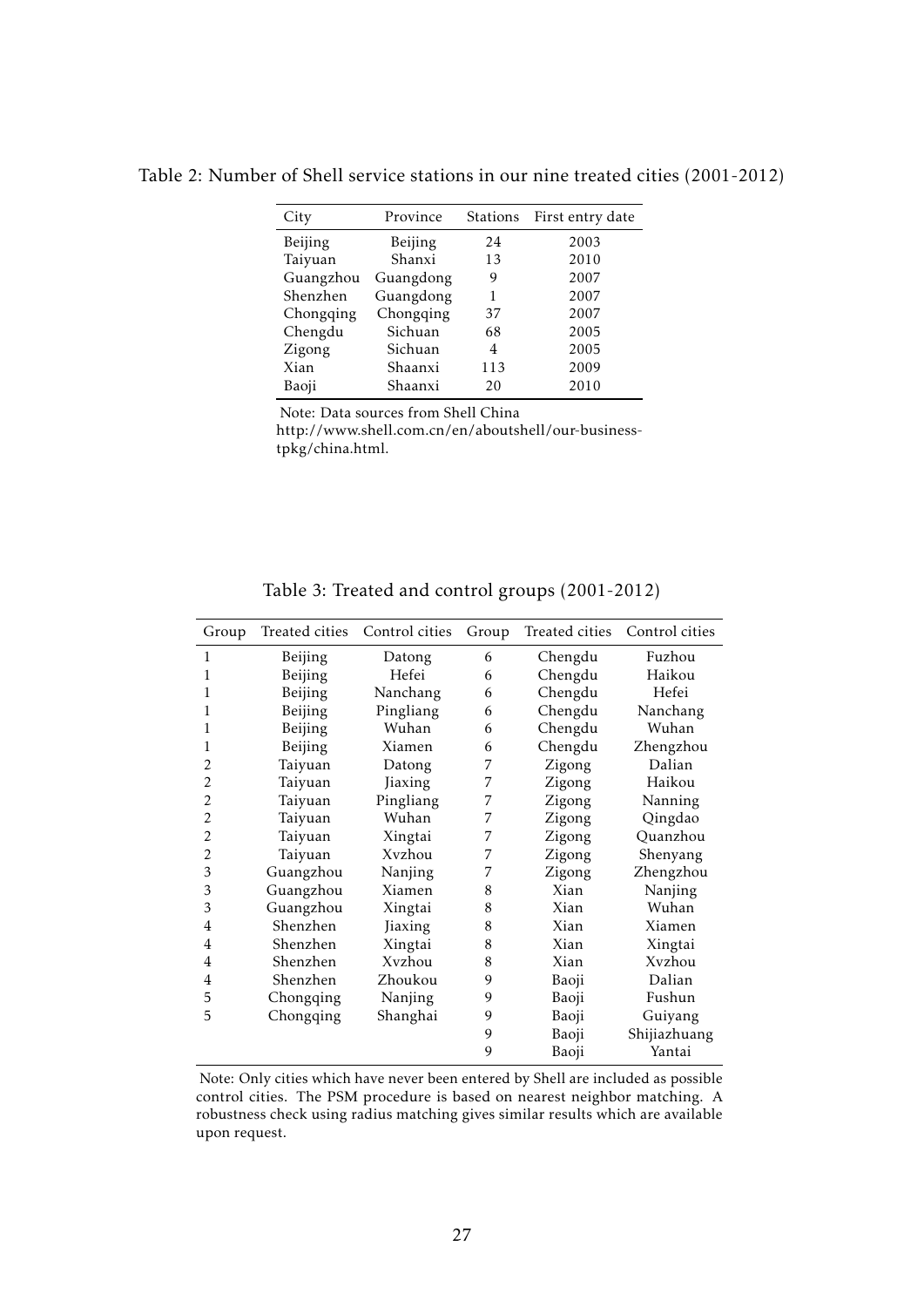<span id="page-28-0"></span>

| Variable                     | Matching  |         | Mean    | % Bias  | % Bias    | T test  | P-value | V(T)  |
|------------------------------|-----------|---------|---------|---------|-----------|---------|---------|-------|
|                              |           | Treated | Control |         | Reduction |         |         | 'V(C) |
| GDP per capital              | Unmatched | 10.35   | 10.15   | 40.00   |           | 2.21    | 0.03    | 0.81  |
|                              | Matched   | 10.35   | 10.29   | 11.60   | 70.90     | 0.46    | 0.65    | 0.64  |
| Population density           | Unmatched | 6.46    | 5.98    | 90.30   |           | 4.72    | 0.00    | 0.59  |
|                              | Matched   | 6.46    | 6.42    | 7.60    | 91.60     | 0.35    | 0.73    | 0.76  |
| Average wage                 | Unmatched | 10.23   | 10.05   | 58.60   |           | 3.22    | 0.00    | 0.79  |
|                              | Matched   | 10.23   | 10.21   | 3.80    | 93.50     | 0.18    | 0.86    | 1.24  |
| Passenger traffic by highway | Unmatched | 9.16    | 9.00    | 17.30   |           | 1.16    | 0.25    | 1.91  |
|                              | Matched   | 9.16    | 9.20    | $-4.40$ | 74.40     | $-0.20$ | 0.85    | 2.41  |
| Gas#90                       | Unmatched | 8.66    | 8.65    | 3.60    |           | 0.18    | 0.86    | 0.51  |
|                              | Matched   | 8.66    | 8.68    | $-8.50$ | $-139.00$ | $-0.45$ | 0.66    | 1.07  |

Table 4: Post-matching tests for balanced assumption

|                      | Sample Pseudo R2 LR chi2 P> chi2 MeanBias MedBias B |               |              |               |      |                                            | $\mathbb{R}$ | $\%$ Var |
|----------------------|-----------------------------------------------------|---------------|--------------|---------------|------|--------------------------------------------|--------------|----------|
| Unmatched<br>Matched | 0.21<br>0.01                                        | 54.06<br>0.52 | 0.00<br>0.99 | 41.90<br>7.20 | 7.60 | 40.00 132.90 0.64 0.00<br>16.80 1.40 20.00 |              |          |

Notes: The first table compares the extent of balancing for each variable. The standardized percentage bias (column 5) is the sample mean difference between the treated and non-treated sub-samples as a percentage of the square root of the average of the sample variances in both sub-samples [\(Rosenbaum and Rubin,](#page-34-11) [1985\)](#page-34-11). A lower bias percentage implies a better match with the covariates. Column 7 shows the t-test for equality of means in both samples. The high p-values in the final column indicate that there is no significant difference between the treatment and the control group. The variance ratio of treated over non-treated is displayed in the last column and it should equal to 1 if there is perfect balance. The second table calculates the overall measures of covariate balance. The likelihood-ratio test of the joint insignificance and the corresponding p-values are present in column 2 and 3. The mean and median bias as summary indicators of the distribution of the absolute bias are shown in column 4 and 5. Robin's B (the absolute standardized difference of the means of the linear index of the propensity score in the treated and (matched) non-treated group) is recommended to be less than 25 and Rubin's R (the ratio of treated to (matched) non-treated variances of the propensity score index) is recommended to be between 0.5 and 2 for the samples to be considered sufficiently balanced [\(Rubin,](#page-34-12) [2001\)](#page-34-12).

Table 5: Description of the variable dispersion (2001-2012)

<span id="page-28-1"></span>

| Variable                                    | Obs. | Mean   | Std. Dev. | Min    | Max    |
|---------------------------------------------|------|--------|-----------|--------|--------|
| $\Delta$ log (Gas#90 retail price)          | 1262 | 0.0402 | 0.0491    | 0.0000 | 0.2716 |
| $\Delta$ log (Gas#93 retail price)          | 1316 | 0.0354 | 0.0373    | 0.0000 | 0.2197 |
| $\Delta$ log (Gas#97 retail price)          | 1302 | 0.0356 | 0.0361    | 0.0000 | 0.2030 |
| $\Delta$ log (GDP per capita)               | 1604 | 0.6893 | 0.5250    | 0.0016 | 2.6764 |
| $\Delta$ log (Population density)           | 1539 | 0.4895 | 0.4290    | 0.0009 | 1.8431 |
| $\Delta$ log (Average wage)                 | 1422 | 0.2021 | 0.1810    | 0.0001 | 1.1389 |
| $\Delta$ log (Population)                   | 1680 | 0.7086 | 0.5405    | 0.0017 | 2.1276 |
| $\Delta$ log (Passenger traffic by highway) | 1434 | 0.7663 | 0.5586    | 0.0006 | 3.2216 |

Note: The dispersion rates (in absolute values) for all variables are calculated with the same order which is randomly assigned. All monetary values are deflated in 2005 prices using province level CPI.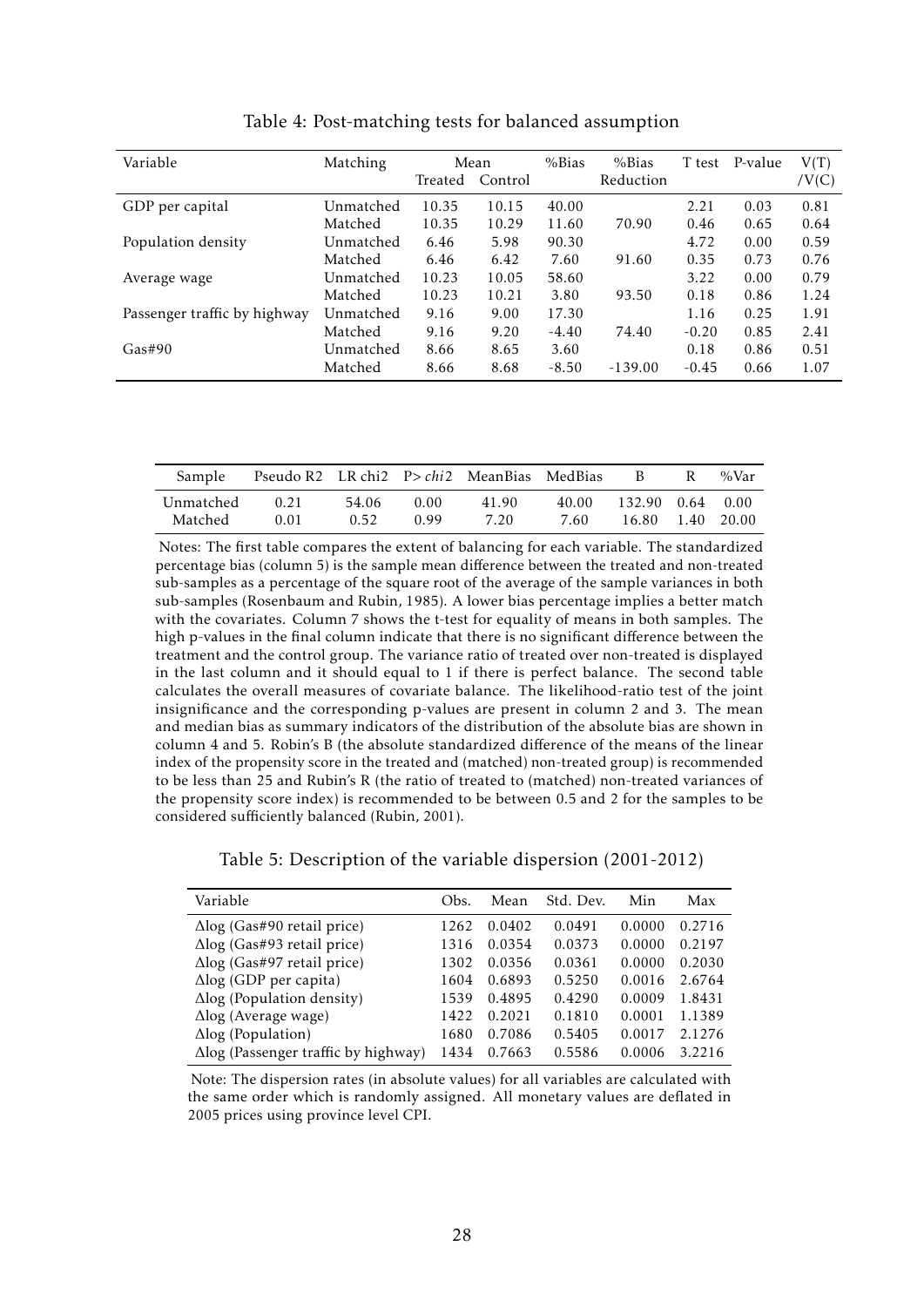<span id="page-29-0"></span>

|                   | (1)          | (2)          | (3)          | (4)          | (5)          | (6)          |
|-------------------|--------------|--------------|--------------|--------------|--------------|--------------|
| Variables         | Gas $#90$    | Gas $#93$    | Gas $#97$    | Gas $#90$    | Gas $#93$    | Gas $#97$    |
|                   |              |              |              |              |              |              |
| Trend             | $0.0027***$  | $-0.0013***$ | $-0.0015***$ | $0.0026***$  | $-0.0013***$ | $-0.0016***$ |
|                   | (0.0004)     | (0.0003)     | (0.0003)     | (0.0004)     | (0.0003)     | (0.0003)     |
| Log(Distance)     | $0.0105***$  | $0.0071***$  | $0.0048***$  | $0.0690***$  | $0.0371**$   | $0.0592***$  |
|                   | (0.0015)     | (0.0012)     | (0.0011)     | (0.0191)     | (0.0148)     | (0.0140)     |
| $Log(Distance)^2$ |              |              |              | $-0.0041***$ | $-0.0021**$  | $-0.0038***$ |
|                   |              |              |              | (0.0014)     | (0.0011)     | (0.0010)     |
| Constant          | $-5.3664***$ | $2.5557***$  | $3.0918***$  | $-5.3674***$ | $2.5497***$  | $3.0776***$  |
|                   | (0.7703)     | (0.6271)     | (0.6388)     | (0.7606)     | (0.6230)     | (0.6300)     |
|                   |              |              |              |              |              |              |
| Observations      | 1262         | 1316         | 1302         | 1262         | 1316         | 1302         |
| R-squared         | 0.0572       | 0.0396       | 0.0321       | 0.0640       | 0.0428       | 0.0430       |

Table 6: The impact of distance on price dispersion (OLS regression 2001-2012)

Note: Robust standard errors in parentheses. \*\*\*, \*\* denote significance at the 1% and 5% levels respectively. All monetary values are deflated in 2005 prices using a province level CPI.

| Table 7: The impact of foreign entry on the retail price dispersion – Standard framework |  |  |  |  |
|------------------------------------------------------------------------------------------|--|--|--|--|
| $(2001 - 2012)$                                                                          |  |  |  |  |

<span id="page-29-1"></span>

|                                    | (1)          | (2)         | (3)         | (4)           | (5)           | (6)           |
|------------------------------------|--------------|-------------|-------------|---------------|---------------|---------------|
|                                    | Shell        | Shell       | Shell       | All retailers | All retailers | All retailers |
| <b>VARIABLES</b>                   | Dispersion   | Dispersion  | Dispersion  | Dispersion    | Dispersion    | Dispersion    |
|                                    | (Gas 90)     | (Gas 93)    | (Gas 97)    | (Gas 90)      | (Gas 93)      | (Gas 97)      |
|                                    |              |             |             |               |               |               |
| Treatment×Post0                    | $-0.0076$    | 0.0005      | 0.0013      | $-0.0053$     | $-0.0015$     | 0.0027        |
|                                    | (0.0064)     | (0.0058)    | (0.0062)    | (0.0038)      | (0.0044)      | (0.0043)      |
| $\Delta$ Log(GDP per capita)       | $0.0273**$   | $-0.0149**$ | $-0.0143$   | 0.0003        | 0.0031        | 0.0012        |
|                                    | (0.0126)     | (0.0073)    | (0.0080)    | (0.0044)      | (0.0037)      | (0.0040)      |
| $\Delta$ Log(Population density)   | 0.0027       | 0.0329      | 0.0117      | 0.0099        | $0.0206***$   | $0.0197**$    |
|                                    | (0.0239)     | (0.0302)    | (0.0288)    | (0.0095)      | (0.0079)      | (0.0077)      |
| $\Delta$ Log(Average wage)         | $-0.0334$    | $-0.0564**$ | $-0.0522**$ | $-0.0085$     | $-0.0116$     | $-0.0114$     |
|                                    | (0.0264)     | (0.0246)    | (0.0230)    | (0.0089)      | (0.0062)      | (0.0073)      |
| $\Delta$ Log(Population)           | $-0.0574**$  | $-0.0039$   | $-0.0042$   | $-0.0185$     | $-0.0236$     | $-0.0331$     |
|                                    | (0.0242)     | (0.0280)    | (0.0246)    | (0.0233)      | (0.0211)      | (0.0211)      |
| ΔLog(Passenger traffic by highway) | $-0.0100***$ | $-0.0025$   | 0.0021      | $-0.0018$     | $-0.0013$     | $-0.0016$     |
|                                    | (0.0038)     | (0.0063)    | (0.0059)    | (0.0017)      | (0.0015)      | (0.0017)      |
| Constant                           | 0.0310       | $0.0409**$  | $0.0439***$ | 0.0166        | 0.0088        | 0.0103        |
|                                    | (0.0179)     | (0.0197)    | (0.0167)    | (0.0103)      | (0.0089)      | (0.0088)      |
| Year specific effect               | Yes          | Yes         | Yes         | Yes           | Yes           | <b>Yes</b>    |
| Individual specific effect         | Yes          | Yes         | Yes         | Yes           | Yes           | Yes           |
| Observations                       | 960          | 1010        | 997         | 2928          | 2740          | 2734          |
| R-squared                          | 0.6636       | 0.5211      | 0.5158      | 0.5862        | 0.6844        | 0.6949        |

Note: The dependent variable is retail gasoline price dispersion. Columns (1)-(3) employ the matched sample considering the entry of Shell in a local market; Columns (4)-(6) employ the matched sample considering the entry of four foreign retailers, including Shell, BP, Total and Exxon. Robust standard errors clustered at individual level are reported in parentheses. \*\*\*, \*\* denote significance at the 1% and 5% levels respectively. Estimates for *Treatment*, *Post*<sub>0</sub> are not reported in the table. All monetary values are deflated in 2005 prices using a province level CPI.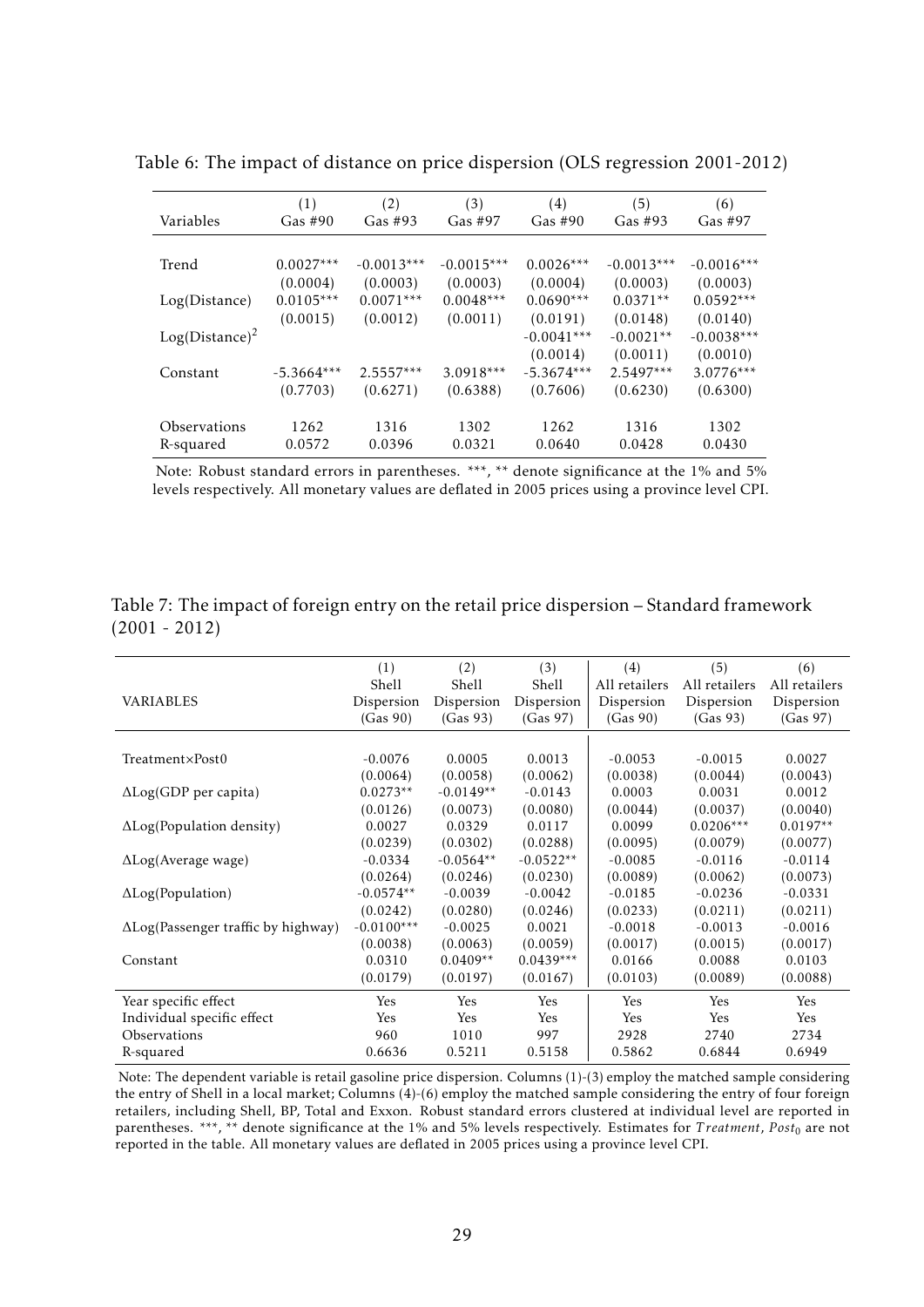<span id="page-30-0"></span>

|                                    | (1)          | (2)         | (3)          | (4)           | (5)           | (6)           |
|------------------------------------|--------------|-------------|--------------|---------------|---------------|---------------|
|                                    | Shell        | Shell       | Shell        | All retailers | All retailers | All retailers |
| <b>VARIABLES</b>                   | Dispersion   | Dispersion  | Dispersion   | Dispersion    | Dispersion    | Dispersion    |
|                                    | (Gas 90)     | (Gas 93)    | (Gas 97)     | (Gas 90)      | (Gas 93)      | (Gas 97)      |
|                                    |              |             |              |               |               |               |
| Treatment×Post0                    | 0.0064       | $0.0125**$  | $0.0149**$   | $-0.0026$     | 0.0055        | $0.0115**$    |
|                                    | (0.0044)     | (0.0055)    | (0.0059)     | (0.0037)      | (0.0046)      | (0.0048)      |
| Treatment×Post1                    | $-0.0085$    | $-0.0153**$ | $-0.0179***$ | $-0.0053**$   | $-0.0116***$  | $-0.0132***$  |
|                                    | (0.0082)     | (0.0060)    | (0.0054)     | (0.0022)      | (0.0029)      | (0.0030)      |
| Treatment×Post2                    | $-0.0203***$ | $-0.0029$   | $-0.0029$    | 0.0027        | 0.0029        | 0.0017        |
|                                    | (0.0064)     | (0.0048)    | (0.0047)     | (0.0019)      | (0.0021)      | (0.0019)      |
| $\Delta$ Log(GDP per capita)       | $0.0288**$   | $-0.0127$   | $-0.0126$    | $-0.0000$     | 0.0032        | 0.0014        |
|                                    | (0.0122)     | (0.0075)    | (0.0081)     | (0.0044)      | (0.0037)      | (0.0040)      |
| $\Delta$ Log(Population density)   | 0.0077       | 0.0382      | 0.0150       | 0.0100        | $0.0204***$   | $0.0196**$    |
|                                    | (0.0248)     | (0.0306)    | (0.0291)     | (0.0094)      | (0.0078)      | (0.0076)      |
| $\Delta$ Log(Average wage)         | $-0.0365$    | $-0.0622**$ | $-0.0566**$  | $-0.0086$     | $-0.0117$     | $-0.0116$     |
|                                    | (0.0263)     | (0.0253)    | (0.0237)     | (0.0089)      | (0.0061)      | (0.0073)      |
| $\Delta$ Log(Population)           | $-0.0574**$  | $-0.0035$   | $-0.0040$    | $-0.0171$     | $-0.0195$     | $-0.0281$     |
|                                    | (0.0260)     | (0.0287)    | (0.0255)     | (0.0235)      | (0.0210)      | (0.0212)      |
| ΔLog(Passenger traffic by highway) | $-0.0086**$  | $-0.0013$   | 0.0027       | $-0.0017$     | $-0.0015$     | $-0.0018$     |
|                                    | (0.0036)     | (0.0064)    | (0.0059)     | (0.0017)      | (0.0015)      | (0.0017)      |
| Constant                           | 0.0322       | 0.0392      | $0.0429**$   | 0.0167        | 0.0075        | 0.0086        |
|                                    | (0.0185)     | (0.0201)    | (0.0172)     | (0.0103)      | (0.0089)      | (0.0089)      |
| Year specific effect               | Yes          | Yes         | Yes          | Yes           | Yes           | Yes           |
| Individual specific effect         | Yes          | Yes         | Yes          | Yes           | Yes           | Yes           |
| Observations                       | 960          | 1010        | 997          | 2928          | 2740          | 2734          |
| R-squared                          | 0.6793       | 0.5377      | 0.5267       | 0.5902        | 0.6883        | 0.6996        |

Table 8: The impact of foreign entry on the retail price dispersion – Extended framework (2001 - 2012)

Note: The dependent variable is retail gasoline price dispersion. Columns (1)-(3) employ the matched sample considering the entry of Shell in a local market; Columns (4)-(6) employ the matched sample considering the entry of four foreign retailers, including Shell, BP, Total and Exxon. Robust standard errors clustered at individual level are reported in parentheses. \*\*\*, \*\* denote significance at the 1% and 5% levels respectively. Estimates for *Treatment*, *Post*<sub>0</sub>, *Post*<sub>1</sub> and *P ost*<sup>2</sup> are not reported in the table. All monetary values are deflated in 2005 prices using a province level CPI.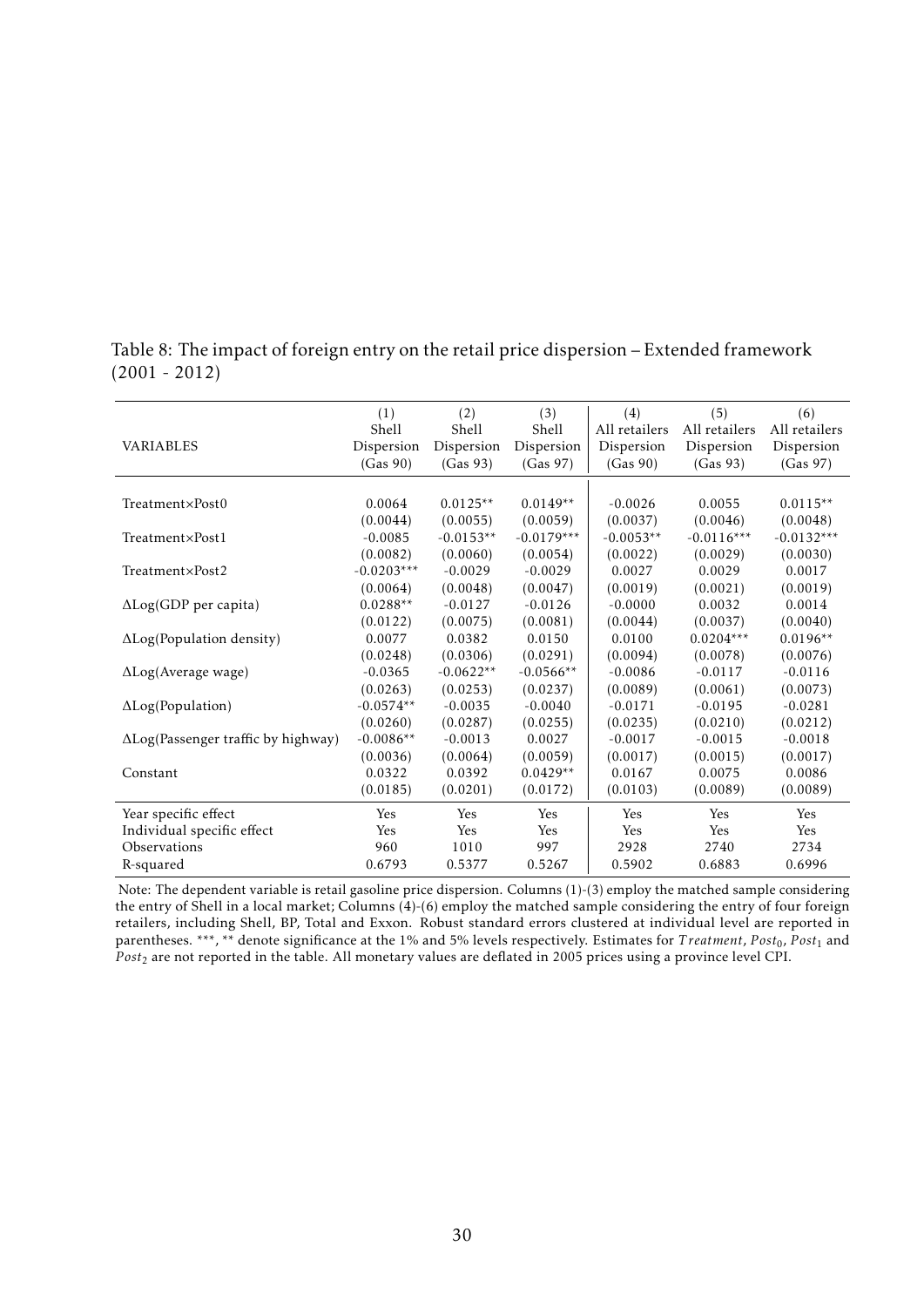<span id="page-31-0"></span>

|                                       | (1)                | (2)                | (3)                | (4)                   | (5)                | (6)                |
|---------------------------------------|--------------------|--------------------|--------------------|-----------------------|--------------------|--------------------|
|                                       | Shell              | Shell              | Shell              | All retailers         | All retailers      | All retailers      |
| <b>VARIABLES</b>                      | (Gas 90)           | (Gas 93)           | (Gas 97)           | (Gas 90)              | (Gas 93)           | (Gas 97)           |
| Panel A: Standard framework           |                    |                    |                    |                       |                    |                    |
| Treatment×Post0                       | $-0.0189$          | $-0.0019$          | $-0.0026$          | 0.0035                | $-0.0130$          | $-0.0139$          |
|                                       | (0.0124)           | (0.0160)           | (0.0137)           | (0.0094)              | (0.0099)           | (0.0085)           |
| Observations                          | 444                | 458                | 455                | 1176                  | 960                | 959                |
| R-squared                             | 0.9905             | 0.9893             | 0.9889             | 0.9952                | 0.9919             | 0.9920             |
| Panel B: Extended framework           |                    |                    |                    |                       |                    |                    |
| Treatment×Post0                       | $-0.0137$          | $-0.0099$          | $-0.0137$          | $-0.0016$             | $-0.0212$          | $-0.0251**$        |
|                                       | (0.0091)           | (0.0159)           | (0.0138)           | (0.0074)              | (0.0109)           | (0.0095)           |
| Treatment×Post1                       | $-0.0171$          | $0.0154**$         | $0.0180**$         | 0.0064                | 0.0059             | 0.0122             |
|                                       | (0.0194)           | (0.0058)           | (0.0073)           | (0.0057)              | (0.0082)           | (0.0077)           |
| Treatment×Post2                       | 0.0206             | $-0.0067$          | $-0.0018$          | 0.0005                | $0.0084**$         | 0.0051             |
|                                       | (0.0169)           | (0.0099)           | (0.0094)           | (0.0055)              | (0.0039)           | (0.0037)           |
| Observations                          | 444                | 458                | 455                | 1176                  | 960                | 959                |
| R-squared                             | 0.9906             | 0.9893             | 0.9889             | 0.9952                | 0.9920             | 0.9921             |
| Panel C: Spatial variation - Standard |                    |                    |                    |                       |                    |                    |
| Treatment×Post0                       | $-0.0184$          | 0.0270             | 0.0221             | 0.0092                | 0.0012             | $-0.0013$          |
|                                       | (0.0177)           | (0.0149)           | (0.0143)           | (0.0094)              | (0.0056)           | (0.0061)           |
| Treatment×Post0xWest                  | $-0.0010$          | $-0.0613***$       | $-0.0524***$       | $-0.0266$             | $-0.0360**$        | $-0.0316***$       |
|                                       | (0.0229)           | (0.0179)           | (0.0168)           | (0.0198)              | (0.0143)           | (0.0105)           |
| Observations                          | 444                | 458                | 455                | 1176                  | 960                | 959                |
| R-squared                             | 0.9905             | 0.9897             | 0.9892             | 0.9953                | 0.9921             | 0.9921             |
| Panel D: Spatial variation - Extended |                    |                    |                    |                       |                    |                    |
| Treatment×Post0                       | $-0.0051$          | 0.0161             | 0.0107             | 0.0028                | $-0.0072$          | $-0.0119$          |
|                                       | (0.0083)           | (0.0135)           | (0.0125)           | (0.0063)              | (0.0088)           | (0.0080)           |
| Treatment×Post1                       | $-0.0441$          | 0.0120             | 0.0115             | 0.0065                | 0.0034             | 0.0094             |
|                                       | (0.0293)           | (0.0074)           | (0.0080)           | (0.0066)              | (0.0100)           | (0.0092)           |
| Treatment×Post2                       | $0.0795**$         | 0.0272             | 0.0327             | 0.0025                | $0.0120***$        | $0.0074**$         |
|                                       | (0.0363)           | (0.0290)           | (0.0335)           | (0.0060)              | (0.0033)           | (0.0036)           |
| Treatment×Post0xWest                  | $-0.0192$          | $-0.0620***$       | $-0.0580***$       | $-0.0193$             | $-0.0346**$        | $-0.0342**$        |
| Treatment×Post1xWest                  | (0.0173)           | (0.0135)<br>0.0074 | (0.0127)           | (0.0195)<br>$-0.0020$ | (0.0168)<br>0.0101 | (0.0134)           |
|                                       | 0.0535<br>(0.0329) | (0.0141)           | 0.0137<br>(0.0160) | (0.0118)              | (0.0150)           | 0.0115<br>(0.0157) |
| Treatment×Post2xWest                  | $-0.0865**$        | $-0.0339$          | $-0.0371$          | $-0.0121$             | $-0.0186**$        | $-0.0118$          |
|                                       | (0.0376)           | (0.0309)           | (0.0345)           | (0.0085)              | (0.0078)           | (0.0068)           |
|                                       |                    |                    |                    |                       |                    |                    |
| Observations                          | 444                | 458                | 455                | 1176                  | 960                | 959                |
| R-squared                             | 0.9909             | 0.9898             | 0.9893             | 0.9953                | 0.9923             | 0.9923             |

Table 9: The impact of foreign entry on the retail price for China (2001 - 2012)

Note: The dependent variable is retail gasoline price. Columns (1)-(3) employ the matched sample considering the entry of Shell in a local market; Columns (4)-(6) employ the matched sample considering the entry of four foreign retailers, including Shell, BP, Total and Exxon. Robust standard error clustered at individual level in parentheses. \*\*\*, \*\* denote significance at the 1% and 5% levels respectively. A covariate matrix including controls, year FE and individual FE are included in all specifications. Controls include city-level income per capital, population density, average wage, population at the end of year and passenger numbers travelling by highway. All monetary values are deflated in 2005 prices using a province level CPI.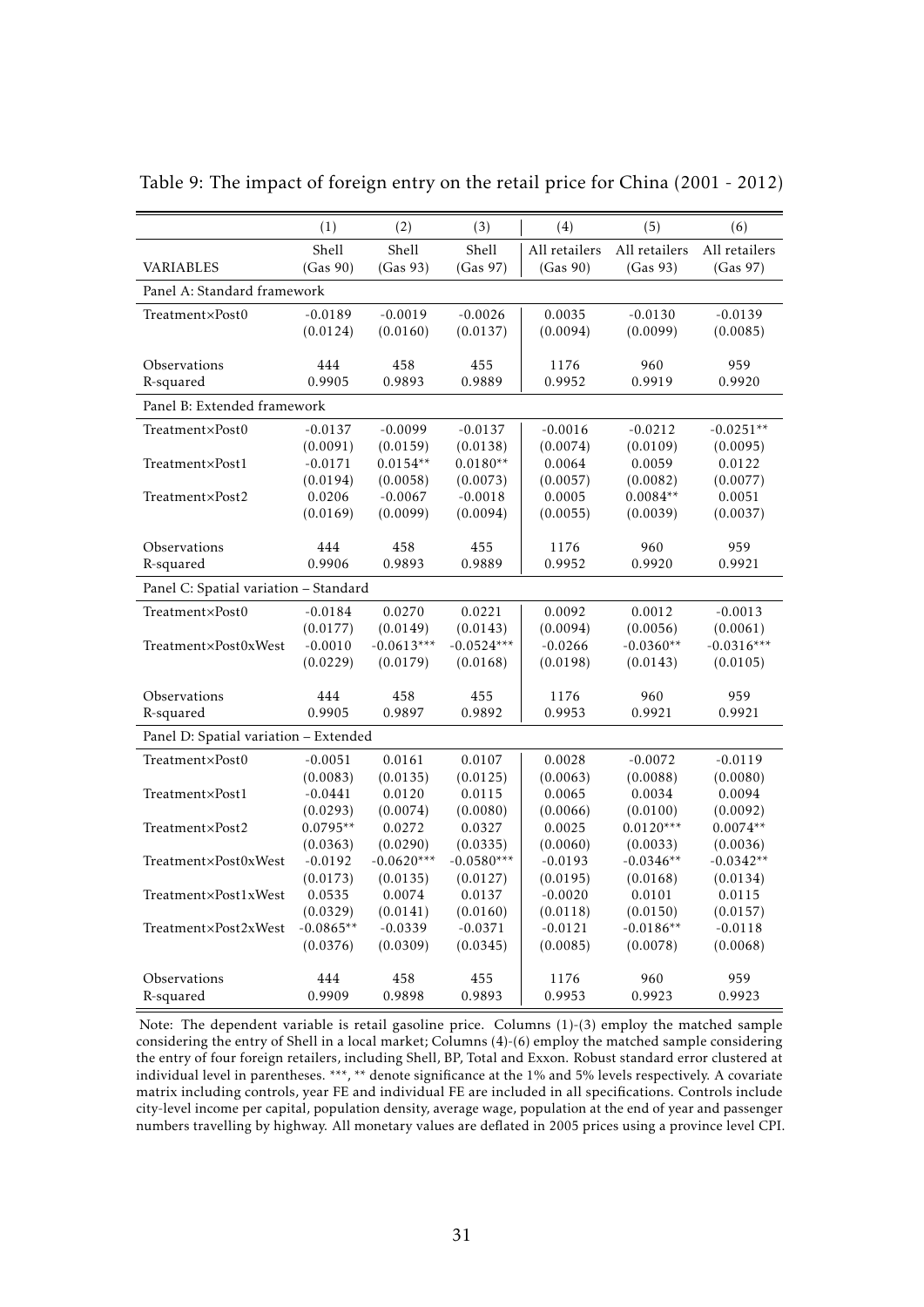### References

- <span id="page-32-5"></span>Barron, J. M., Taylor, B. A., and Umbeck, J. R. (2004). Number of sellers, average prices, and price dispersion. *International Journal of Industrial Organization*, 22(8-9):1041– 1066.
- <span id="page-32-13"></span>Baser, O. (2006). Too much ado about propensity score models? Comparing methods of propensity score matching. *Value in Health*, 9(6):377–385.
- <span id="page-32-0"></span>Basker, E. (2005). Selling a cheaper mousetrap: Wal-mart's effect on retail prices. *Journal of Urban Economics*, 58(2):203–229.
- <span id="page-32-9"></span>Bloch, H. and Wills-Johnson, N. (2010). The shape and frequency of Edgeworth price cycles in an Australian retail gasoline market. *SSRN:1558747*.
- <span id="page-32-1"></span>Borenstein, S. and Rose, N. L. (1994). Competition and price dispersion in the US airline industry. *Journal of Political Economy*, 102(4):653–683.
- <span id="page-32-10"></span>Byrne, D. P. (2012). Petrol price cycles. *Australian Economic Review*, 45(4):497–506.
- <span id="page-32-8"></span>Byrne, D. P. and de Roos, N. (2017). Consumer search in retail gasoline markets. *Journal of Industrial Economics*, 65(1):183–193.
- <span id="page-32-11"></span>Byrne, D. P., Leslie, G. W., and Ware, R. (2013). How do consumers respond to gasoline price cycles? *SSRN:1903558*.
- <span id="page-32-2"></span>Chen, Z. (2003). Dominant retailers and the countervailing-power hypothesis. *RAND Journal of Economics*, pages 612–625.
- <span id="page-32-3"></span>Dukes, A. J., Gal-Or, E., and Srinivasan, K. (2006). Channel bargaining with retailer asymmetry. *Journal of Marketing Research*, 43(1):84–97.
- <span id="page-32-6"></span>Eckert, A. (2002). Retail price cycles and response asymmetry. *Canadian Journal of Economics*, 35(1):52–77.
- <span id="page-32-7"></span>Eckert, A. (2003). Retail price cycles and the presence of small firms. *International Journal of Industrial Organization*, 21(2):151–170.
- <span id="page-32-12"></span>Eckert, A. (2013). Empirical studies of gasoline retailing: A guide to the literature. *Journal of Economic Surveys*, 27(1):140–166.
- <span id="page-32-4"></span>Eckert, A. and West, D. S. (2004). A tale of two cities: Price uniformity and price volatility in gasoline retailing. *Annals of Regional Science*, 38(1):25–46.
- <span id="page-32-14"></span>Fan, C. S. and Wei, X. (2006). The law of one price: Evidence from the transitional economy of China. *Review of Economics and Statistics*, 88(4):682–697.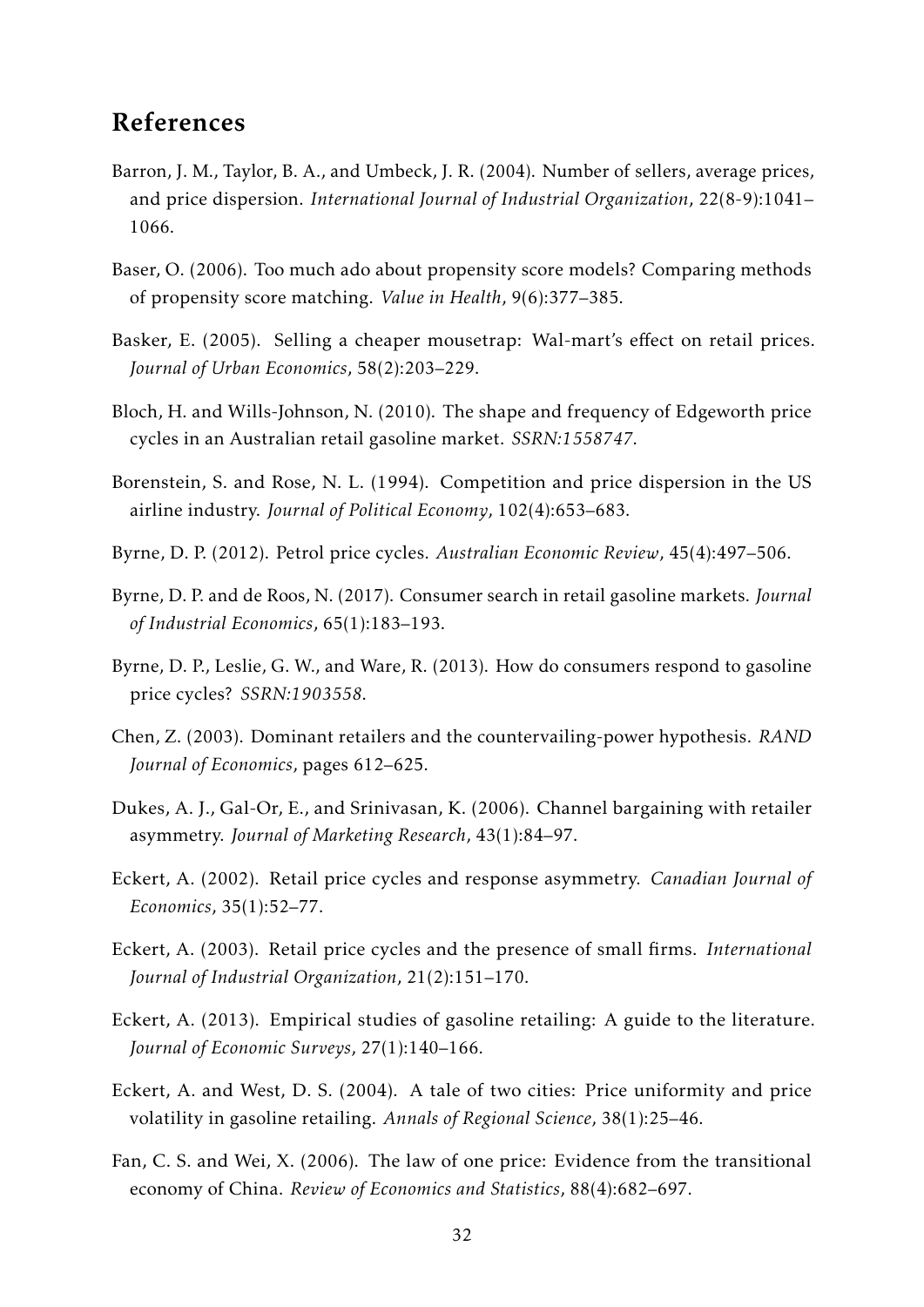- <span id="page-33-2"></span>Gerardi, K. S. and Shapiro, A. H. (2009). Does competition reduce price dispersion? New evidence from the airline industry. *Journal of Political Economy*, 117(1):1–37.
- <span id="page-33-4"></span>Gielens, K., Van de Gucht, L. M., Steenkamp, J.-B. E., and Dekimpe, M. G. (2008). Dancing with a giant: The effect of Wal-Mart's entry into the United Kingdom on the performance of European retailers. *Journal of Marketing Research*, 45(5):519–534.
- <span id="page-33-10"></span>Hang, L. and Tu, M. (2007). The impacts of energy prices on energy intensity: Evidence from China. *Energy Policy*, 35(5):2978–2988.
- <span id="page-33-5"></span>Hastings, J. S. (2004). Vertical relationships and competition in retail gasoline markets: Empirical evidence from contract changes in Southern California. *American Economic Review*, 94(1):317–328.
- <span id="page-33-6"></span>Hastings, J. S. and Gilbert, R. J. (2005). Market power, vertical integration and the wholesale price of gasoline. *Journal of Industrial Economics*, 53(4):469–492.
- <span id="page-33-3"></span>Hausman, J. and Leibtag, E. (2007). Consumer benefits from increased competition in shopping outlets: Measuring the effect of Wal-Mart. *Journal of Applied Econometrics*, 22(7):1157–1177.
- <span id="page-33-1"></span>Holmes, M. J., Otero, J., and Panagiotidis, T. (2011). Investigating regional house price convergence in the United States: Evidence from a pair-wise approach. *Economic Modelling*, 28(6):2369–2376.
- <span id="page-33-0"></span>Holmes, M. J., Otero, J., and Panagiotidis, T. (2013). On the dynamics of gasoline market integration in the United States: Evidence from a pair-wise approach. *Energy Economics*, 36:503–510.
- <span id="page-33-8"></span>Lewis, M. and Noel, M. (2011). The speed of gasoline price response in markets with and without Edgeworth cycles. *Review of Economics and Statistics*, 93(2):672–682.
- <span id="page-33-7"></span>Lewis, M. S. (2009). Temporary wholesale gasoline price spikes have long-lasting retail effects: The aftermath of Hurricane Rita. *Journal of Law and Economics*, 52(3):581–605.
- <span id="page-33-12"></span>Lin, B. and Liu, X. (2013). Reform of refined oil product pricing mechanism and energy rebound effect for passenger transportation in china. *Energy Policy*, 57:329–337.
- <span id="page-33-11"></span>Lin, B. and Xie, X. (2015). Energy conservation potential in china's petroleum refining industry: Evidence and policy implications. *Energy Conversion and Management*, 91:377–386.
- <span id="page-33-9"></span>Ma, H. and Oxley, L. (2012). The emergence and evolution of regional convergence clusters in China's energy markets. *Energy Economics*, 34(1):82–94.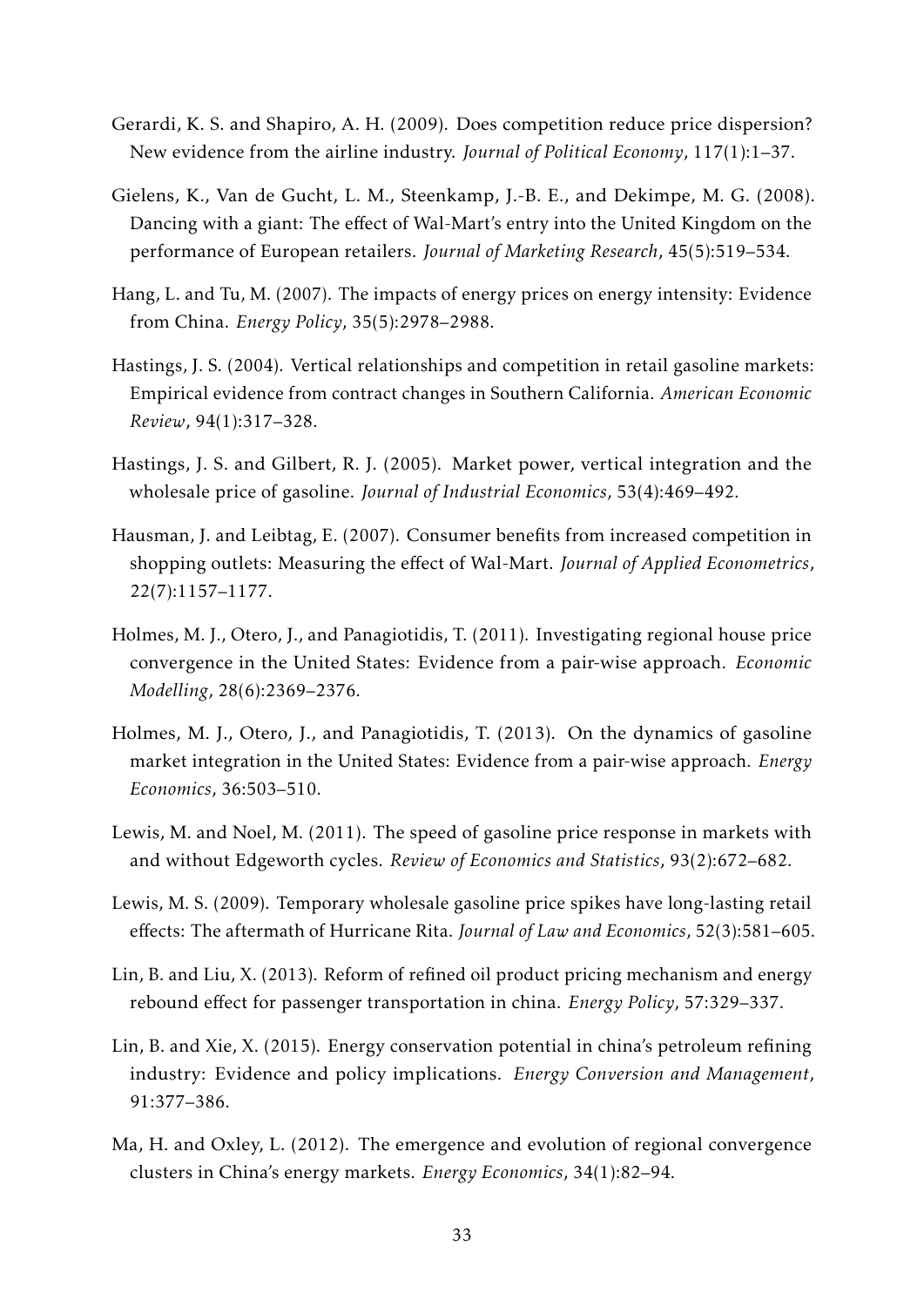- <span id="page-34-5"></span>Ma, H., Oxley, L., and Gibson, J. (2009). Gradual reforms and the emergence of energy market in China: Evidence from tests for convergence of energy prices. *Energy Policy*, 37(11):4834–4850.
- <span id="page-34-1"></span>Maskin, E. and Tirole, J. (1988). A theory of dynamic oligopoly, II: Price competition, kinked demand curves, and Edgeworth cycles. *Econometrica: Journal of the Econometric Society*, pages 571–599.
- <span id="page-34-4"></span>Noel, M. (2009). Do retail gasoline prices respond asymmetrically to cost shocks? The influence of Edgeworth Cycles. *RAND Journal of Economics*, 40(3):582–595.
- <span id="page-34-2"></span>Noel, M. D. (2007a). Edgeworth price cycles, cost-based pricing, and sticky pricing in retail gasoline markets. *Review of Economics and Statistics*, 89(2):324–334.
- <span id="page-34-3"></span>Noel, M. D. (2007b). Edgeworth price cycles: Evidence from the Toronto retail gasoline market. *Journal of Industrial Economics*, 55(1):69–92.
- <span id="page-34-10"></span>Noel, M. D. (2011). Edgeworth price cycles. *New Palgrave Dictionary of Economics. Palgrave Macmillan*.
- <span id="page-34-8"></span>Pesaran, M. H. (2007). A pair-wise approach to testing for output and growth convergence. *Journal of Econometrics*, 138(1):312–355.
- <span id="page-34-0"></span>Pesaran, M. H., Smith, R. P., Yamagata, T., and Hvozdyk, L. (2009). Pairwise tests of purchasing power parity. *Econometric Reviews*, 28(6):495–521.
- <span id="page-34-11"></span>Rosenbaum, P. R. and Rubin, D. B. (1985). Constructing a control group using multivariate matched sampling methods that incorporate the propensity score. *The American Statistician*, 39(1):33–38.
- <span id="page-34-12"></span>Rubin, D. B. (2001). Using propensity scores to help design observational studies: Application to the tobacco litigation. *Health Services and Outcomes Research Methodology*, 2(3):169–188.
- <span id="page-34-6"></span>Tan, X. and Wolak, F. (2009). Does China underprice its oil consumption? *Department of Economics, Stanford University*.
- <span id="page-34-9"></span>Vita, M. G. (2000). Regulatory restrictions on vertical integration and control: The competitive impact of gasoline divorcement policies. *Journal of Regulatory Economics*, 18(3):217–233.
- <span id="page-34-7"></span>Wang, Q., Qiu, H.-N., and Kuang, Y. (2009). Market-driven energy pricing necessary to ensure China's power supply. *Energy Policy*, 37(7):2498–2504.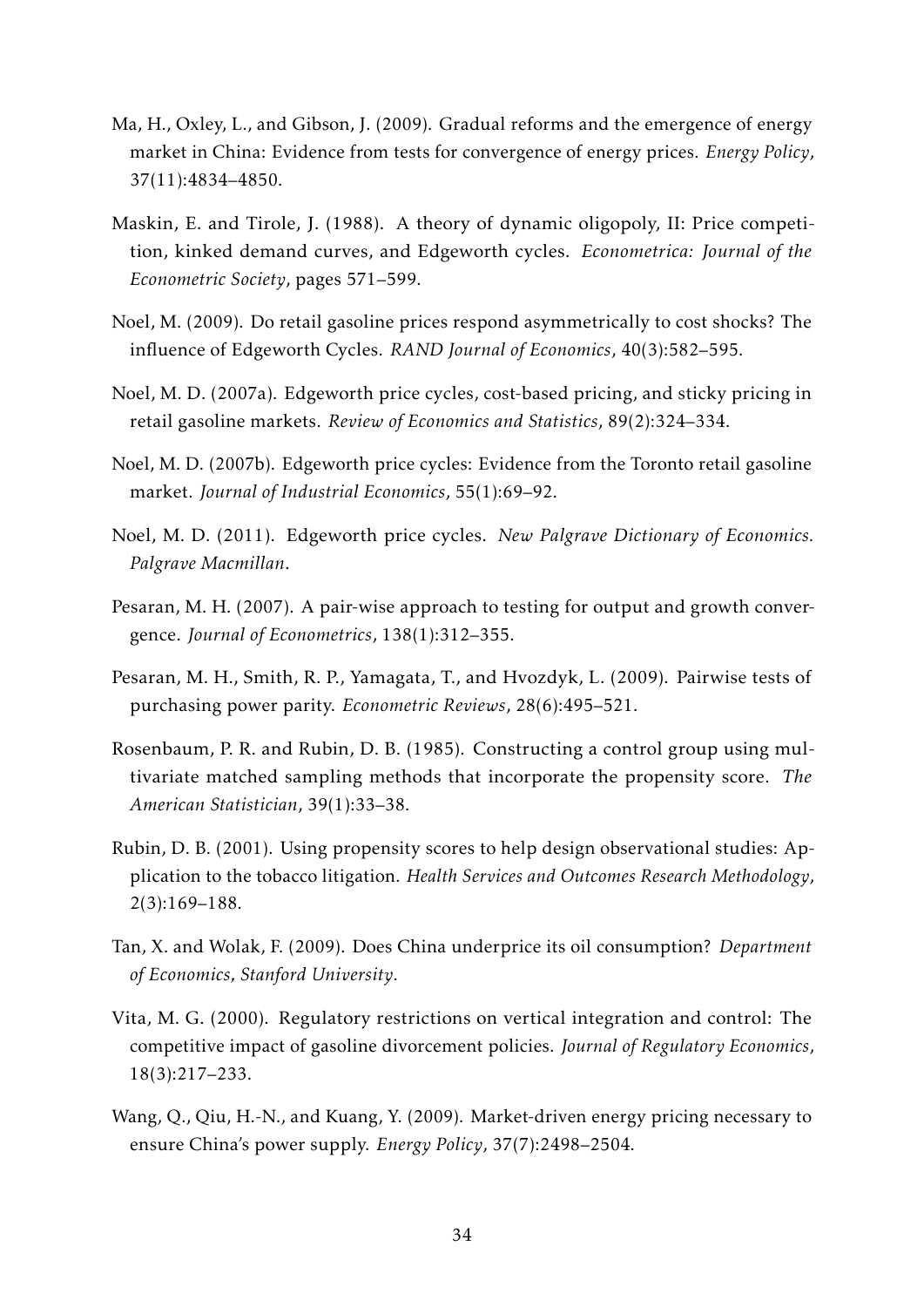- <span id="page-35-0"></span>Yazgan, M. E. and Yilmazkuday, H. (2011). Price-level convergence: New evidence from US cities. *Economics Letters*, 110(2):76–78.
- <span id="page-35-2"></span>Yilmazkuday, D. and Yilmazkuday, H. (2016). Understanding gasoline price dispersion. *Annals of Regional Science*, 57(1):223–252.
- <span id="page-35-1"></span>Zimmerman, P. R. (2012). The competitive impact of hypermarket retailers on gasoline prices. *Journal of Law and Economics*, 55(1):27–41.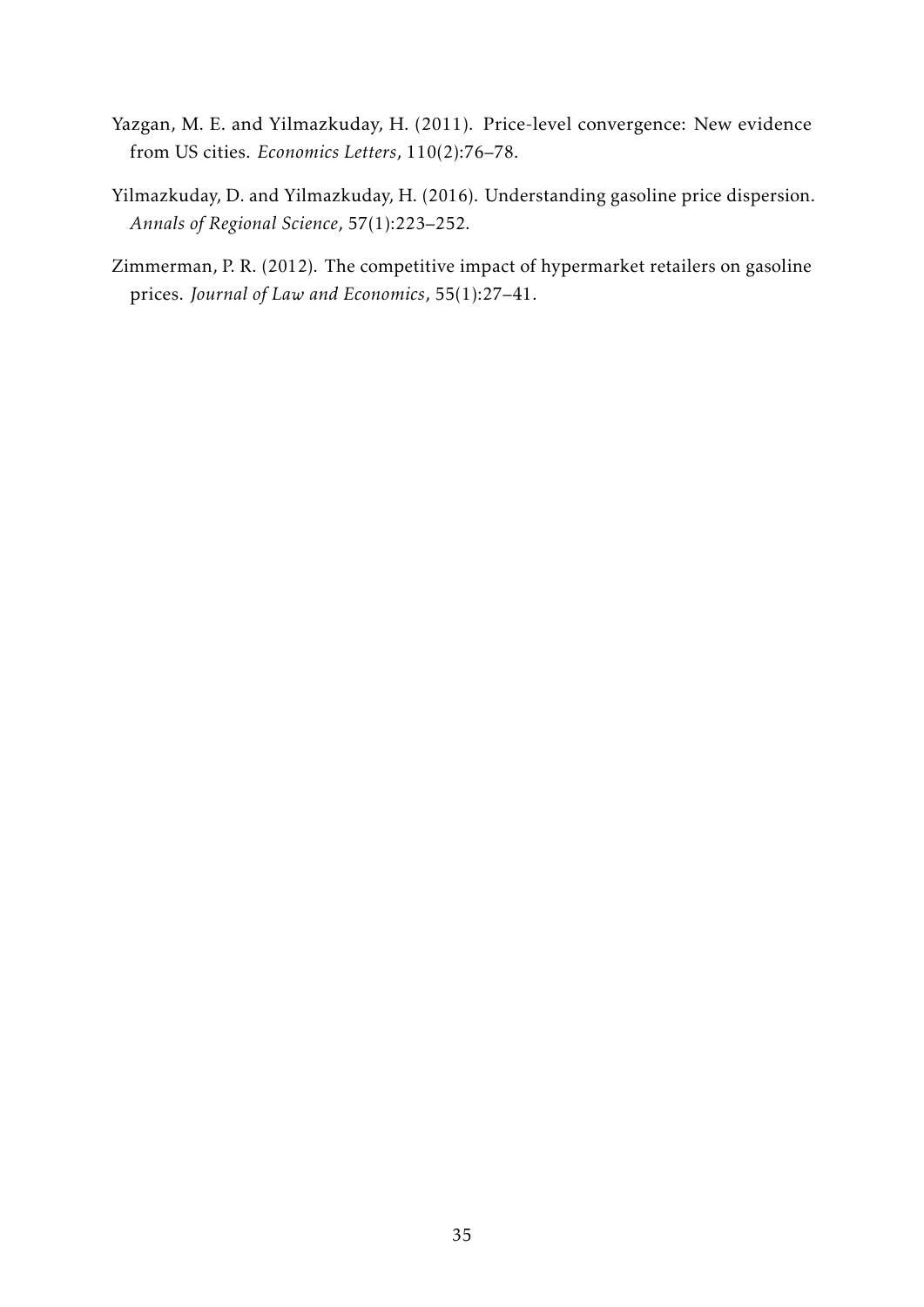## Appendix A

<span id="page-36-0"></span>

Figure A1: The sport price trend of Gas#90 in China (2011-2013)

Note: Data source CPMC. The spot price shown in this figure is from the anonymous station no.1 in each of our sampled cities. Unit yuan/ton.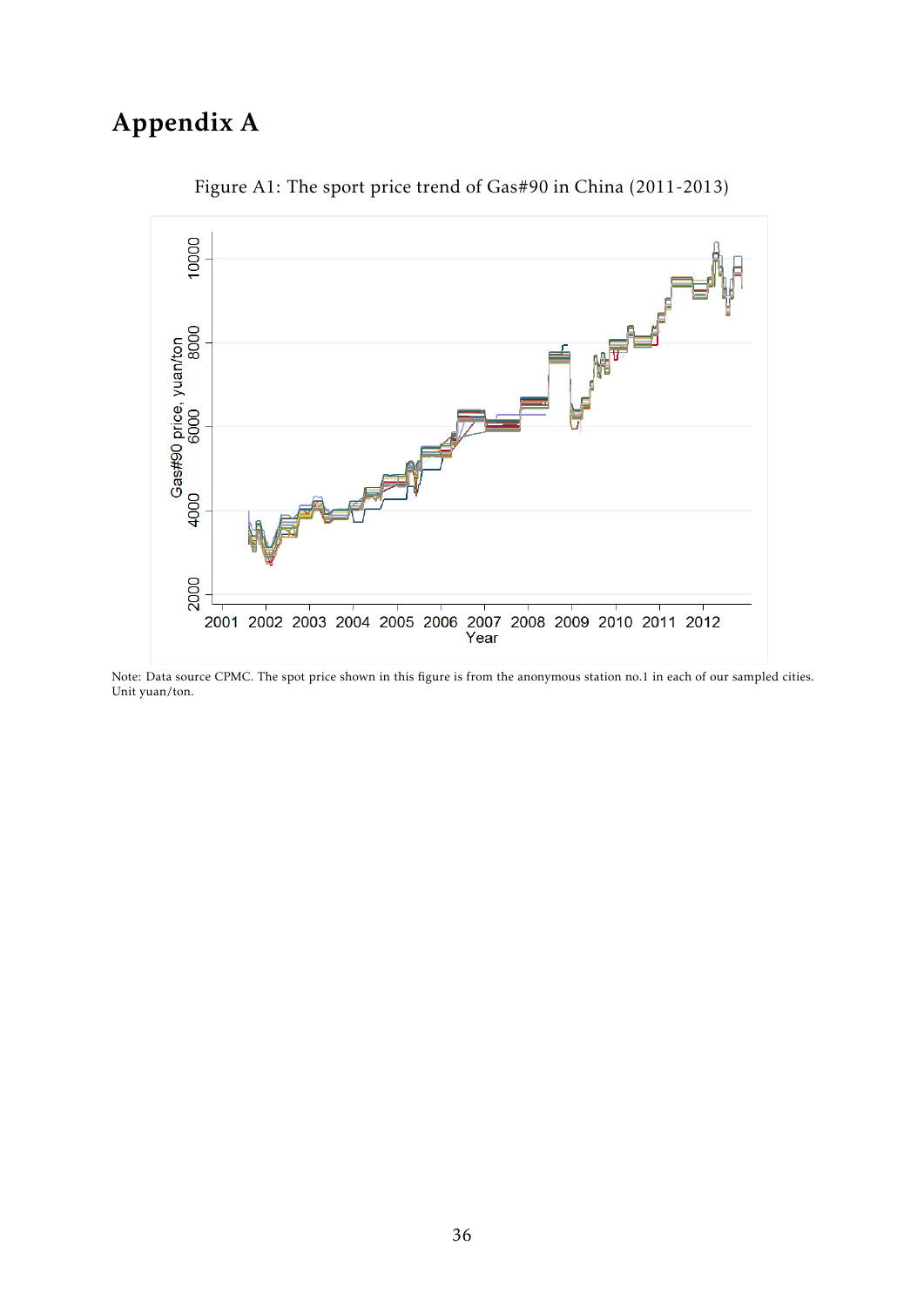<span id="page-37-0"></span>

| Province       | Gasoline production | Gasoline consumption | Deficit   | No. of Stations  |
|----------------|---------------------|----------------------|-----------|------------------|
| Liaoning       | 936.49              | 401.80               | 534.69    | $\boldsymbol{0}$ |
| Shandong       | 688.31              | 469.09               | 219.21    | 89               |
| Guangdong      | 454.93              | 731.21               | $-276.28$ | 34               |
| Heilongjiang   | 409.40              | 333.26               | 76.14     | $\boldsymbol{0}$ |
| Shaanxi        | 407.18              | 190.63               | 216.55    | 290              |
| Shanghai       | 263.64              | 290.61               | $-26.97$  | $\boldsymbol{0}$ |
| Zhejiang       | 262.16              | 409.29               | $-147.13$ | $\boldsymbol{0}$ |
| Gansu          | 255.09              | 78.39                | 176.70    | $\boldsymbol{0}$ |
| Xinjiang       | 240.73              | 115.11               | 125.62    | $\boldsymbol{0}$ |
| Hainan         | 239.11              | 38.45                | 200.66    | $\boldsymbol{0}$ |
| Jiangsu        | 238.46              | 496.11               | $-257.65$ | $\boldsymbol{0}$ |
| Hebei          | 221.88              | 213.33               | 8.55      | 113              |
| Beijing        | 196.31              | 267.75               | $-71.44$  | 24               |
| Hubei          | 185.70              | 400.88               | $-215.18$ | $\boldsymbol{0}$ |
| Jilin          | 165.95              | 125.32               | 40.64     | $\boldsymbol{0}$ |
| Henan          | 159.91              | 221.12               | $-61.20$  | $\mathbf{0}$     |
| Tianjin        | 140.35              | 150.03               | $-9.68$   | 70               |
| Hunan          | 138.78              | 215.20               | $-76.42$  | $\boldsymbol{0}$ |
| Fujian         | 112.95              | 228.15               | $-115.20$ | $\boldsymbol{0}$ |
| Jiangxi        | 89.76               | 93.30                | $-3.54$   | $\boldsymbol{0}$ |
| Anhui          | 84.03               | 120.02               | $-35.99$  | $\boldsymbol{0}$ |
| Guangxi        | 63.80               | 167.45               | $-103.65$ | $\boldsymbol{0}$ |
| Ningxia        | 59.91               | 21.79                | 38.13     | $\boldsymbol{0}$ |
| Inner Mongolia | 39.47               | 202.50               | $-163.03$ | $\boldsymbol{0}$ |
| Sichuan        | 37.19               | 338.90               | $-301.71$ | 153              |
| Qinghai        | 29.97               | 20.01                | 9.95      | $\boldsymbol{0}$ |
| Shanxi         | 2.01                | 162.71               | $-160.70$ | 58               |
| Chongqing      | 0.42                | 89.77                | $-89.35$  | 37               |
| Yunnan         | 0.02                | 159.16               | $-159.14$ | $\boldsymbol{0}$ |
| Tibet          |                     |                      |           | $\boldsymbol{0}$ |
| Guizhou        |                     | 94.61                |           | $\boldsymbol{0}$ |

Table A1: Gasoline production, consumption and number of Shell service stations at the province level (2001 - 2012)

Note: Data source from China Energy Statistical Yearbooks. Data for Tibet is not available. Values in 10,000 tons.

<span id="page-37-1"></span>

| Variable                     | Definition                                  | Unit                 |
|------------------------------|---------------------------------------------|----------------------|
| Gasoline price               | Gasoline price for Gas#90, Gas#93 or Gas#97 | Yuan/ton             |
| GDP per capita               | Per capital of Gross Domestic Product       | Yuan/person          |
| Population density           | Population divided by land area             | Person per square km |
| Average wage                 | Average wage of staff and workers           | Yuan                 |
| Population                   | Total population at the end of the year     | $10,000$ persons     |
| Passenger traffic by highway | Passenger traffic by highway                | $10,000$ persons     |

Note: All monetary values are deflated in 2005 prices using province level CPI.